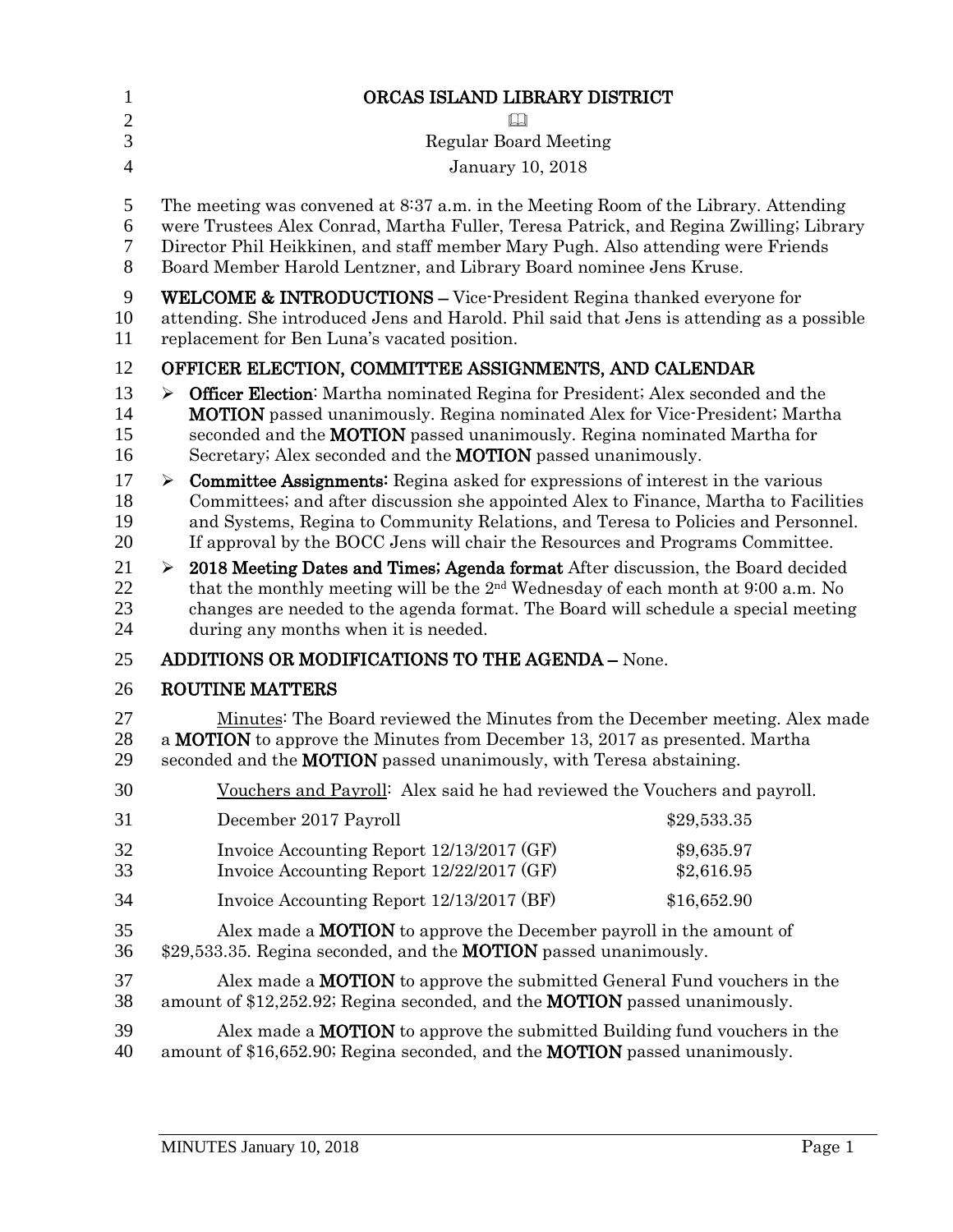#### 41 PUBLIC COMMENT - None.

#### PLANNING & PRIORITIES

 $43 \rightarrow$  Trustee Resignation and New Recommendation to BOCC: Regina said that Ben Luna resigned from the Library Board for personal reasons. Phil said that he had discussed with Regina and Tom Fiscus of the Trustee Search Committee recommending Jens 46 Kruse to complete the remaining four years of Ben's term. Alex made a **MOTION** to<br>47 recommend to the San Juan County Council that Jens Kruse be appointed to fill the recommend to the San Juan County Council that Jens Kruse be appointed to fill the 48 vacant Board position term ending December 2021. Martha seconded and the<br>49 **MOTION** passed unanimously. Phil said he will contact the Council's Office to **MOTION** passed unanimously. Phil said he will contact the Council's Office to have 50 the item added to their January  $23<sup>rd</sup>$  meeting agenda.

 $\triangleright$  Library Building Expansion: Phil said HBHansen is waiting for better weather to finish warranty items. Regina asked about the progress of the sliding doors for the children's' and young adult areas. Phil said the engineering firm is designing the system that will hang the doors. The landscape RFP is waiting for the final pay-out to HBHansen. Teresa asked about potentially spending \$100,000 on landscape when the interior seating and lighting still need finishing. Alex said the initial plan was to have space outside for programming. Teresa said there should be a balance between finishing the interior and exterior landscape. Phil agreed, noting some of the work already done. Martha suggested adding the topic to the retreat agenda.

60  $\triangleright$  Library Board Retreat Agenda for January 24: Regina suggested 1) an ice breaker- getting to know you; 2) prioritize expenses; 3) 2018 goals; 4)resources and programs direction; 5) review of the mission statement.

#### $63 \rightarrow \text{NEW BUSINESS}$

- $64 \rightarrow$  Relevant News and Issues: The Board talked about books they are reading and additions to the "Staff Picks" in the catalog.
- 66  $\triangleright$  <u>Director's Report</u>: Phil took questions on his report. Phil reported on the hiring process for a new part-time staff person. He said he has reviewed the salary schedule change with staff.
- $69 \rightarrow$  Friends of the Library: Teresa attended the January Friends' meeting and
- recommended helping at the Winter Booksale. Harold reported on the Board changes and the 2017 income streams.
- REPORTS FROM ACTIVE COMMITTEES
- Resources and Programs: Martha said the committee is meeting to finish a rough calendar for 2018, noting that it will leave room for additional programs that come up.
- Community Relations: None.
- Facilities & Systems: None.

 Policy & Personnel: Fixed Assets & Disposition Policy: Phil noted that assets and disposition was separate from the purchasing policy. Teresa suggested amending the draft to include posting public notice of asset disposal. Martha made a MOTION to adopt the Fixed Assets & Disposition Policy as amended. Alex seconded, and the MOTION

- passed unanimously.
- 82 Finance: None.
- 83 PUBLIC COMMENT None.
- OTHER None.
- The Board took a break from 9:53 a.m. to 10:05a.m.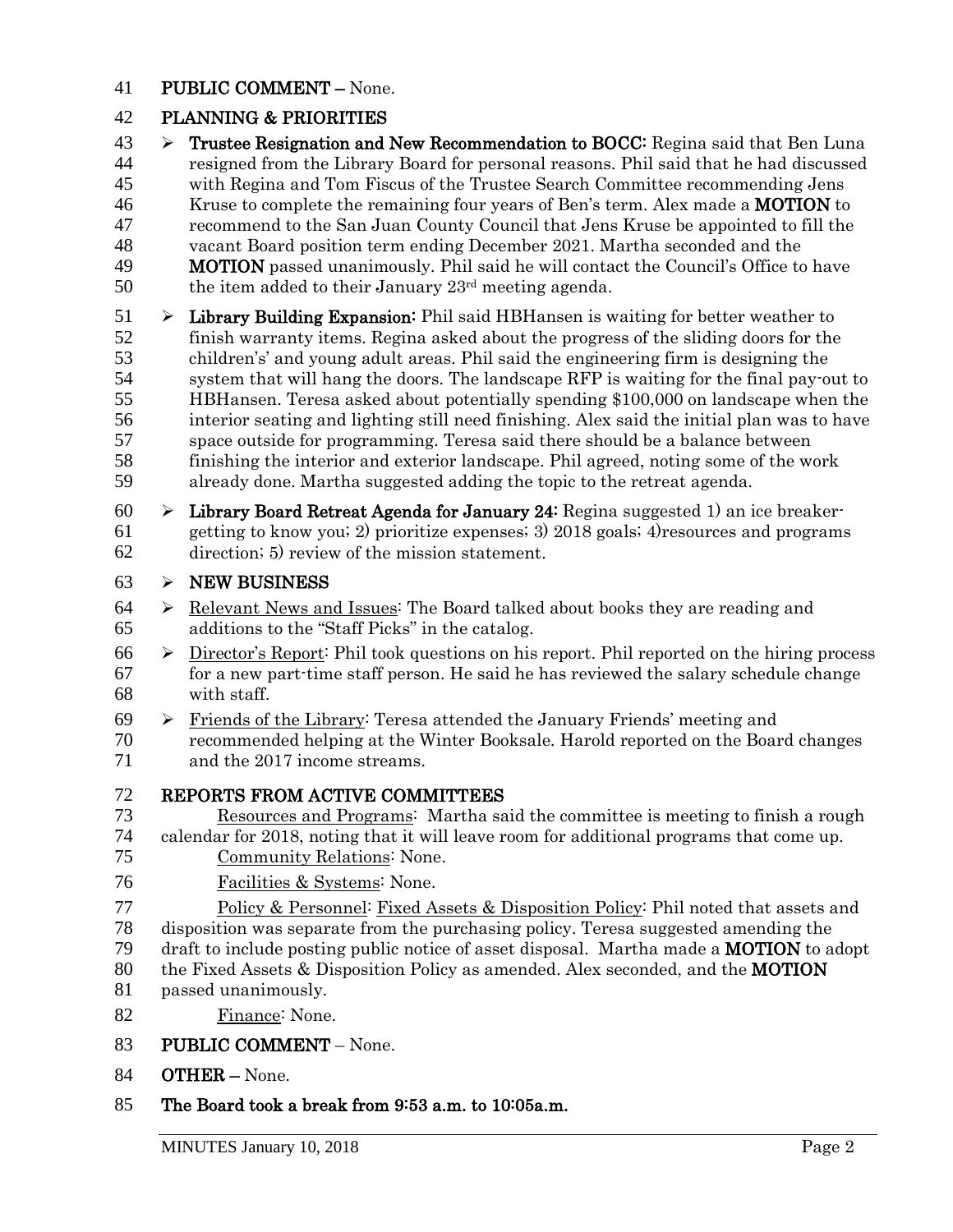- 86 EXECUTIVE SESSION for the review of the Director: The Board moved into Executive Sassion at 10:05 a.m. The Board returned at 10:40 a.m. No action was taken.
- Session at 10:05 a.m. The Board returned at 10:40 a.m. No action was taken.
- 88 **ADJOURNMENT** There being no further business, the meeting was adjourned at  $10:41$ <br>89 a.m.
- a.m.
- 90 Submitted by Mary Pugh.
- 91 Approved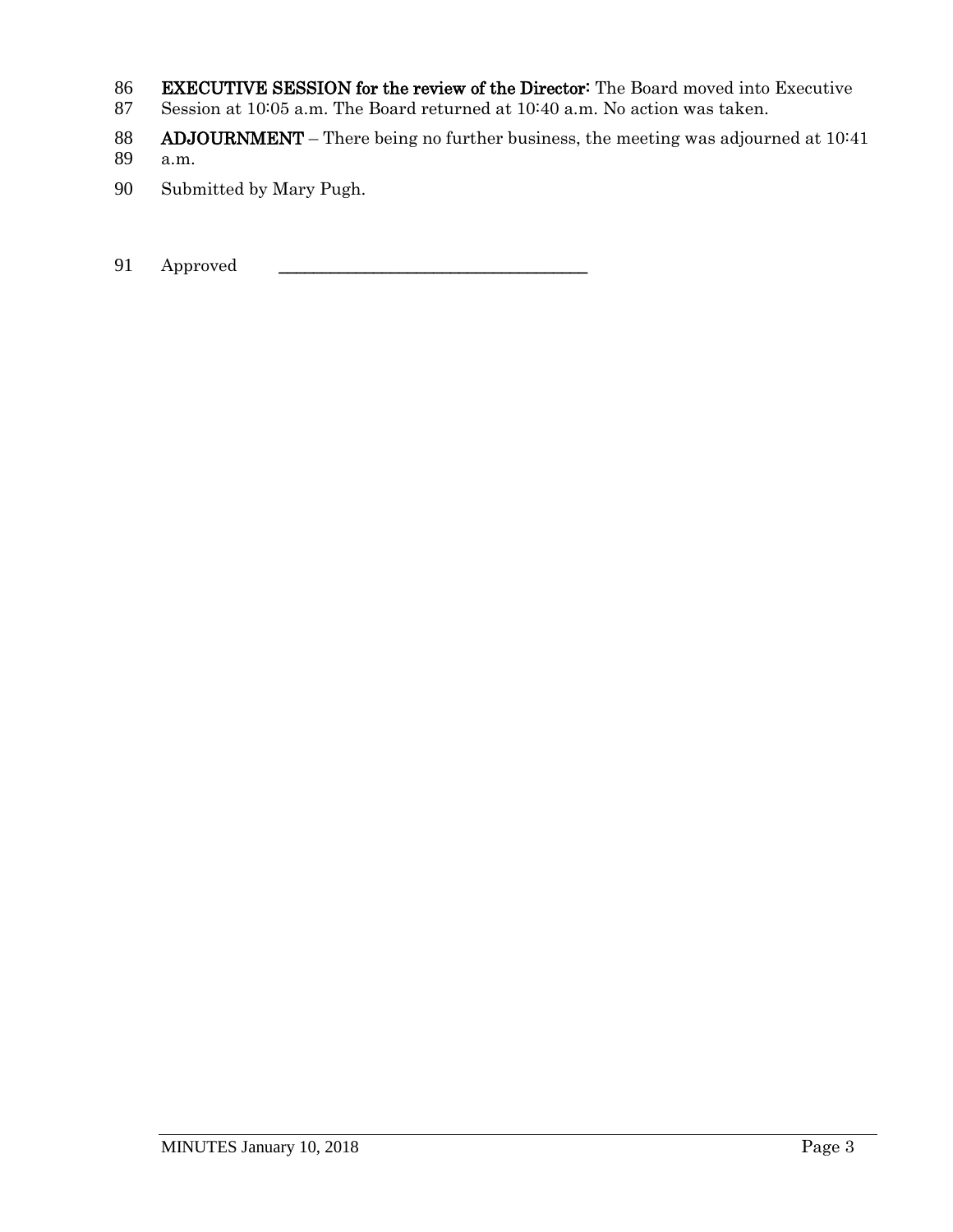| $\mathbf{1}$<br>$\overline{c}$ | ORCAS ISLAND LIBRARY DISTRICT<br>Ш                                                                                        |
|--------------------------------|---------------------------------------------------------------------------------------------------------------------------|
| $\mathfrak{Z}$                 | Library Board Retreat Minutes                                                                                             |
| $\overline{4}$                 | January 24, 2018                                                                                                          |
| 5                              |                                                                                                                           |
| 6                              | Library Board President Regina Zwilling called the Board Retreat to order at 9:12 a.m. in the                             |
| $\tau$                         | YMCA Camp Orkila Alumni House. Also attending were Trustees Alexander Conrad, Martha                                      |
| $8\,$                          | Fuller, Teresa Patrick, and Jens Kruse; and Library Director Phil Heikkinen.                                              |
| 9                              |                                                                                                                           |
| 10                             | 1. Welcome, Introductions, and agenda changes, if any                                                                     |
| 11<br>12                       | No agenda changes.<br>As an introductory exercise, each attendee shared a value that they felt they brought to the world; |
| 13                             | and what soothes their spirit.                                                                                            |
| 14                             |                                                                                                                           |
| 15                             | 2. Review of Strategic Directions and Core Service Values                                                                 |
| 16                             | After discussion, the Trustees agreed that the current statements were reflective of our current                          |
| 17                             | community vision and needs, and the Library's service values; and agreed to revisit these                                 |
| 18                             | statements on an annual basis.                                                                                            |
| 19                             | In implementing our plans and expressing our service values, the Trustees supported the                                   |
| 20                             | construction, when funding permits, of a protected walkway from the parking lot to the new                                |
| 21                             | entrance; provision of one or more electric carts for handicapped users; and reminding people                             |
| 22                             | about their ability to obtain materials through purchase or interlibrary loan requests.                                   |
| 23                             |                                                                                                                           |
| 24                             | 3. 2018 Priorities overall; and for building and grounds                                                                  |
| 25                             | The Board discussed Phil's draft list of priorities and added further details, per the attached                           |
| 26                             | document, "2018 Library and Director Priorities, January 24, 2018."                                                       |
| 27<br>28                       | 4. Lunch at noon (provided) 12:15 to 12:45 pm                                                                             |
| 29                             |                                                                                                                           |
| 30                             | 5. Program offerings in 2018                                                                                              |
| 31                             | The Trustees discussed the 2018 list of programs being maintained and updated by the Resources                            |
| 32                             | and Programs Committee. They agreed to invite additional ideas and offers from community                                  |
| 33                             | members, to obtain the list of potential presenters developed by Skagit Valley College via a survey                       |
| 34                             | distributed in 2017, and to gather feedback and attendance figures; also, they offered program                            |
| 35                             | ideas to add to the RPC program list.                                                                                     |
| 36                             |                                                                                                                           |
| 37                             | 6. Format and content of the monthly Director's Report                                                                    |
| 38                             | The Trustees and Phil discussed the report, and agreed to remove the separate Priorities and                              |
| 39                             | Service Goals section (which was often redundant); to incorporate Collection Management into                              |
| 40                             | Resources and Programs (making report sections reflect the Board committee chair assignments);                            |
| 41                             | to continue trying to track online user sessions, including Wi-Fi; to stop tracking uptime stats                          |
| 42                             | unless we have unusual events; and to track door counts for the main and south entrances<br>separately.                   |
| 43<br>44                       |                                                                                                                           |
| 45                             | Trustee training topics<br>7.                                                                                             |
| 46                             | Attendees discussed the mandatory online Board training available via the Secretary of State's                            |
| 47                             | website; ALA's United for Libraries resources; WebJunction, and the Washington State Library's                            |
| 48                             | website, including the Trustee Wiki. Phil will share the links for people who had not previously                          |
| 49                             | received them.                                                                                                            |
| 50                             |                                                                                                                           |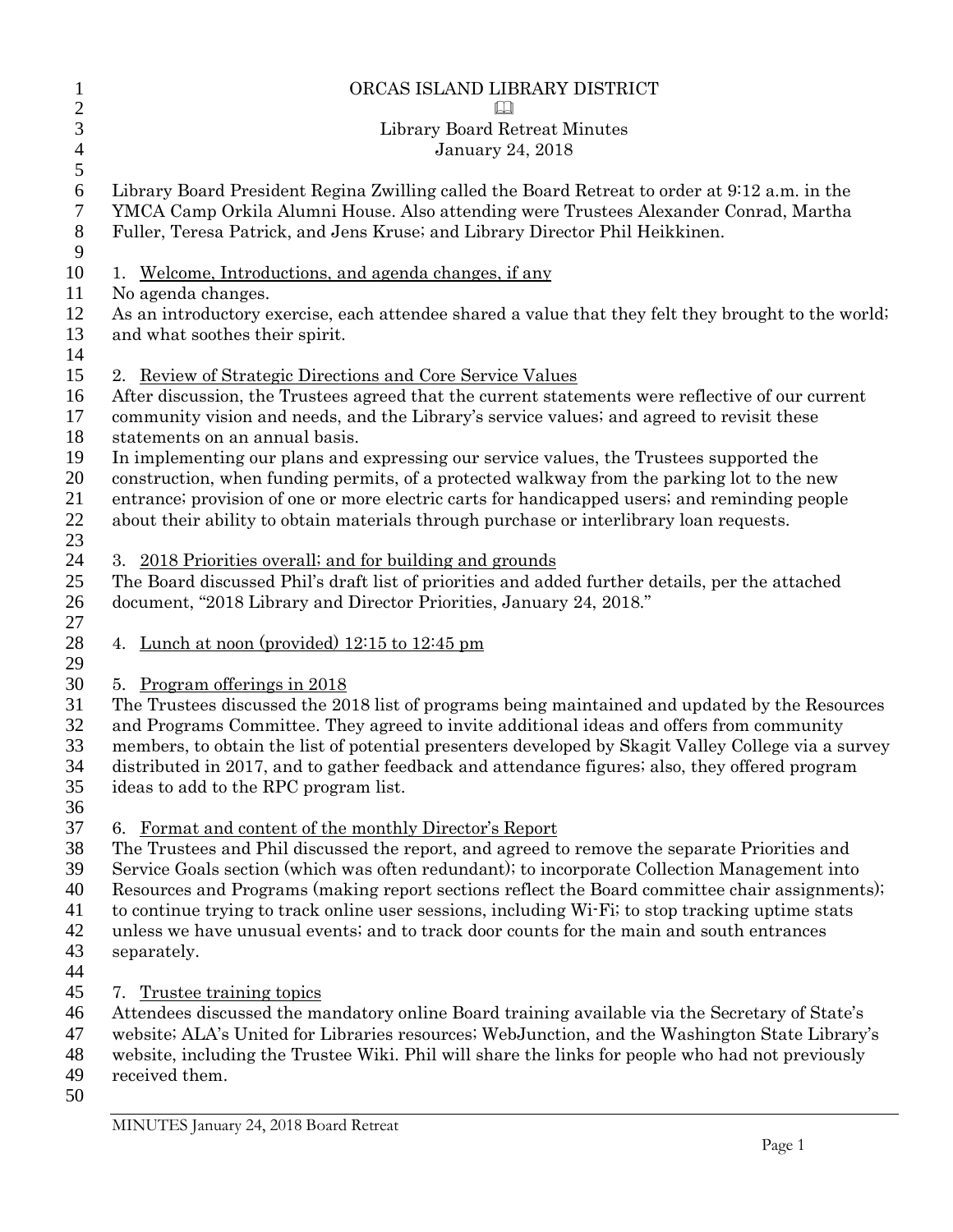- 8. Other 51
- 52 None
- 
- 53 54 9. <u>Adjournment</u>
- 55 There being no further business, the meeting was adjourned by the President at 2:10 p.m.
- 56
- Submitted by Phil Heikkinen.

58 Approved:\_\_\_\_\_\_\_\_\_\_\_\_\_\_\_\_\_\_\_\_\_\_\_\_\_\_\_\_\_\_\_\_\_\_\_\_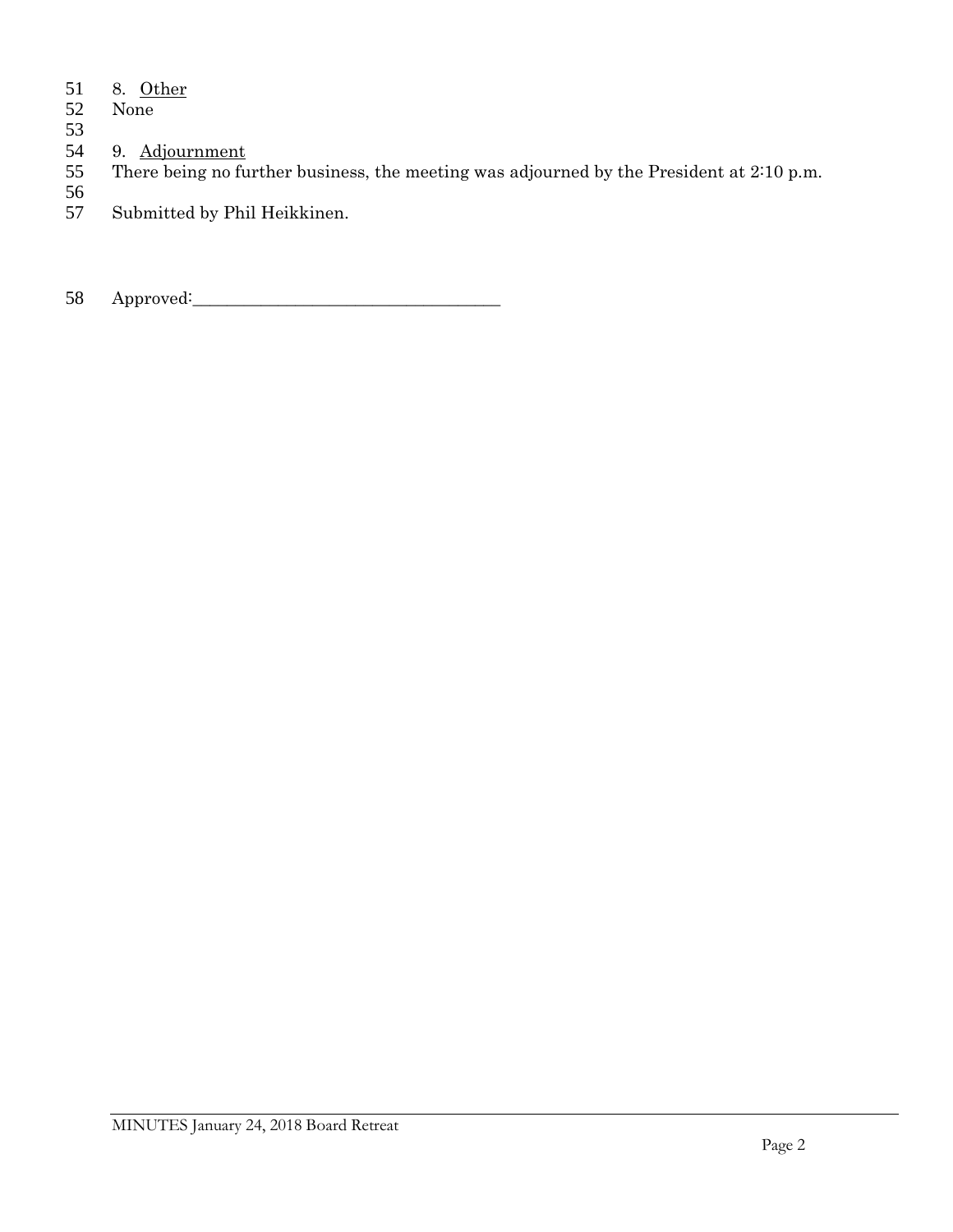| $\mathbf{1}$         | ORCAS ISLAND LIBRARY DISTRICT                                                                                                                                                                                                                                                                                                                                 |                                         |  |
|----------------------|---------------------------------------------------------------------------------------------------------------------------------------------------------------------------------------------------------------------------------------------------------------------------------------------------------------------------------------------------------------|-----------------------------------------|--|
| $\mathbf{2}$<br>3    | <b>Regular Board Meeting</b>                                                                                                                                                                                                                                                                                                                                  |                                         |  |
| $\overline{4}$       | February 14, 2018                                                                                                                                                                                                                                                                                                                                             |                                         |  |
|                      |                                                                                                                                                                                                                                                                                                                                                               |                                         |  |
| 5<br>6<br>7          | Library Board President Regina Zwilling convened the meeting at 9:02 a.m. in the<br>Community Meeting Room of the Library. Attending were Trustees Jens Kruse and<br>Teresa Patrick; Library Director Phil Heikkinen, and staff member Mary Pugh.                                                                                                             |                                         |  |
| 8                    | WELCOME & INTRODUCTIONS - President Regina thanked everyone for attending.                                                                                                                                                                                                                                                                                    |                                         |  |
| 9                    | <b>ADDITIONS OR MODIFICATIONS TO THE AGENDA - None.</b>                                                                                                                                                                                                                                                                                                       |                                         |  |
| 10                   | <b>ROUTINE MATTERS</b>                                                                                                                                                                                                                                                                                                                                        |                                         |  |
| 11<br>12<br>13<br>14 | Minutes: There was not a quorum present of the January 10 meeting attendees,<br>in order to approve the January 10 Minutes. The Board reviewed the Minutes from the<br>January 24 Board retreat. Teresa made a <b>MOTION</b> to approve the Minutes. Jens<br>seconded and the <b>MOTION</b> passed unanimously.                                               |                                         |  |
| 15<br>16             | Vouchers and Payroll: Regina said Alex (who was unable to attend today) had<br>reviewed the Vouchers and payroll and recommend approval.                                                                                                                                                                                                                      |                                         |  |
| 17                   | January 2018 Payroll                                                                                                                                                                                                                                                                                                                                          | \$31,341.84                             |  |
| 18<br>19<br>20       | Invoice Accounting Report 1/2/2018 (2017 GF)<br>Invoice Accounting Report 1/10/2018 (GF)<br>Invoice Accounting Report 1/16/2018 (GF)                                                                                                                                                                                                                          | \$3,040.00<br>\$4,958.60<br>\$5,223.85  |  |
| 21<br>22<br>23       | Invoice Accounting Report 1/10/2018 (BF)<br>Invoice Accounting Report 1/16/2018 (BF)<br>Invoice Accounting Report 1/16/2018 (BF)                                                                                                                                                                                                                              | \$1,014.66<br>\$56,714.78<br>\$2,420.72 |  |
| 24<br>25             | Regina made a <b>MOTION</b> to approve the January payroll in the amount of<br>\$31,341.84. Teresa seconded, and the <b>MOTION</b> passed unanimously.                                                                                                                                                                                                        |                                         |  |
| 26<br>27             | Regina made a <b>MOTION</b> to approve the submitted 2017 General Fund vouchers<br>in the amount of \$10,427.38; Teresa seconded, and the <b>MOTION</b> passed unanimously.                                                                                                                                                                                   |                                         |  |
| 28<br>29             | Regina made a MOTION to approve the submitted 2018 General Fund vouchers<br>in the amount of \$10,182.45; Teresa seconded, and the <b>MOTION</b> passed unanimously.                                                                                                                                                                                          |                                         |  |
| 30<br>31             | Regina made a <b>MOTION</b> to approve the submitted 2018 Building fund vouchers<br>in the amount of \$60,150.16; Teresa seconded, and the <b>MOTION</b> passed unanimously.                                                                                                                                                                                  |                                         |  |
| 32                   | <b>PUBLIC COMMENT - None.</b>                                                                                                                                                                                                                                                                                                                                 |                                         |  |
| 33                   | PLANNING & PRIORITIES                                                                                                                                                                                                                                                                                                                                         |                                         |  |
| 34<br>35<br>36       | Library Building Expansion: Phil said remaining warranty items are the skylight<br>➤<br>replacement; south trellis repair; and circle drive repair. He is also working with the<br>Funhouse Commons on use of surplus shelving materials.                                                                                                                     |                                         |  |
| 37<br>38<br>39<br>40 | Library Board Retreat Follow-up: Phil said that addressing the landscaping was one<br>➤<br>of the goals of the Board from the retreat. He said the estimate is \$35,000 and falls<br>under the purchasing category of an informal request for proposals. Teresa asked if<br>there were local or state guidelines to follow. Phil said the Library's recently- |                                         |  |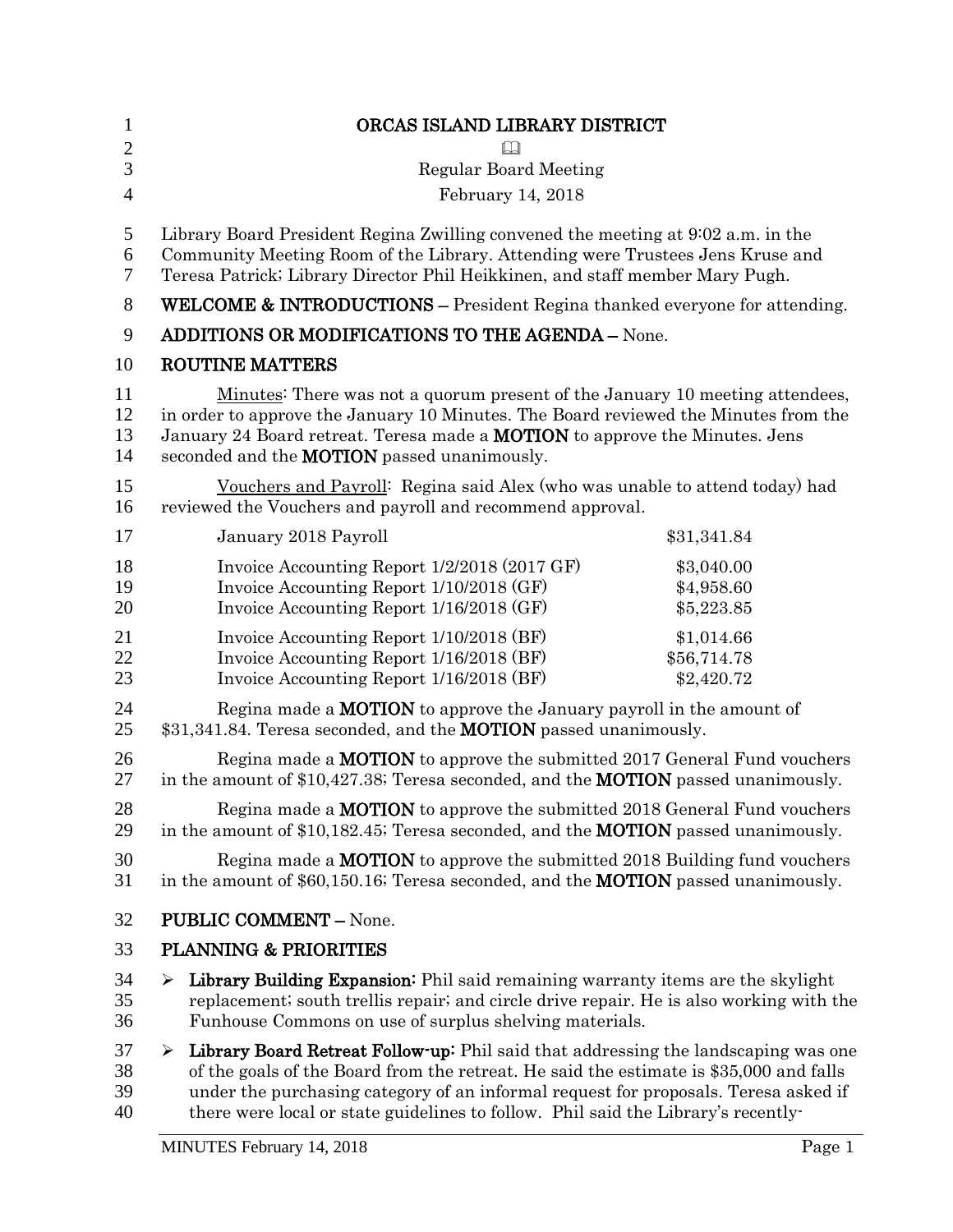updated purchasing policy follows the relevant guidelines. Teresa said she is

- concerned that the project would compete with funds for finishing the reading room
- remodel. Phil said that there are sufficient funds in the 2018 budget to at least start
- addressing priorities for both. Theresa recommended advertising an RFP and review
- of submitted proposals. Regina and Jens agreed. Regina asked if the process can be completed by the March meeting. Phil felt there was adequate time and will proceed with preparing the RFP.
- Phil asked for Trustee interest in participating on the Art Committee; Theresa and
- Jens will join, pending availability. Teresa and Phil will review the displays and exhibits policy to make sure it best accommodates our new art displays.

# $51 \rightarrow \text{NEW BUSINESS}$

- 52 > <u>Relevant News and Issues</u>: None
- $53 \rightarrow$  Director's Report: Phil invited any questions about his report. He reported on our new hire, Lynn Johnson; and provision of condoms in the restrooms by the Island Reproductive Health Initiative. He asked for feedback on hosting a collection jar for the Food Bank at our service desk, and after discussion decided to remove it.
- $57 \rightarrow$  Friends of the Library: No Friends member was in attendance. Phil reviewed the most recent meeting. Jens said he would attend the March 13 Friends Board meeting, pending his availability.

# REPORTS FROM ACTIVE COMMITTEES

 Resources and Programs: Jens talked about current programs; said that his new literature class is going well; and the committee is looking for another community member. Phil said he is meeting with Skagit College Friday Harbor Director Randy Martin by phone to talk about last summer's survey results about topics of interest, plus

- a list of possible presenters.
- Community Relations: We will soon be receiving an electric scooter donation from the Lions Club to help people with mobility issues to more easily get to the new front door, and if necessary, to get around the building. The Board discussed the range of what could be considered reasonable accommodation.
- Facilities & Systems: Martha and Phil will work on forming a Facilities 71 Committee to help work on decisions regarding furniture and remodeling; the<br>72 landscaping RFP is scheduled to go out this week, with a due date of March 2 landscaping RFP is scheduled to go out this week, with a due date of March 2 for proposals; some of the priorities indoors include furniture, lighting, and remodeling the former lobby.
- Policy & Personnel: Teresa and Phil will look at a possible update of our display policy, in light of now hosting rotating art exhibits. Mary and Phil still have in their to- do list an update of the Employee Handbook. Also, we continue considering possible meeting room policy updates, if needed for our new small group meeting rooms.
- 79 Finance: Alex, Harvey Himelfarb, and Phil will work on committee formation and moving forward with a development plan.
- 81 PUBLIC COMMENT None.
- OTHER Phil mentioned WA Library Legislative Day and Library Boot Camp in
- Olympia, both available for any interested library trustees.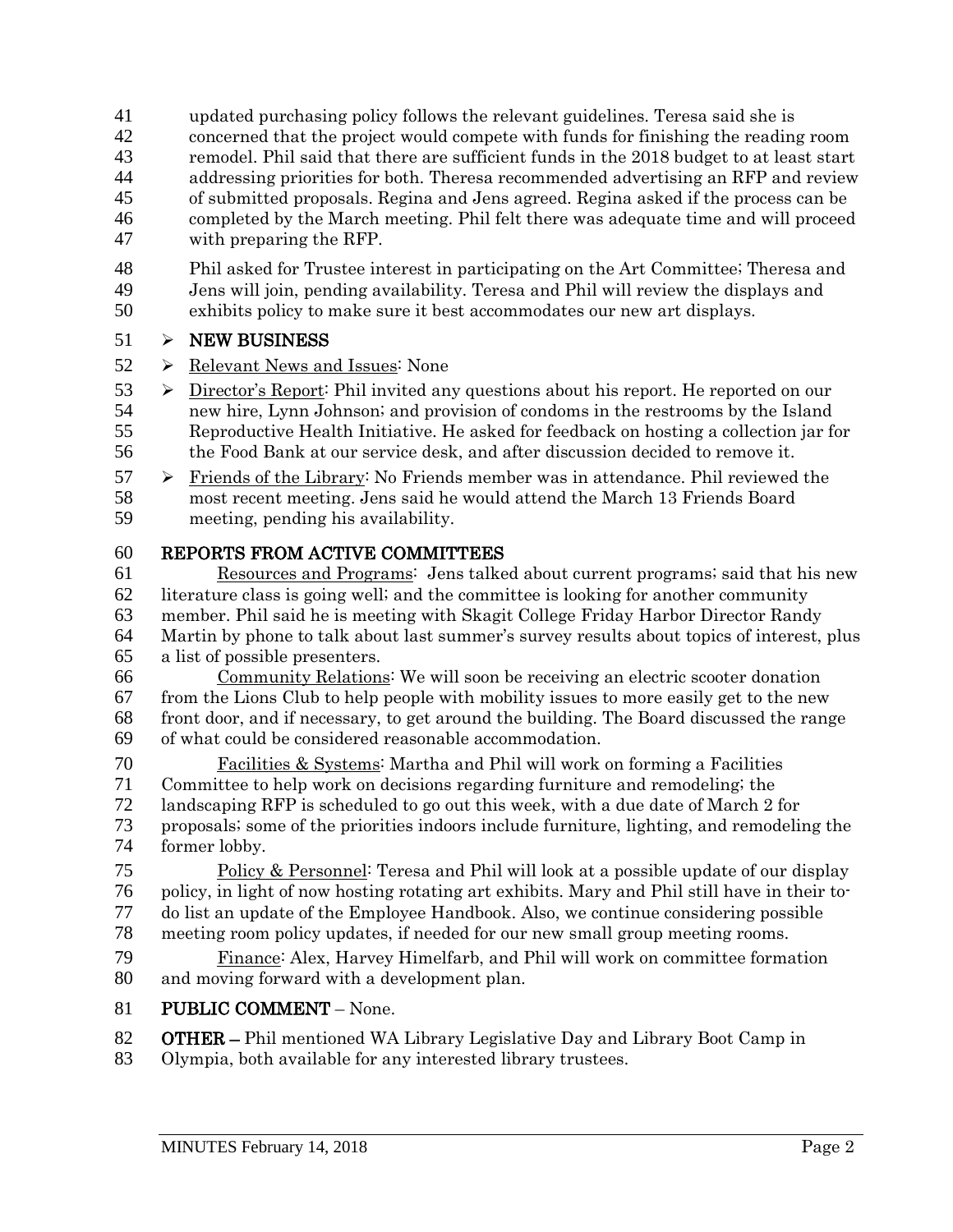- 84 **ADJOURNMENT** There being no further business, the meeting was adjourned at  $85$  10:24 a.m. (**MOTION** by Jensi seconded by Teresai and the **MOTION** passed
- 10:24 a.m. (MOTION by Jens; seconded by Teresa; and the MOTION passed
- 86 unanimously.)
- 87 Submitted by Phil Heikkinen.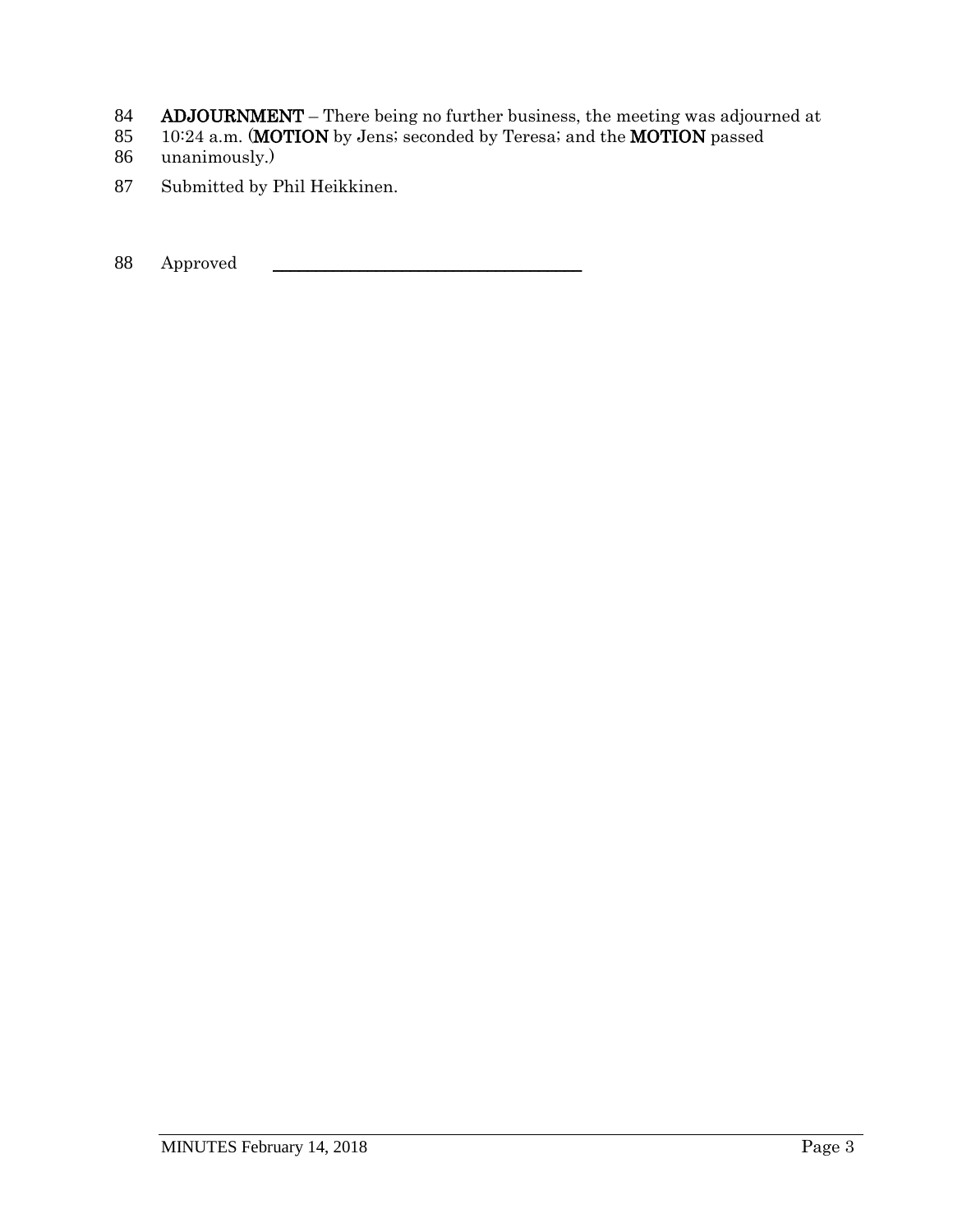| 1                                            | ORCAS ISLAND LIBRARY DISTRICT                                                                                                                                                                                                                                                                                                                                                                                                                                                                                                                        |                                          |
|----------------------------------------------|------------------------------------------------------------------------------------------------------------------------------------------------------------------------------------------------------------------------------------------------------------------------------------------------------------------------------------------------------------------------------------------------------------------------------------------------------------------------------------------------------------------------------------------------------|------------------------------------------|
| $\overline{2}$                               |                                                                                                                                                                                                                                                                                                                                                                                                                                                                                                                                                      |                                          |
| 3                                            | <b>Regular Board Meeting</b>                                                                                                                                                                                                                                                                                                                                                                                                                                                                                                                         |                                          |
| $\overline{4}$                               | March 14, 2018                                                                                                                                                                                                                                                                                                                                                                                                                                                                                                                                       |                                          |
| 5<br>6<br>$\tau$<br>8                        | Library Board President Regina Zwilling convened the meeting at 9:04 a.m. in the<br>Community Meeting Room of the Library. Also attending were Trustees Martha Fuller,<br>Alexander Conrad, Jens Kruse, and Teresa Patrick; Library Director Phil Heikkinen;<br>and Friends Vice-President Madeline Sheplor.                                                                                                                                                                                                                                         |                                          |
| 9                                            | <b>WELCOME &amp; INTRODUCTIONS - President Regina thanked everyone for attending.</b>                                                                                                                                                                                                                                                                                                                                                                                                                                                                |                                          |
| 10                                           | ADDITIONS OR MODIFICATIONS TO THE AGENDA - None.                                                                                                                                                                                                                                                                                                                                                                                                                                                                                                     |                                          |
| 11                                           | <b>ROUTINE MATTERS</b>                                                                                                                                                                                                                                                                                                                                                                                                                                                                                                                               |                                          |
| 12<br>13<br>14<br>15<br>16<br>17             | Minutes: The Board reviewed the Minutes from the January 10 Regular Board<br>Meeting. Teresa made a <b>MOTION</b> to approve the Minutes; Martha seconded and the<br><b>MOTION</b> passed unanimously among the Trustees who attended that meeting. The<br>Board reviewed the Minutes from the February 14 Regular Board Meeting. Teresa made<br>a MOTION to approve the Minutes; Jens seconded, and the MOTION passed<br>unanimously.                                                                                                               |                                          |
| 18                                           | Vouchers and Payroll: Alex said he had reviewed the vouchers and payroll.                                                                                                                                                                                                                                                                                                                                                                                                                                                                            |                                          |
| 19                                           | February 2018 Payroll                                                                                                                                                                                                                                                                                                                                                                                                                                                                                                                                | \$31,580.23                              |
| 20<br>21<br>22                               | Invoice Accounting Report 1/30/2018 (2017 GF)<br>Invoice Accounting Report 2/13/2018 (GF)<br>Invoice Accounting Report 2/26/2018 (GF)                                                                                                                                                                                                                                                                                                                                                                                                                | \$8,618.80<br>\$12,376.11<br>\$17,560.94 |
| 23<br>24                                     | Invoice Accounting Report 1/30/2018 (BF)<br>Invoice Accounting Report 2/26/2018 (BF)                                                                                                                                                                                                                                                                                                                                                                                                                                                                 | \$2,000.00<br>\$791.83                   |
| 25<br>26                                     | Alex made a <b>MOTION</b> to approve the February payroll in the amount of<br>\$30,580.23. Teresa seconded, and the <b>MOTION</b> passed unanimously.                                                                                                                                                                                                                                                                                                                                                                                                |                                          |
| 27<br>28                                     | Alex made a <b>MOTION</b> to approve the submitted 2018 General Fund vouchers<br>totaling \$38,555.85; Jens seconded, and the <b>MOTION</b> passed unanimously.                                                                                                                                                                                                                                                                                                                                                                                      |                                          |
| 29<br>30                                     | Alex made a <b>MOTION</b> to approve the submitted 2018 Building fund vouchers<br>totaling \$2,791.83; Teresa seconded, and the <b>MOTION</b> passed unanimously.                                                                                                                                                                                                                                                                                                                                                                                    |                                          |
| 31                                           | <b>PUBLIC COMMENT</b> – Madeline said the Library is doing a great job.                                                                                                                                                                                                                                                                                                                                                                                                                                                                              |                                          |
| 32                                           | <b>PLANNING &amp; PRIORITIES</b>                                                                                                                                                                                                                                                                                                                                                                                                                                                                                                                     |                                          |
| 33<br>34<br>35<br>36<br>37<br>38<br>39<br>40 | Library Building Expansion Update: Phil discussed HBHansen's completion of the<br>➤<br>skylight replacement; also, the delay in replacing the glazing for the south trellis<br>due to the manufacturer specifying the incorrect glazing size. HBHansen has<br>submitted a retainage bond, which Phil and Mary are processing with input from<br>Owner's Rep Liz LeRoy, as well as checking in with HCMP attorneys Dan Gottlieb<br>and Alex Wu to make sure we are proceeding correctly. Phil will send an update<br>after talking with Dan and Alex. |                                          |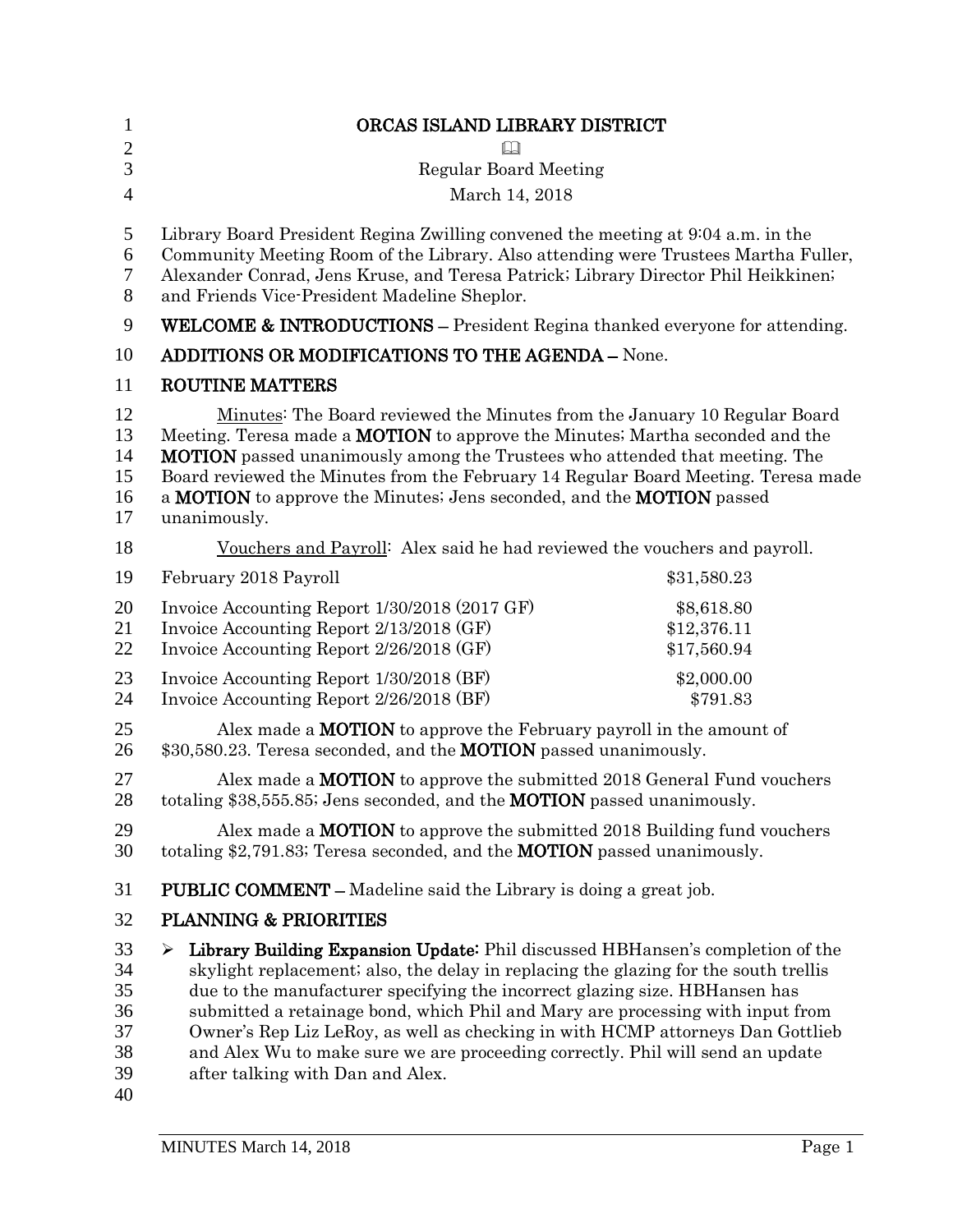41  $\triangleright$  Landscaping Project: Teresa and Martha asked about details, such as lists of plants, quantities, and phasing. Alex suggested scheduling a special meeting, including an invitation to Emily and Monty, accompanied by more detailed information. Martha 44 made a **MOTION** to schedule a special meeting soon with Monty and Emily; Teresa 45 seconded; discussion included best dates; and the **MOTION** passed unanimously. 46 Phil will check with Monty and Emily on their availability for 9 am on the  $20^{th}$ ,  $21^{st}$ , or 22nd and then get back to the Board with confirmation. Teresa suggested approaching groups such as the Garden Club for help with maintenance.

 $49 \rightarrow$  Review of Artwork and Landscaping Hardscape offers: Phil reviewed an offer for support in building a fire pit surrounded by decorative stonework, and said that he and the Art Committee had concerns about safety, operations, and loss of some of our small south lawn area. Through discussion, the Board also expressed not supporting this idea, for much the same reasons. Phil will discuss our decision with the person who proposed it; and Martha said she'd also be available to discuss it if that would be helpful. Also, Phil reviewed a recent offer of a large Abe Lincoln relief sculpture, which the Art Committee had also discussed. Due to the Library not being able to offer an adequately prominent, monitored, permanent location, per the stipulations of the donation, the artist withdrew the offer.

 Alex discussed the idea of offering artwork on loan to library users; Phil said that some libraries have done this, and that it can work, although one of the challenges is finding enough space to store and display the art collection. We will keep this in

mind as an option.

## NEW BUSINESS

- 64 > <u>Relevant News and Issues</u>: None
- $65 \rightarrow$  Director's Report: Phil invited any questions about his report. He highlighted that the door count and checkouts trended higher than during the past several months. Alex reintroduced a topic discussed previously, which was to make a hot dog cart available to library users; we will keep this in mind, along with a coffee service. Phil and the Board discussed the use of the large video screen in the YA area; staff is researching other libraries' experiences and policies; Teresa said it was important to
- keep in mind whether we are meeting the needs of all kids.
- $72 \rightarrow$  Friends of the Library: Madeline, the Friends VP, reported an estimated net income of about \$3,600 from the Winter Book Sale; the rowing club helped a lot both with
- setup and takedown; sales remain good in the lobby; and there is a new Treasurer, Iris Hanson-Tate.

### REPORTS FROM ACTIVE COMMITTEES

- Resources and Programs: Jens and Phil reviewed that the calendar is largely in place for 2018; and there may soon be a new member.
- Community Relations: No report.

 Facilities & Systems: Martha discussed committee formation, saying that currently it looks like we may have four community members, plus Martha and Phil. She said that in addition to adding lighting and furnishings, and remodeling as appropriate, the committee will look at maintenance as well; and it would be good to

recruit someone familiar with maintenance issues and practices. Phil said that it may

- be time to update our reserve study, which was created in 2003. Martha reviewed that
- our financial plan is to restore our reserve funds once the WAFed loan is paid off.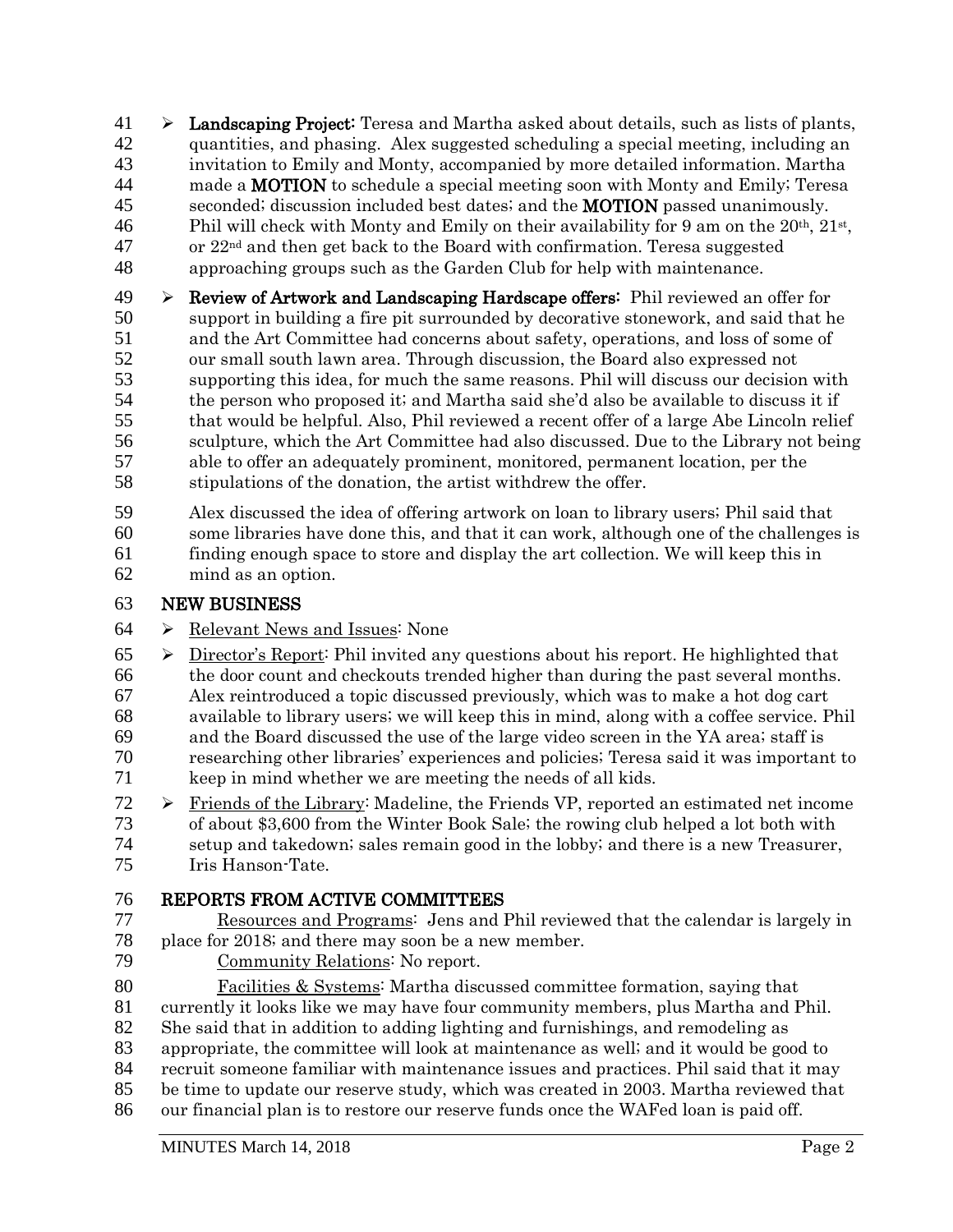87 Finance: Phil outlined savings from last year's BF (about \$30,000) and GF (about 88 \$25,000) compared to estimates in the 2018 adopted budget; this will help us to better 89 accomplish the landscaping and interior projects under consideration.

90 Policy & Personnel: Teresa and Phil are reviewing our display policy, so that it 91 will incorporate artist agreements for our temporary art displays; also, our policy on<br>92 gifts. Phil said we are updating our interlocal agreement with SJC, intended mostly gifts. Phil said we are updating our interlocal agreement with SJC, intended mostly to 93 allow the County to do work for us; and he'll share the draft with the Board.

94 PUBLIC COMMENT – None.

## 95 OTHER -- None.

96 ADJOURNMENT – There being no further business, the meeting was adjourned by the 97 President at 10:48 a.m.

- 98 Submitted by Phil Heikkinen.
- 99 Approved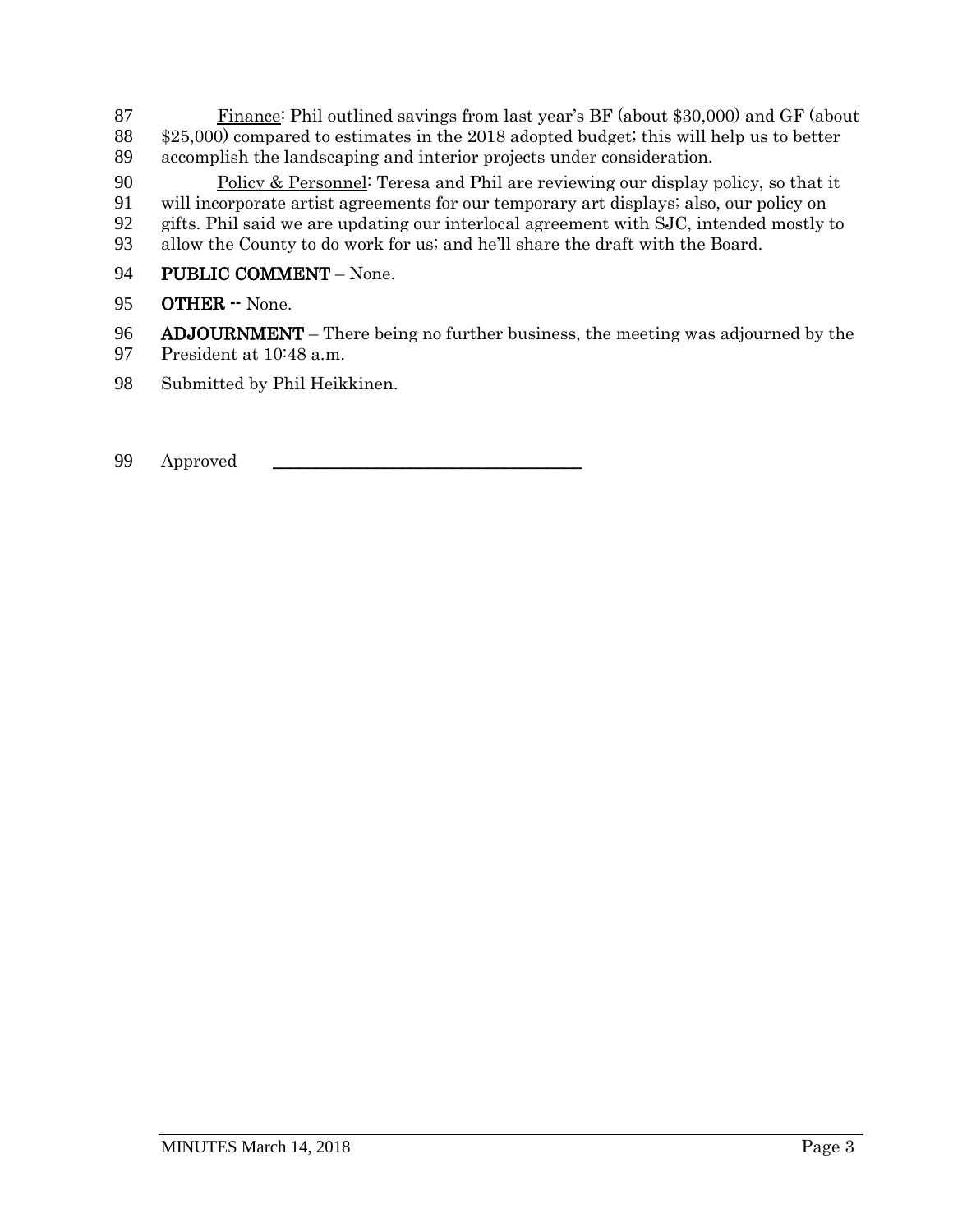| $\mathbf{1}$                           | ORCAS ISLAND LIBRARY DISTRICT                                                                                                                                                                                                                                                                                                                                                                                                                                                                      |
|----------------------------------------|----------------------------------------------------------------------------------------------------------------------------------------------------------------------------------------------------------------------------------------------------------------------------------------------------------------------------------------------------------------------------------------------------------------------------------------------------------------------------------------------------|
| $\mathbf{2}$                           |                                                                                                                                                                                                                                                                                                                                                                                                                                                                                                    |
| 3                                      | <b>Special Board Meeting Minutes</b>                                                                                                                                                                                                                                                                                                                                                                                                                                                               |
| $\overline{4}$                         | March 21, 2017                                                                                                                                                                                                                                                                                                                                                                                                                                                                                     |
| 5<br>6<br>$\boldsymbol{7}$<br>8<br>9   | Library Board Vice-President Alexander Conrad called the Special Meeting to<br>order at 9:06 a.m. in the Library's Community Room. Also attending were<br>Trustees Martha Fuller, Teresa Patrick, and Jens Kruse; Library Director Phil<br>Heikkinen; guests Monty Coffey (The Woodsmen) and Emily Aring (Kabloom<br>Landscaping); and community members Leith Templin and Pierrette Guimond.                                                                                                      |
| 10                                     | Welcome: Alex welcomed everyone to the meeting.<br>1.                                                                                                                                                                                                                                                                                                                                                                                                                                              |
| 11<br>12                               | 2. Additions and Modifications to the Agenda: Alex added a Public Comment<br>agenda item due to attendance by two community members.                                                                                                                                                                                                                                                                                                                                                               |
| 13<br>14                               | 3. Public Comment: Pierrette expressed support for the landscaping project,<br>though also concerns about maintenance, watering, and overall budget impact.                                                                                                                                                                                                                                                                                                                                        |
| 15                                     | 4. Landscaping Proposal:                                                                                                                                                                                                                                                                                                                                                                                                                                                                           |
| 16<br>17<br>18                         | Phil gave an overview of the RFP process, proposal from Emily and Monty,<br>$\bullet$<br>and request by the Board at the March 14 meeting for more details,<br>especially a plant list.                                                                                                                                                                                                                                                                                                            |
| 19<br>20<br>21<br>22<br>23<br>24<br>25 | Emily discussed the planting philosophy, including hardy plants that would<br>$\bullet$<br>look good year-round; low watering needs; preserving views; moving from<br>smaller plants near the building to larger plants farther away. We would<br>need to water for the first summer or two until plants were established;<br>afterward, the plants would survive dry periods, though would flourish<br>more with some supplemental watering. Heavy mulching will help with<br>moisture retention. |
| 26<br>27                               | Attendees discussed alternatives for watering when needed, including hand<br>watering, soaker hoses, and drip irrigation.                                                                                                                                                                                                                                                                                                                                                                          |
| 28<br>29                               | Discussion continued about plant choices, sizes, types of pots near the<br>entrance, and timeframe for planting during April.                                                                                                                                                                                                                                                                                                                                                                      |
| 30<br>31<br>32<br>33                   | Different options and timeliness for planting and maintenance were<br>$\bullet$<br>discussed for restoring the grassy areas, whether through reseeding,<br>hydroseeding, or using sod. This topic will be passed along to the<br>Landscaping Committee for consideration and recommendation.                                                                                                                                                                                                       |
| 34<br>35                               | Discussion moved into budgeting, initial and ongoing maintenance, and<br>$\bullet$<br>possible use of volunteers.                                                                                                                                                                                                                                                                                                                                                                                  |
| 36<br>37<br>38                         | Monty and Emily confirmed that they will provide the materials of the type<br>$\bullet$<br>and quantity they described, and the labor to do the work they described,<br>for no more than \$46,725, barring extreme unforeseen circumstances.                                                                                                                                                                                                                                                       |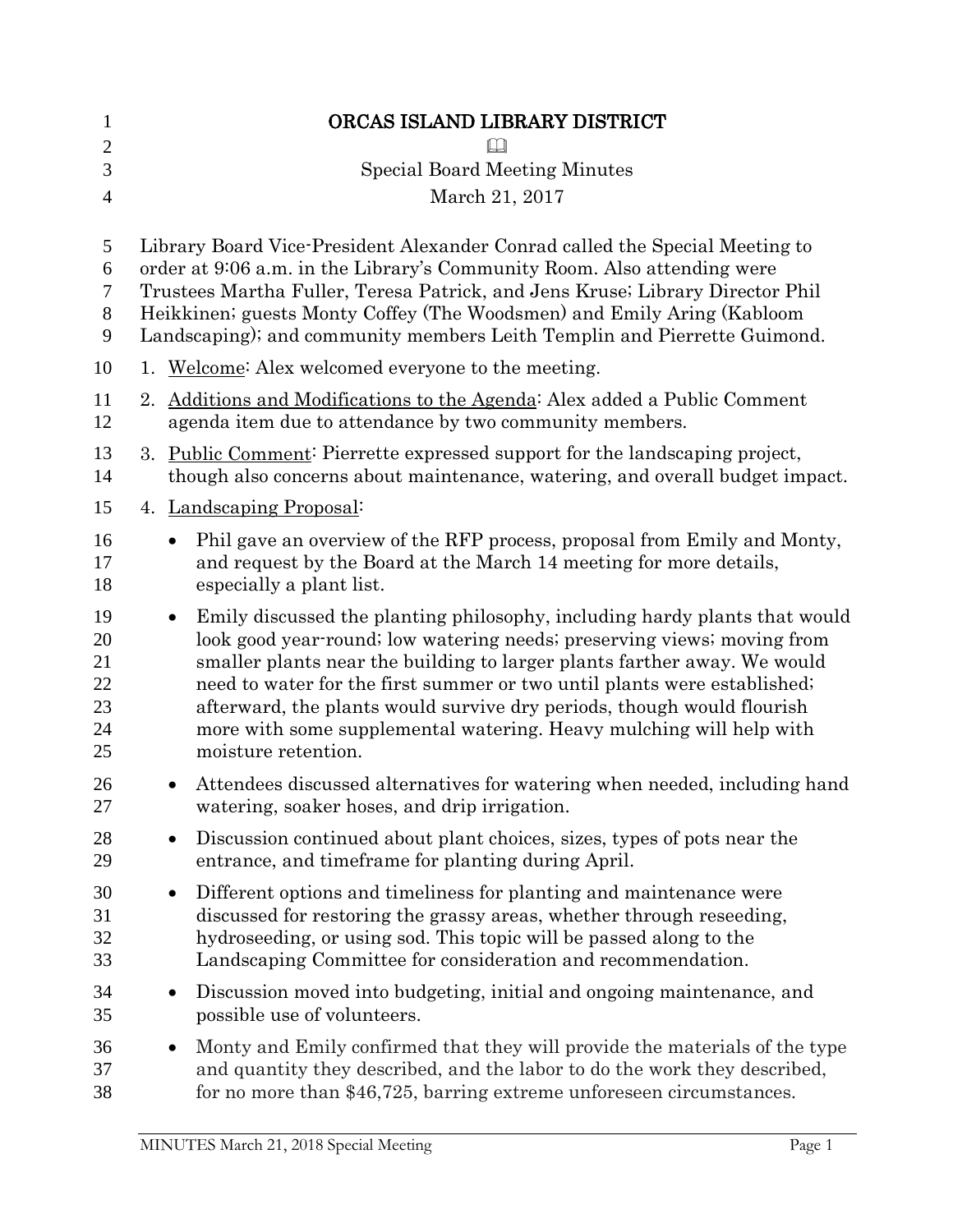- Martha nominated Teresa to the Landscaping Committee for consideration by the President. • Emily will send Phil a Pinterest link to share with the Board, showing photos of plant categories to be used for the project. 43 • 5. Public Comment: Leith talked about traffic flow around the Library entrance 46 6. Martha made a **MOTION** to approve the landscaping proposal as submitted by Kabloom and The Woodsmen, totaling up to \$46,725; Alex seconded, and the MOTION passed unanimously. and financing for the landscaping project. Pierrette recommended issuing a public update on the landscaping plans. 49 7. Adjournment: There being no further business, the meeting was adjourned by
- the Vice-President at 10:27 a.m.
- Submitted by Phil Heikkinen.
- 52 Approved: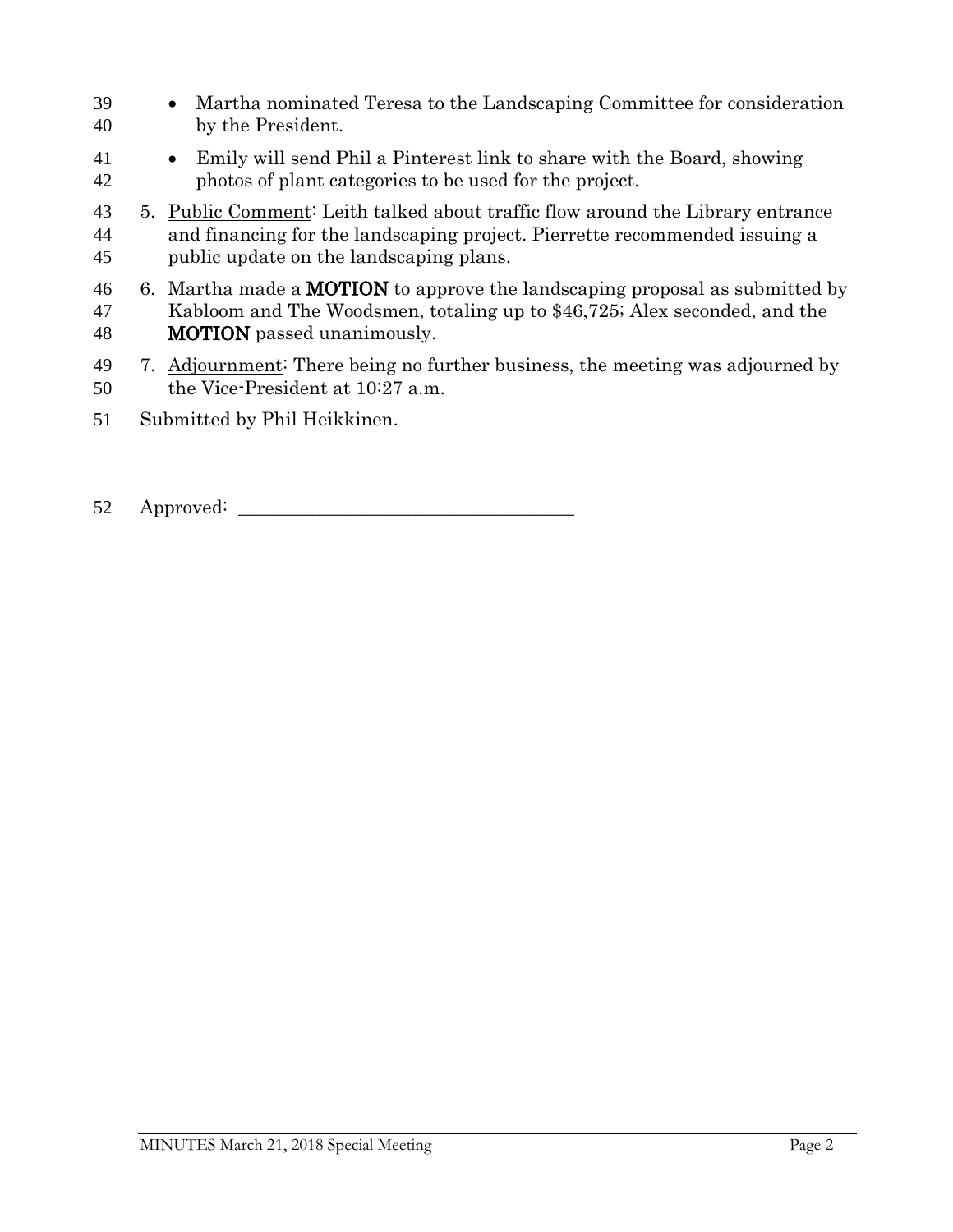| $\mathbf{1}$                                             | ORCAS ISLAND LIBRARY DISTRICT                                                                                                                                                                                                                                                                                                                                                                                                                                                                                                                                                                                                                                                                                                                                                                                                                             |                           |
|----------------------------------------------------------|-----------------------------------------------------------------------------------------------------------------------------------------------------------------------------------------------------------------------------------------------------------------------------------------------------------------------------------------------------------------------------------------------------------------------------------------------------------------------------------------------------------------------------------------------------------------------------------------------------------------------------------------------------------------------------------------------------------------------------------------------------------------------------------------------------------------------------------------------------------|---------------------------|
| $\overline{2}$                                           |                                                                                                                                                                                                                                                                                                                                                                                                                                                                                                                                                                                                                                                                                                                                                                                                                                                           |                           |
| 3                                                        | <b>Regular Board Meeting</b>                                                                                                                                                                                                                                                                                                                                                                                                                                                                                                                                                                                                                                                                                                                                                                                                                              |                           |
| $\overline{4}$                                           | April 14, 2018                                                                                                                                                                                                                                                                                                                                                                                                                                                                                                                                                                                                                                                                                                                                                                                                                                            |                           |
| 5<br>6<br>7<br>8                                         | Library Board President Regina Zwilling convened the meeting at 9:04 a.m. in the<br>Community Meeting Room of the Library. Also attending were Trustees Alexander<br>Conrad, Martha Fuller, and Teresa Patrick; Library Director Phil Heikkinen; Staff<br>Mary Pugh; and Friends President Ken Gibbs.                                                                                                                                                                                                                                                                                                                                                                                                                                                                                                                                                     |                           |
| 9                                                        | <b>WELCOME &amp; INTRODUCTIONS - President Regina thanked everyone for attending.</b>                                                                                                                                                                                                                                                                                                                                                                                                                                                                                                                                                                                                                                                                                                                                                                     |                           |
| 10                                                       | ADDITIONS OR MODIFICATIONS TO THE AGENDA - None.                                                                                                                                                                                                                                                                                                                                                                                                                                                                                                                                                                                                                                                                                                                                                                                                          |                           |
| 11                                                       | <b>ROUTINE MATTERS</b>                                                                                                                                                                                                                                                                                                                                                                                                                                                                                                                                                                                                                                                                                                                                                                                                                                    |                           |
| 12<br>13<br>14<br>15<br>16<br>17                         | Minutes: The Board reviewed the Minutes from the March 14 Regular Board<br>Meeting. Martha made a <b>MOTION</b> to approve the Minutes; Alex seconded and the<br><b>MOTION</b> passed unanimously. The Board reviewed the Minutes from the March 21<br>Special Board Meeting. Martha made a <b>MOTION</b> to approve the Minutes; Alex<br>seconded, and the MOTION passed unanimously among the Trustees who attended that<br>meeting.                                                                                                                                                                                                                                                                                                                                                                                                                    |                           |
| 18                                                       | Vouchers and Payroll: Alex said he had reviewed the vouchers and payroll.                                                                                                                                                                                                                                                                                                                                                                                                                                                                                                                                                                                                                                                                                                                                                                                 |                           |
| 19                                                       | March 2018 Payroll                                                                                                                                                                                                                                                                                                                                                                                                                                                                                                                                                                                                                                                                                                                                                                                                                                        | \$29,515.95               |
| 20<br>21                                                 | Invoice Accounting Report 3/14/2018 (GF)<br>Invoice Accounting Report 3/28/2018 (GF)                                                                                                                                                                                                                                                                                                                                                                                                                                                                                                                                                                                                                                                                                                                                                                      | \$14,736.78<br>\$9,362.52 |
| 22<br>23                                                 | Invoice Accounting Report 3/14/2018 (BF)<br>Invoice Accounting Report 3/28/2018 (BF)                                                                                                                                                                                                                                                                                                                                                                                                                                                                                                                                                                                                                                                                                                                                                                      | \$21,211.98<br>\$105.26   |
| 24<br>25                                                 | Alex made a <b>MOTION</b> to approve the March payroll in the amount of $$29,515.95$ .<br>Teresa seconded, and the <b>MOTION</b> passed unanimously.                                                                                                                                                                                                                                                                                                                                                                                                                                                                                                                                                                                                                                                                                                      |                           |
| 26<br>27                                                 | Alex made a <b>MOTION</b> to approve the submitted 2018 General Fund vouchers<br>totaling \$24,099.30; Martha seconded, and the <b>MOTION</b> passed unanimously.                                                                                                                                                                                                                                                                                                                                                                                                                                                                                                                                                                                                                                                                                         |                           |
| 28<br>29                                                 | Alex made a <b>MOTION</b> to approve the submitted 2018 Building fund vouchers<br>totaling \$21,317.24; Martha seconded, and the <b>MOTION</b> passed unanimously.                                                                                                                                                                                                                                                                                                                                                                                                                                                                                                                                                                                                                                                                                        |                           |
| 30                                                       | <b>PUBLIC COMMENT - None.</b>                                                                                                                                                                                                                                                                                                                                                                                                                                                                                                                                                                                                                                                                                                                                                                                                                             |                           |
| 31                                                       | <b>PLANNING &amp; PRIORITIES</b>                                                                                                                                                                                                                                                                                                                                                                                                                                                                                                                                                                                                                                                                                                                                                                                                                          |                           |
| 32<br>33<br>34<br>35<br>36<br>37<br>38<br>39<br>40<br>41 | Library Building Expansion Update: Phil discussed HBHansen's plan to replace any<br>➤<br>cracked glazing for the south trellis as soon as weather permits. He said the one<br>year anniversary of the major construction completion is June 19 and will complete<br>the warranty period. There are a few minor issues including a leaky faucet, door<br>adjustment, south trellis, and circle drive asphalt. We have received as built<br>drawings and the operation and maintenance manuals. Phil reviewed the<br>landscaping work including elevation grading and stabilization. Teresa suggested a<br>walk around at the May meeting. She asked how the community education portion<br>of the project was developing. She would like to get a better understanding of<br>ongoing cost versus volunteer involvement. Phil said the Library has one paid |                           |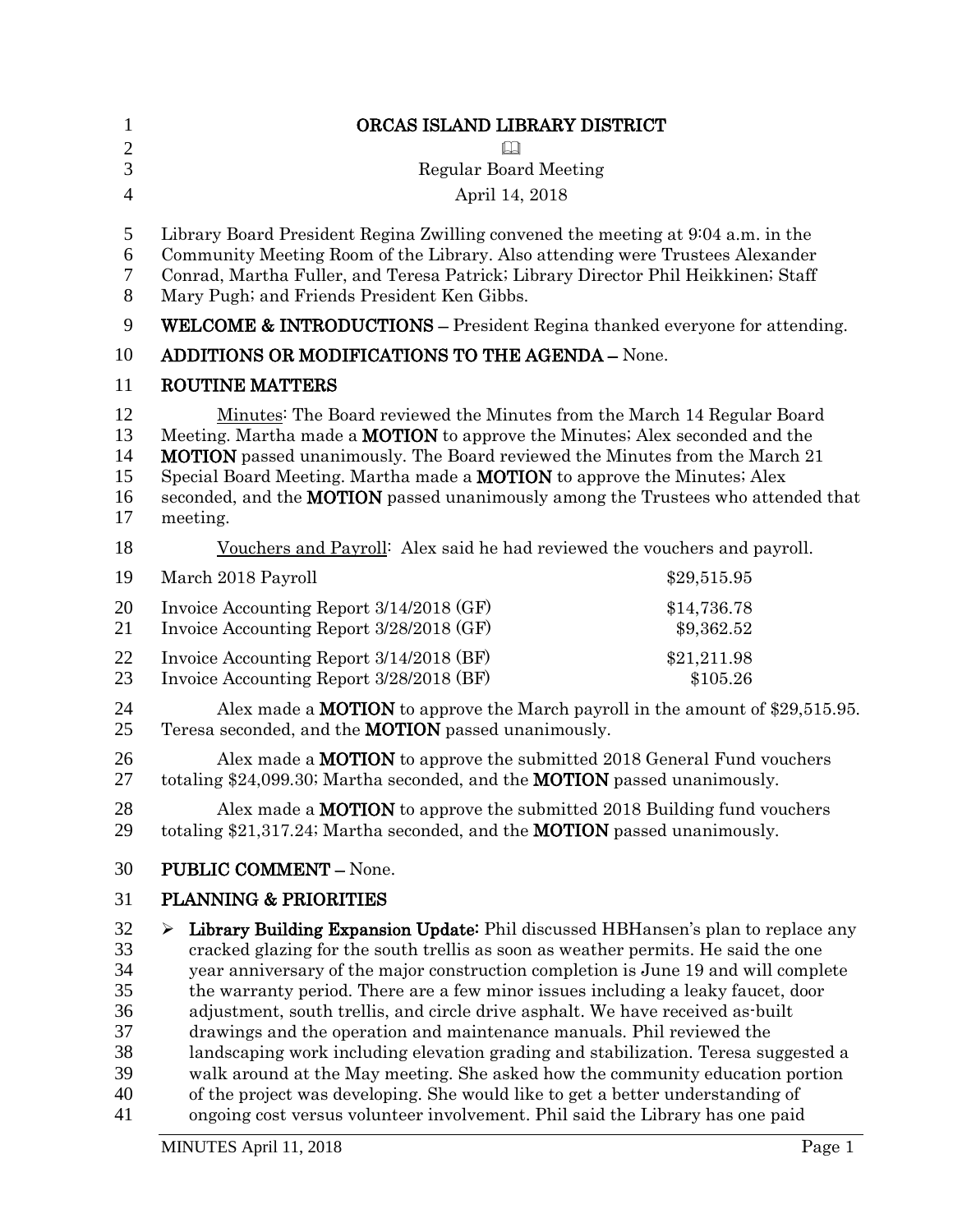- position for maintenance. He suggested developing a professional "adopt-a-bed" program allowing landscaping professionals the ability to have a plaque naming their business. Also discussed was the remodel of the old lobby with a "café" feel
- allowing food and beverages, thus creating a relaxed atmosphere.
- $46 \rightarrow$  **NanaWall contract:** Phil discussed with the Board the cost and installation, including a contingency. The project will additionally require a local contractor to prepare the opening to receive the NanaWall panels at an approximate cost of
- \$5,000 to \$6,000. Phil reviewed the breakdown of the project financing. Martha
- made a MOTION to approve the project including \$6,000 for the opening
- preparation, \$43,000 for the door panels, \$8,200 for installation, and \$6,000
- contingency. Alex seconded, and the MOTION passed unanimously.

# NEW BUSINESS

- $54 \rightarrow$  Relevant News and Issues<sup>:</sup> Phil commented on a retired librarian moving to Orcas.
- $55 \rightarrow$  Director's Report: Phil invited any questions about his report. He commented on the Caroline Buchanan art exhibit and reception, and the popularity of the genealogy classes.
- $58 \rightarrow$  Friends of the Library: Friends President Ken Gibbs suggested installing an AED device and he will recommend the Friends purchase one for the Library. Ken
- reminded the Board that the Smile Amazon program donates a portion of purchases
- to a charity and recommended adding the Friends as their charity. Ken said the
- 62 August Library Fair is fast approaching and there is a sign-up sheet in the Friends
- 63 Corner Bookstore. Teresa will attend the May meeting.

# REPORTS FROM ACTIVE COMMITTEES

- Resources and Programs: None.
- Community Relations: Public Comment Procedures: Martha said that some of the public comment at the Board's meetings has been inconsistent with the written policy. She felt agenda items were being interrupted by public comment and would like a return to the written policy for public comment during the Board's meetings.
- Facilities & Systems: Martha said the committee was meeting today to begin developing project priorities and a maintenance plan.
- Finance: Phil said he hopes to meet soon with Alex and Harvey Himelfarb about fundraising.
- 74 Policy & Personnel: Display Policy: Teresa said the current policy was established in 1993 and updated in 2007. She is recommending adding an exhibitor agreement detailing rights and responsibilities. Martha made a MOTION to adopt the exhibitor agreement and updated display policy as proposed. Alex seconded, and the
- MOTION passed unanimously.
- PUBLIC COMMENT None.
- **OTHER** Teresa commented on the usage statics noting the checkouts of DVDs. Ken commented on our having fewer science books than cookbooks. Phil said staff is regularly soliciting input for non-fiction collections, noting that college and technical level items would have limited interest. Phil said we utilize inter-library loan and if staff feels a requested item would circulate here, then it is purchased. Teresa asked if there is a way to assess core collections. Phil said there are tools and guidelines on collections. He noted, however, that local interest plays a large part of the collection development. Teresa said that when she volunteers at the desk she will discuss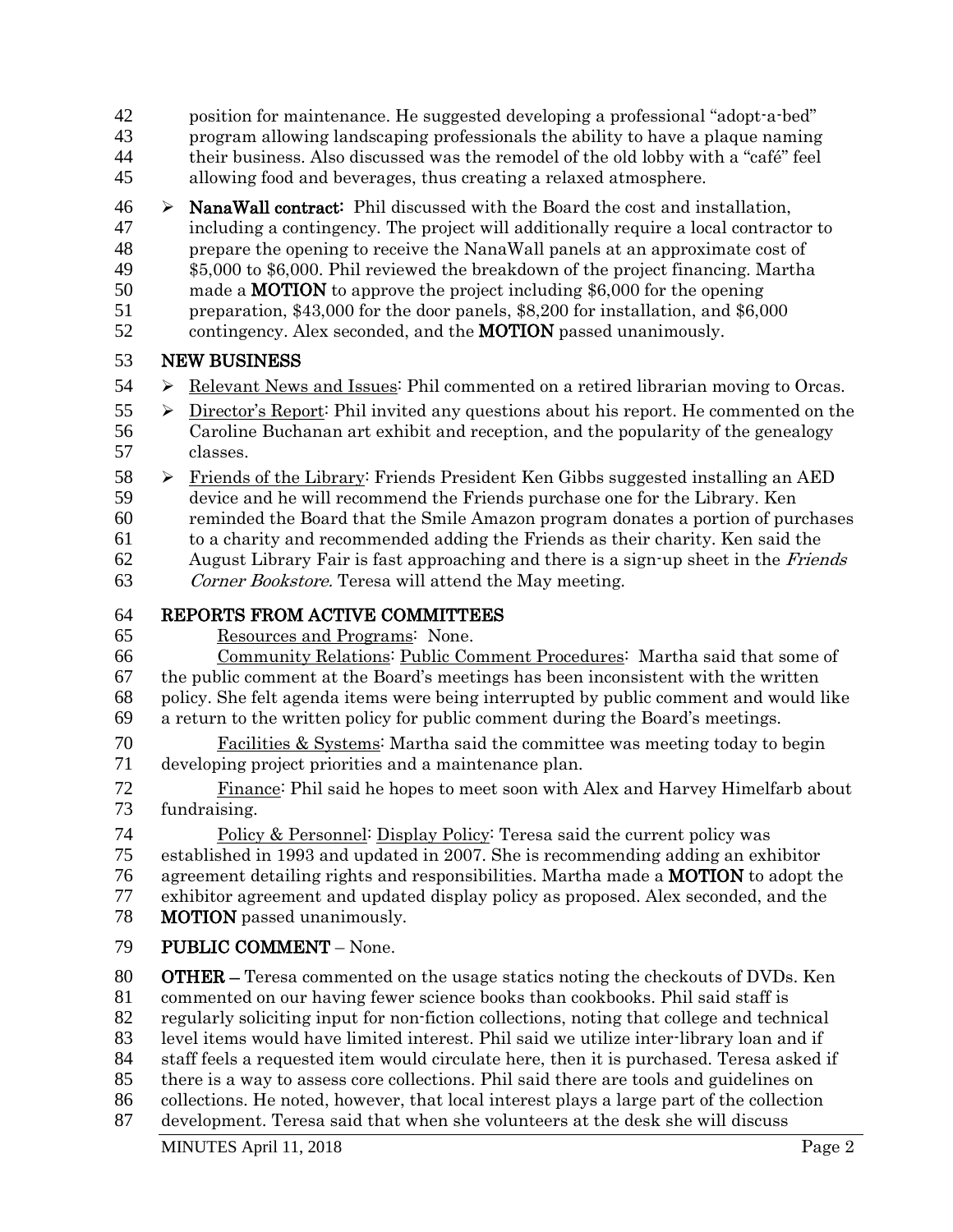- 88 purchasing items with patrons, telling them "they will be first on the reserve list" when<br>89 the item is available.
- the item is available.
- 90 **ADJOURNMENT** There being no further business, the meeting was adjourned by the President at  $10:55$  a.m.
- President at 10:55 a.m.
- 92 Submitted by Mary Pugh.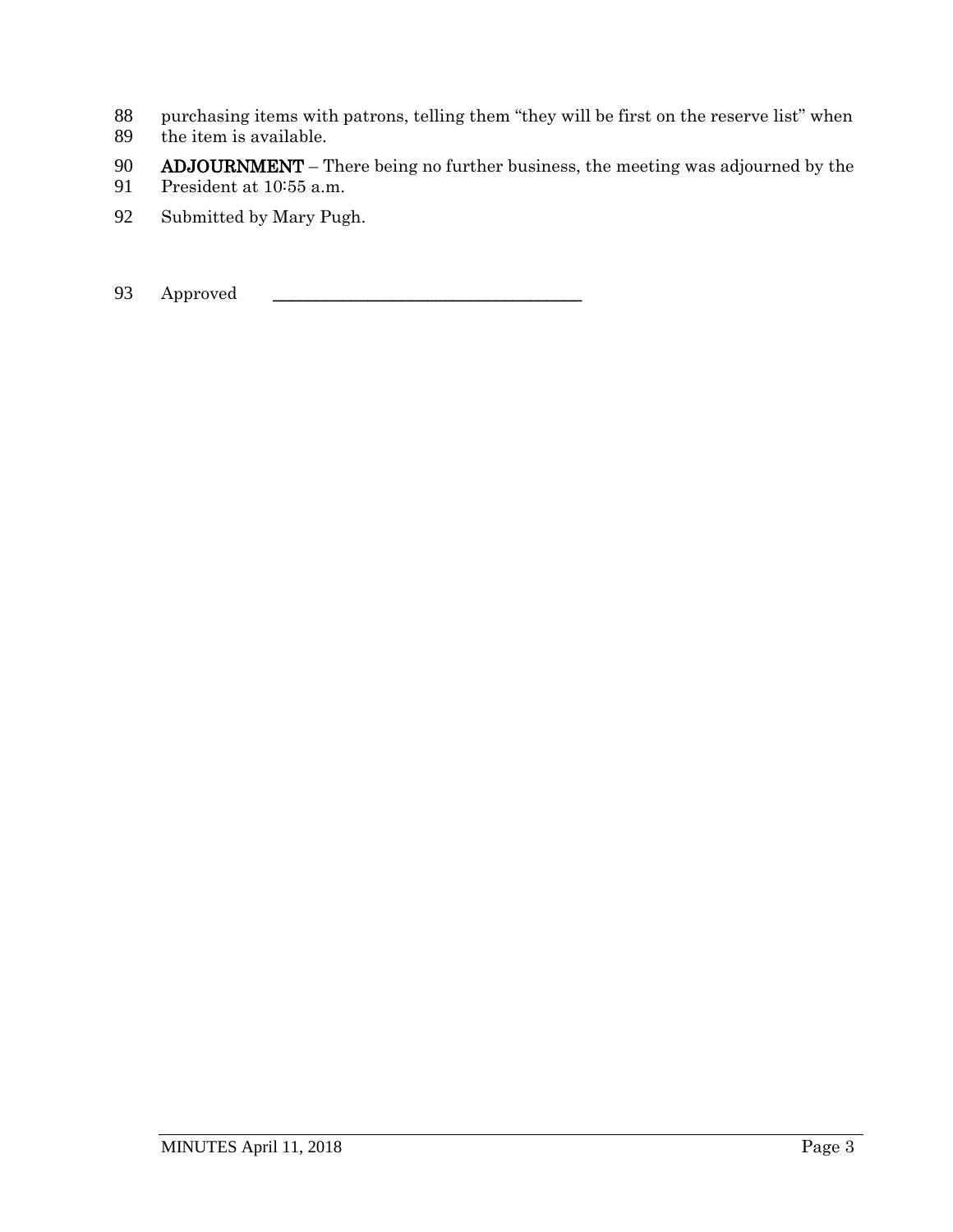| 1                | ORCAS ISLAND LIBRARY DISTRICT                                                                                                                                                                                                                                             |                           |
|------------------|---------------------------------------------------------------------------------------------------------------------------------------------------------------------------------------------------------------------------------------------------------------------------|---------------------------|
| $\overline{2}$   | $\Box$                                                                                                                                                                                                                                                                    |                           |
| 3                | <b>Regular Board Meeting</b>                                                                                                                                                                                                                                              |                           |
| $\overline{4}$   | May 9, 2018                                                                                                                                                                                                                                                               |                           |
| 5<br>6<br>7<br>8 | Library Board President Regina Zwilling convened the meeting at 9:38 a.m. in the<br>Community Meeting Room of the Library. Also attending were Trustees Alexander<br>Conrad (via telephone), and Martha Fuller, and; Library Director Phil Heikkinen; Staff<br>Mary Pugh. |                           |
| 9                | <b>WELCOME &amp; INTRODUCTIONS</b> – President Regina thanked everyone for attending.                                                                                                                                                                                     |                           |
| 10<br>11         | <b>ADDITIONS OR MODIFICATIONS TO THE AGENDA - Regina tabled all agenda</b><br>items except for Routine Matters.                                                                                                                                                           |                           |
| 12               | <b>ROUTINE MATTERS</b>                                                                                                                                                                                                                                                    |                           |
| 13<br>14<br>15   | Minutes: The Board reviewed the Minutes from the April 11 Regular Board<br>Meeting. Martha made a <b>MOTION</b> to approve the Minutes; Alex seconded and the<br><b>MOTION</b> passed unanimously.                                                                        |                           |
| 16               | Vouchers and Payroll: Regina said she had reviewed the vouchers and payroll.                                                                                                                                                                                              |                           |
| 17               | April 2018 Payroll                                                                                                                                                                                                                                                        | \$32,856.38               |
| 18<br>19         | Invoice Accounting Report 4/3/2018 (GF)<br>Invoice Accounting Report 4/17/2018 (GF)                                                                                                                                                                                       | \$5,533.96<br>\$12,285.97 |
| 20<br>21         | Invoice Accounting Report 4/5/2018 (BF)<br>Invoice Accounting Report 4/17/2018 (BF)                                                                                                                                                                                       | \$1,443.99<br>\$14,221.38 |
| 22<br>23         | Regina made a <b>MOTION</b> to approve the April payroll in the amount of<br>\$29,515.95. Martha seconded, and the <b>MOTION</b> passed unanimously.                                                                                                                      |                           |
| 24<br>25         | Regina made a <b>MOTION</b> to approve the submitted 2018 General Fund vouchers<br>totaling \$17,819.93; Martha seconded, and the <b>MOTION</b> passed unanimously.                                                                                                       |                           |
| 26<br>27         | Regina made a <b>MOTION</b> to approve the submitted 2018 Building fund vouchers<br>totaling \$15,665.37; Martha seconded, and the <b>MOTION</b> passed unanimously.                                                                                                      |                           |
| 28               | <b>PUBLIC COMMENT - None.</b>                                                                                                                                                                                                                                             |                           |
| 29               | <b>PLANNING &amp; PRIORITIES</b>                                                                                                                                                                                                                                          |                           |
| 30               | Library Building Expansion Update: Tabled<br>➤                                                                                                                                                                                                                            |                           |
| 31               | <b>NEW BUSINESS</b>                                                                                                                                                                                                                                                       |                           |
| 32               | Relevant News and Issues: Tabled.<br>➤                                                                                                                                                                                                                                    |                           |
| 33<br>34<br>35   | Director's Report: Phil said he attended a meeting in Friday Harbor to discuss<br>➤<br>threat assessment with first responders, social services and other districts. The<br>meeting concluded with all agencies agreeing to network with each other.                      |                           |
| 36               | Friends of the Library: None.<br>➤                                                                                                                                                                                                                                        |                           |
| 37<br>38<br>39   | REPORTS FROM ACTIVE COMMITTEES<br>Resources and Programs: Tabled.                                                                                                                                                                                                         |                           |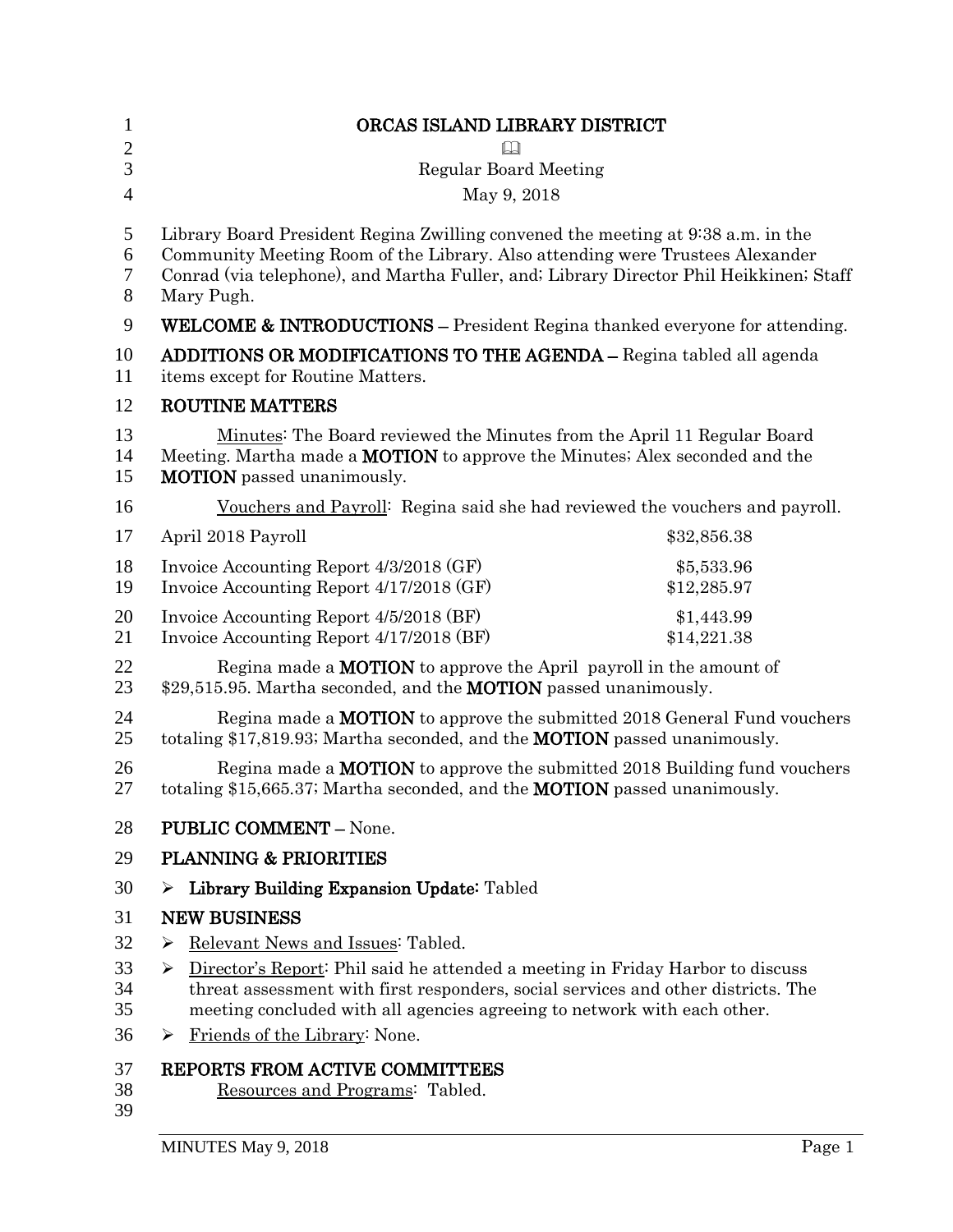- Community Relations: Tabled.
- Facilities & Systems: Tabled.
- Finance: Phil said he hopes to present the Board with a budget update at the
- June meeting that may include budget amendments for both funds.
- 44 Policy & Personnel<sup>:</sup> Tabled.
- PUBLIC COMMENT None.
- OTHER None.
- 47 ADJOURNMENT There being no further business, the meeting was adjourned by the
- President at 10:00 a.m.
- Submitted by Mary Pugh.
- 50 Approved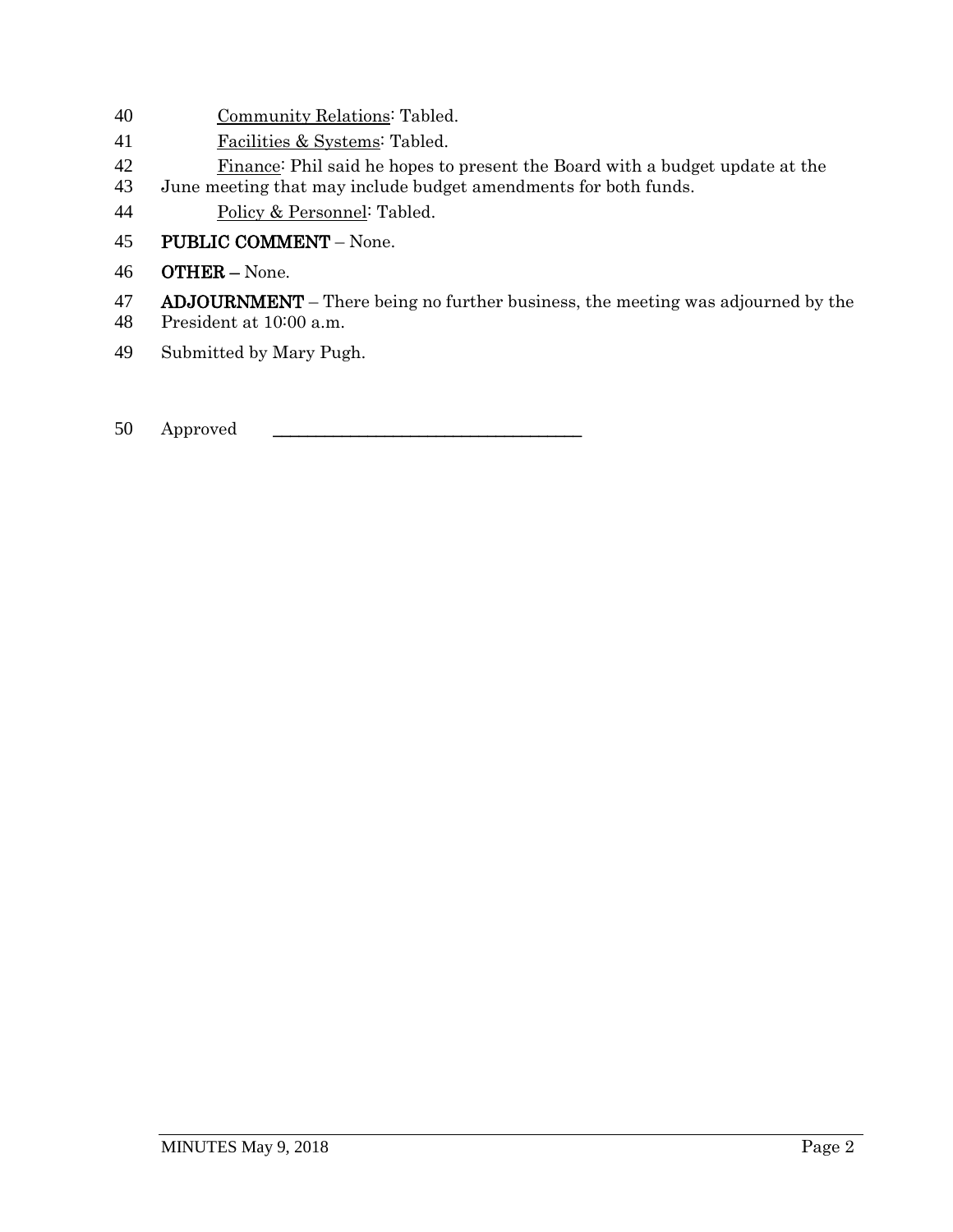| $\mathbf{1}$                             | ORCAS ISLAND LIBRARY DISTRICT                                                                                                                                                                                                                                                                                                                                      |                                         |
|------------------------------------------|--------------------------------------------------------------------------------------------------------------------------------------------------------------------------------------------------------------------------------------------------------------------------------------------------------------------------------------------------------------------|-----------------------------------------|
| $\mathfrak{2}$<br>3                      | <b>Regular Board Meeting</b>                                                                                                                                                                                                                                                                                                                                       |                                         |
| $\overline{4}$                           | June 13, 2018                                                                                                                                                                                                                                                                                                                                                      |                                         |
| 5<br>6<br>$\boldsymbol{7}$<br>$8\,$<br>9 | Library Board President Regina Zwilling convened the meeting at 9:00 a.m. in the<br>Community Meeting Room of the Library. Also attending were Trustees Alexander<br>Conrad, Martha Fuller (arriving at 9:13 a.m.), Jens Kruse, and Teresa Patrick; Library<br>Director Phil Heikkinen; Staff Mary Pugh; and Friends of the Library representative<br>Lynn Carter. |                                         |
| 10                                       | WELCOME & INTRODUCTIONS - President Regina thanked everyone for attending.                                                                                                                                                                                                                                                                                         |                                         |
| 11                                       | <b>ADDITIONS OR MODIFICATIONS TO THE AGENDA - None.</b>                                                                                                                                                                                                                                                                                                            |                                         |
| 12                                       | <b>ROUTINE MATTERS</b>                                                                                                                                                                                                                                                                                                                                             |                                         |
| 13<br>14<br>15                           | Minutes: The Board reviewed the Minutes from the May 9 Regular Board<br>Meeting. Martha made a <b>MOTION</b> to approve the Minutes; Regina seconded and the<br><b>MOTION</b> passed unanimously by those attending the meeting.                                                                                                                                   |                                         |
| 16                                       | Vouchers and Payroll: Alex said he had reviewed the vouchers and payroll.                                                                                                                                                                                                                                                                                          |                                         |
| 17                                       | May 2018 Payroll                                                                                                                                                                                                                                                                                                                                                   | \$31,842.18                             |
| 18<br>19<br>20                           | Invoice Accounting Report 5/1/2018 (GF)<br>Invoice Accounting Report 5/14/2018 (GF)<br>Invoice Accounting Report 5/28/2018 (GF)                                                                                                                                                                                                                                    | \$6,694.58<br>\$8,672.47<br>\$7,458.17  |
| 21<br>22<br>23                           | Invoice Accounting Report 5/1/2018 (BF)<br>Invoice Accounting Report 5/14/2018 (BF)<br>Invoice Accounting Report 5/28/2018 (BF)                                                                                                                                                                                                                                    | \$30,688.10<br>\$3,615.00<br>\$8,604.76 |
| 24<br>25                                 | Alex made a <b>MOTION</b> to approve the May payroll in the amount of $$31,842.18$ .<br>Teresa seconded, and the <b>MOTION</b> passed unanimously.                                                                                                                                                                                                                 |                                         |
| 26<br>27                                 | Alex made a <b>MOTION</b> to approve the submitted 2018 General Fund vouchers<br>totaling \$22,825.22; Teresa seconded, and the <b>MOTION</b> passed unanimously.                                                                                                                                                                                                  |                                         |
| 28<br>29                                 | Alex made a MOTION to approve the submitted 2018 Building fund vouchers<br>totaling \$42,907.86; Martha seconded, and the <b>MOTION</b> passed unanimously.                                                                                                                                                                                                        |                                         |
| 30                                       | <b>PUBLIC COMMENT - None.</b>                                                                                                                                                                                                                                                                                                                                      |                                         |
| 31                                       | <b>PLANNING &amp; PRIORITIES</b>                                                                                                                                                                                                                                                                                                                                   |                                         |
| 32<br>33<br>34<br>35                     | Library Building Expansion Update - One-Year Walkthrough: Phil said he had the<br>➤<br>one year walk through with HKP representatives. The main issue is still with the<br>south trellis light panes leaking. Other issues include a faucet leak in the kitchen,<br>and the concrete finish in the new lobby entrance.                                             |                                         |
| 36                                       | <b>NEW BUSINESS</b>                                                                                                                                                                                                                                                                                                                                                |                                         |
| 37<br>38<br>39<br>40                     | 2018 General and Building Fund Budget Amendments: Phil reviewed the narrative<br>➤<br>for the amendments explaining that 2017 and 2018 additional revenue needs to be<br>brought into the budget so that it can be properly expensed. The cash forward for the<br>Building Fund consisted mostly of non-invoiced items from HBHansen and MTC                       |                                         |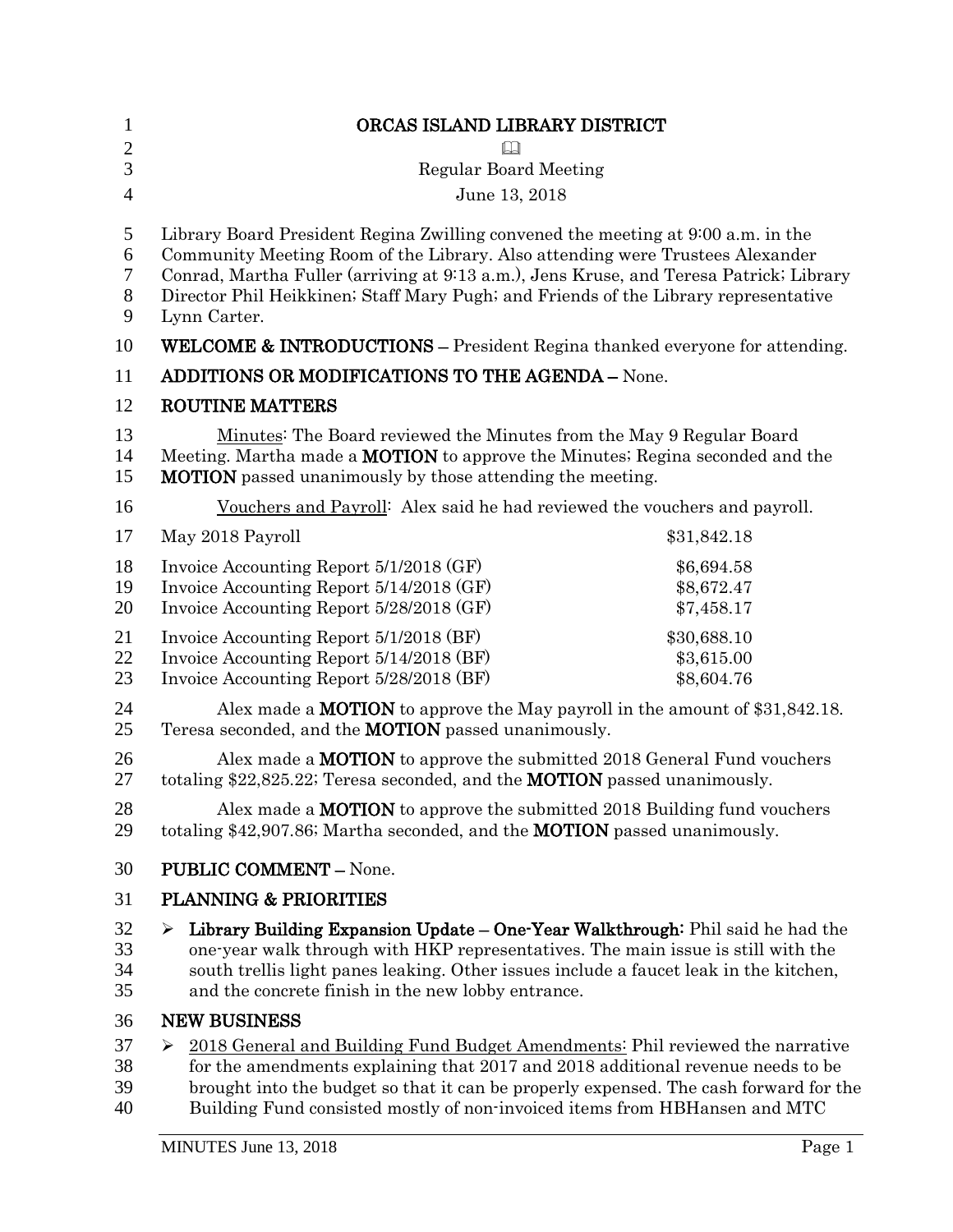Engineering. The cash forward for the General Fund consisted in large part of expense reductions including an unfilled staff position. Phil explained that expenses covered in the reading room remodel fall outside the original scope of the expansion and are included in the General Fund. Regina commented that both amendments seemed straightforward. She asked about the status of the landscaping project. Phil said that the current project is 100 percent complete; although he wants to schedule a meeting with Emily Aring to discuss maintenance. He said Caroline Wiltz is continuing her role in grounds maintenance and has been hired as the additional custodian. Alex made a MOTION to approve Resolution 01-2018 Amending the 2018 51 Building Fund budget. Martha seconded and the **MOTION** passed unanimously. 52 Alex made a **MOTION** to approve Resolution 02-2018 Amending the 2018 53 General Fund budget. Teresa seconded and the **MOTION** passed unanimously.  $54 \rightarrow$  Custodial Services Contracts: Phil said the Library has had only one custodian for  $\triangleright$  Washington Voters Rights Act: Phil said he had emailed the Board information from over a month. He has approved Caroline Wiltz to be the additional custodian. Phil said he also is recommending a small rate increase for Mike Larkins. Alex made a **MOTION** to approve custodian contracts for Mike Larkins and Caroline Wiltz. 58 Martha seconded and the **MOTION** passed unanimously.  $65 \rightarrow$  Relevant News and Issues: None. the San Juan County Auditor about the initiative. Teresa suggested we will do well to continue making sure the board composition is reflective of the entire community. Phil said there are occasional instances where a board does not have candidates for an election. Jens asked if the officials elected are compensated. Martha said there is usually a stipend, but it can be declined. Phil said he will monitor the issue. 66 > Director's Report: Phil said that long-time Holiday Tea musician Katie Jensen had  $\triangleright$  Friends of the Library: Lynn said she is training the new Friends' Treasurer. She passed away. Phil reviewed maintenance on the HVAC system, an inter-local agreement with San Juan County; CPR training for staff; collection statistics and the donation of an AED unit by the Friends of the Library. REPORTS FROM ACTIVE COMMITTEES mentioned a \$2000 donation for the library. Lynn had sign-up sheets for the Library Fair. Phil asked if the Board wanted to host a table at the Fair. The Board felt a thank-you sign would be appropriate. Regina asked how the bookstore was doing; Lynn said they are looking at making up to \$6000 this year. 76 Resources and Programs: None.<br>77 Community Relations: None. Community Relations: None. **Eaculities & Systems**: Martha said the committee is developing the proposal for Phil asked the Board's opinion on the street side sign, including the size of the letters, the wording, and the backing. the old lobby remodel and for additional lighting and soft seating. She will have a report at the July meeting. Finance: Phil said Harvey Himelfarb had to reduce his time commitment to the fundraising committee. Phil and Alex would like to develop a capital campaign.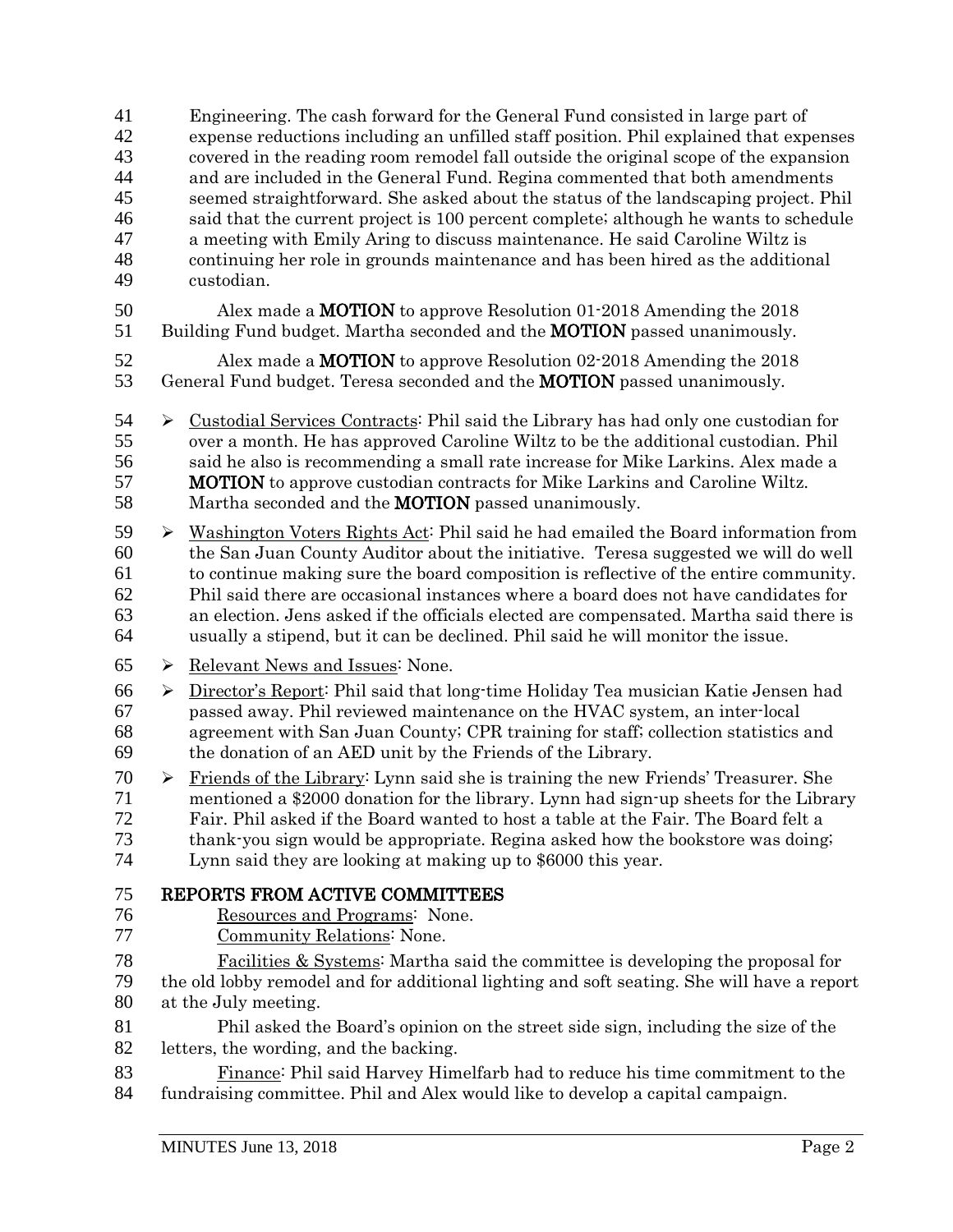- 85 Policy & Personnel: Regina discussed the staffing levels, noting how busy the
- desk staff is; commenting on helping patrons first and tasks second. She said that the
- Co-op saw customer service improved with additional staff training. The Co-op also did
- a staff survey, costing \$4500, and received 100 percent staff participation. Jens noted
- that as a volunteer it is difficult to know where his duties end and staff duties begin. As
- an example, he wondered if volunteers were allowed to replenish the copy machine paper. Phil said that different volunteers had different skill levels and their staff
- supervisor would work with them to determine the best fit.

# 93 PUBLIC COMMENT – None.

- 94 OTHER Phil said that the Library would have to have another audit for 2017 because
- the district exceeded the revenue cap of \$2 million per year, explaining that all funds
- received, including donations to the Building Fund are included. With the completion of
- the project the district should return to a three-year schedule.
- ADJOURNMENT There being no further business, the meeting was adjourned by the
- President at 10:37 a.m.
- Submitted by Mary Pugh.
- 101 Approved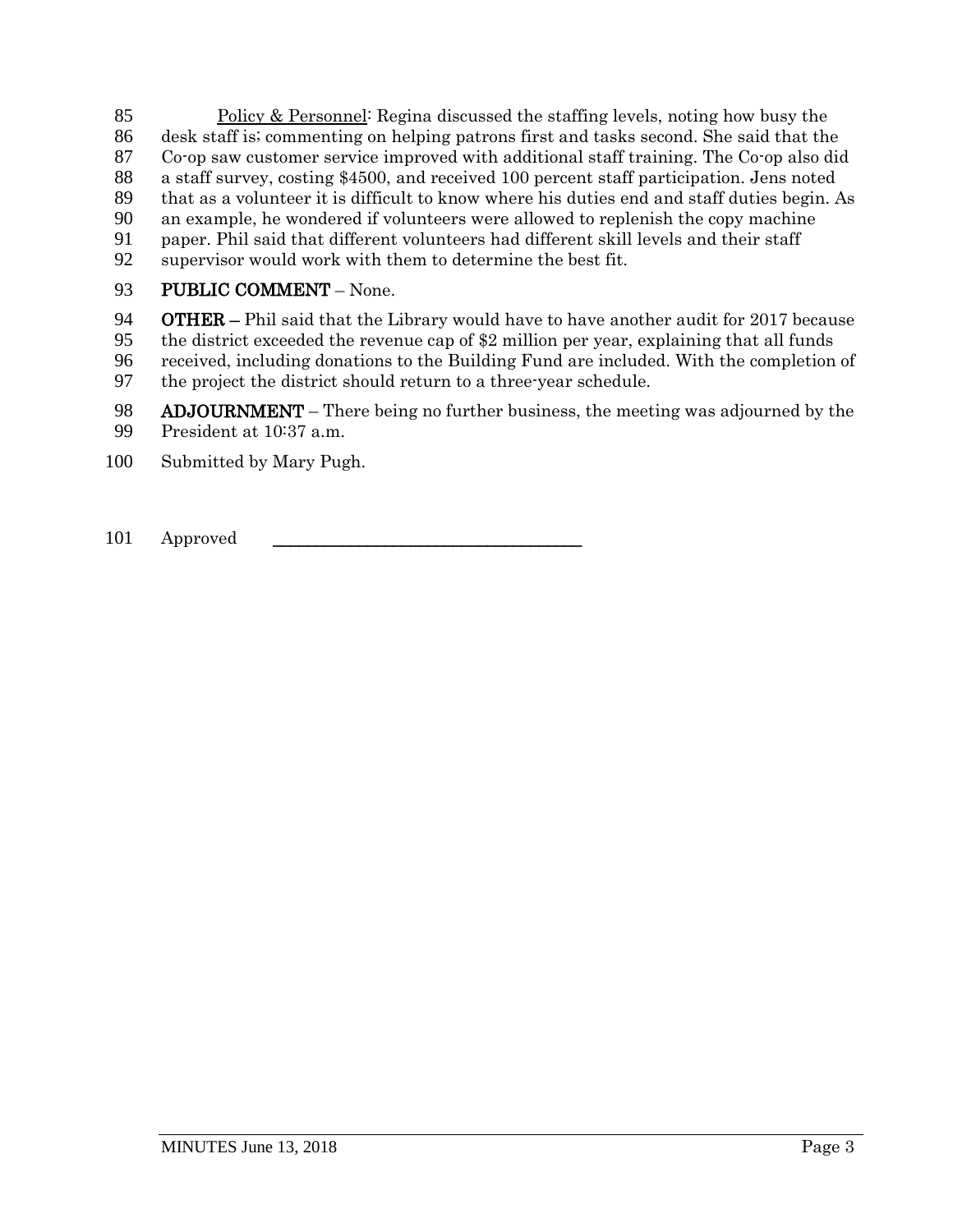| 1                                                              | ORCAS ISLAND LIBRARY DISTRICT                                                                                                                                                                                                                                                                                                                                                                                                                                                                                                                                                                                                                                                                                                                                                                                                                |                          |
|----------------------------------------------------------------|----------------------------------------------------------------------------------------------------------------------------------------------------------------------------------------------------------------------------------------------------------------------------------------------------------------------------------------------------------------------------------------------------------------------------------------------------------------------------------------------------------------------------------------------------------------------------------------------------------------------------------------------------------------------------------------------------------------------------------------------------------------------------------------------------------------------------------------------|--------------------------|
| $\mathbf{2}$                                                   | $\Box$                                                                                                                                                                                                                                                                                                                                                                                                                                                                                                                                                                                                                                                                                                                                                                                                                                       |                          |
| 3                                                              | <b>Regular Board Meeting</b>                                                                                                                                                                                                                                                                                                                                                                                                                                                                                                                                                                                                                                                                                                                                                                                                                 |                          |
| $\overline{4}$                                                 | July 11, 2018                                                                                                                                                                                                                                                                                                                                                                                                                                                                                                                                                                                                                                                                                                                                                                                                                                |                          |
| 5<br>6<br>7<br>$8\,$<br>9                                      | Library Board President Regina Zwilling convened the meeting at 9:05 a.m. in the<br>Community Meeting Room of the Library. Also attending were Trustees Alexander<br>Conrad, Martha Fuller (via telephone), Jens Kruse, and Teresa Patrick; Library<br>Director Phil Heikkinen; Staff Mary Pugh; and Friends of the Library President Ken<br>Gibbs.                                                                                                                                                                                                                                                                                                                                                                                                                                                                                          |                          |
| 10                                                             | WELCOME & INTRODUCTIONS - President Regina thanked everyone for attending.                                                                                                                                                                                                                                                                                                                                                                                                                                                                                                                                                                                                                                                                                                                                                                   |                          |
| 11                                                             | ADDITIONS OR MODIFICATIONS TO THE AGENDA - None.                                                                                                                                                                                                                                                                                                                                                                                                                                                                                                                                                                                                                                                                                                                                                                                             |                          |
| 12                                                             | <b>ROUTINE MATTERS</b>                                                                                                                                                                                                                                                                                                                                                                                                                                                                                                                                                                                                                                                                                                                                                                                                                       |                          |
| 13<br>14<br>15                                                 | Minutes: The Board reviewed the Minutes from the June 13 Regular Board<br>Meeting. Theresa made a <b>MOTION</b> to approve the Minutes; Alex seconded and the<br><b>MOTION</b> passed unanimously.                                                                                                                                                                                                                                                                                                                                                                                                                                                                                                                                                                                                                                           |                          |
| 16                                                             | Vouchers and Payroll: Alex said he had reviewed the vouchers and payroll.                                                                                                                                                                                                                                                                                                                                                                                                                                                                                                                                                                                                                                                                                                                                                                    |                          |
| 17                                                             | June 2018 Payroll                                                                                                                                                                                                                                                                                                                                                                                                                                                                                                                                                                                                                                                                                                                                                                                                                            | \$30,823.36              |
| 18<br>19                                                       | Invoice Accounting Report 6/6/2018 (GF)<br>Invoice Accounting Report 6/20/2018 (GF)                                                                                                                                                                                                                                                                                                                                                                                                                                                                                                                                                                                                                                                                                                                                                          | \$7,400.42<br>\$8,896.19 |
| 20                                                             | Invoice Accounting Report 6/202018 (BF)                                                                                                                                                                                                                                                                                                                                                                                                                                                                                                                                                                                                                                                                                                                                                                                                      | \$13,703.60              |
| 21<br>22                                                       | Alex made a <b>MOTION</b> to approve the June payroll in the amount of \$30,823.36.<br>Regina seconded, and the <b>MOTION</b> passed unanimously.                                                                                                                                                                                                                                                                                                                                                                                                                                                                                                                                                                                                                                                                                            |                          |
| 23<br>24                                                       | Alex made a <b>MOTION</b> to approve the submitted 2018 General Fund vouchers<br>totaling \$16,296.61; Regina seconded, and the <b>MOTION</b> passed unanimously.                                                                                                                                                                                                                                                                                                                                                                                                                                                                                                                                                                                                                                                                            |                          |
| 25<br>26                                                       | Alex made a <b>MOTION</b> to approve the submitted 2018 Building fund vouchers<br>totaling \$13,703.60; Regina seconded, and the <b>MOTION</b> passed unanimously.                                                                                                                                                                                                                                                                                                                                                                                                                                                                                                                                                                                                                                                                           |                          |
| 27                                                             | <b>PUBLIC COMMENT - None</b>                                                                                                                                                                                                                                                                                                                                                                                                                                                                                                                                                                                                                                                                                                                                                                                                                 |                          |
| 28                                                             | <b>PLANNING &amp; PRIORITIES</b>                                                                                                                                                                                                                                                                                                                                                                                                                                                                                                                                                                                                                                                                                                                                                                                                             |                          |
| 29<br>30<br>31<br>32<br>33<br>34<br>35<br>36<br>37<br>38<br>39 | Library Building Expansion Update – One Year Walkthrough: Phil said the circle<br>➤<br>drive paving had been repaired and the drainage is working well. The south trellis<br>structure was repaired but some locations are still leaking. Other issues include a<br>faucet leak in the kitchen, and the concrete finish in the new lobby entrance. Phil<br>reported that he has had a complaint from a patron with environmental sensitivities<br>who is unable to use the library perhaps, because of VOC emissions. The Board<br>discussed testing options, and Alex volunteered to use the Fire Department's<br>emissions tester to see if any substances showed up. Additionally Phil said the<br>measurements for the sliding doors for the children' and YA rooms had been sent to<br>the manufacturer, and our order has been placed. |                          |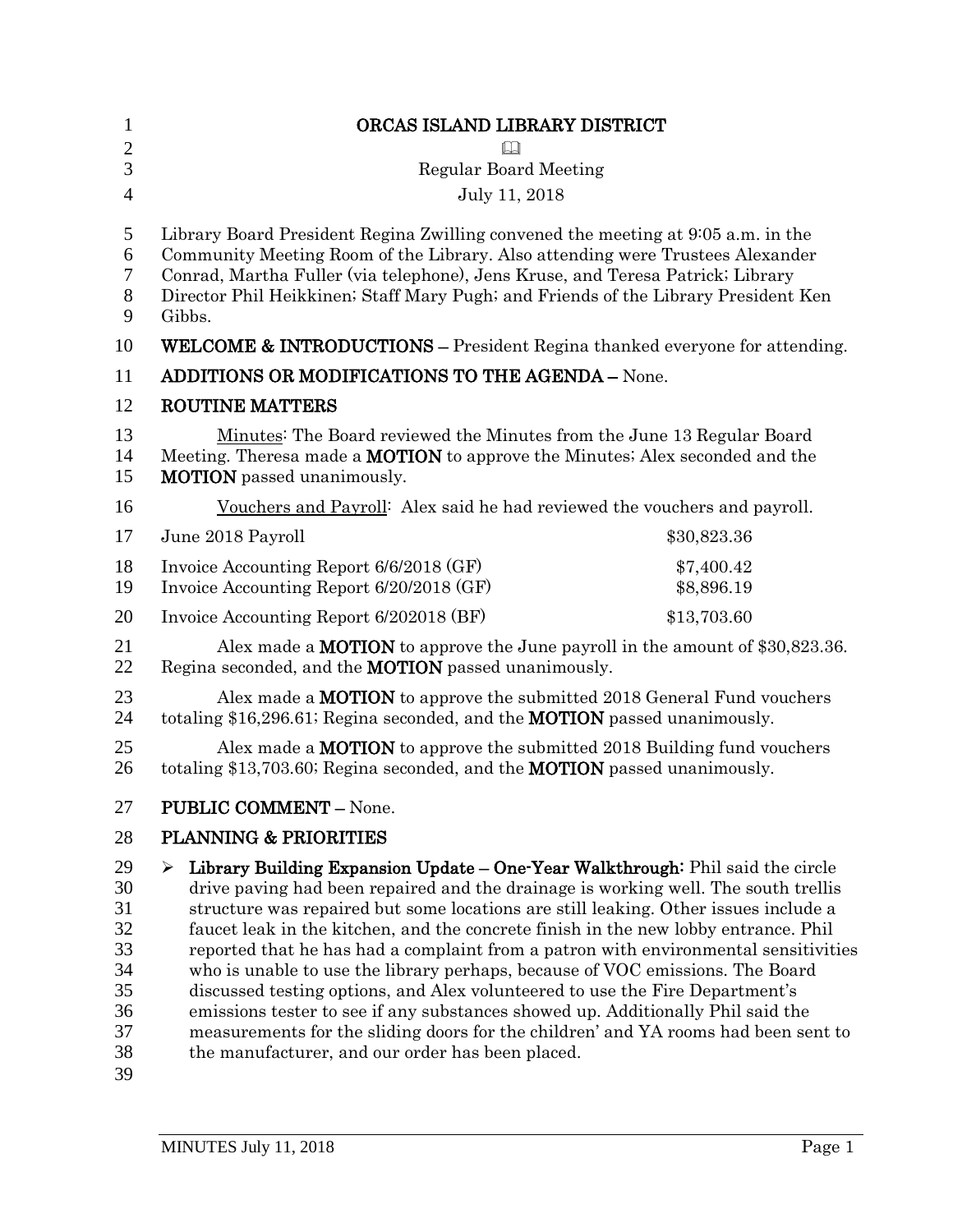#### NEW BUSINESS

41 > <u>Relevant News and Issues</u>: None.

 $42 \rightarrow$  Director's Report: Phil said the AED unit donated by the Friends of the Library has

 arrived and he is working on getting it mounted in an easily accessed area. Phil reported that Mary was working on a letter recognizing the one-year anniversary of the building expansion to be sent to sponsors and donors, together with a thank you wildflower seed packet. Regina noted the usage increase, and asked about the

 mobility scooter. Phil said that Tony was working on the battery replacement and it would be deployed when he was finished.

 Phil said he had a request to install an electronic vehicle charging station in the 50 Library's parking lot. The Board discussed the features and benefits of offering a EV<br>51 station. The main concern is that it would remove a parking space from general use, station. The main concern is that it would remove a parking space from general use, or a general use vehicle would occupy the space. The Board asked if the charging station could be installed at a street side location. Phil will get more information.

 Phil asked for discussion and feedback about the word options for the entrance sign; it was decided "Orcas Library" was appropriate.

 $56 \rightarrow$  Friends of the Library: Ken said the Friends are working on the upcoming Library Fair, noting that they are not actively seeking off-island vendors because most prefer the Village Green location. He said there will be a special Friends Board meeting on August 7 to discuss the Fair logistics. He said donations keep coming in

- and they were having trouble keeping up. Phil said he will ask Volunteer
- Coordinator Jenny DeGroot to mention the Friends when she interviews people
- interested in volunteering. Ken said they were averaging two eBay sales a day and estimate \$4000 annual revenue from those sales. Teresa said patrons are excited
- about the Friends' sponsored Summer Reading Program and a lot of registrations
- are being taken. Ken said the Friends annual meeting will be in October and he is
- working on a program for the event. Ken also said that as a front desk volunteer he
- hears how much the patrons really like the library.

#### REPORTS FROM ACTIVE COMMITTEES

- Resources and Programs: None. Jens said he is speaking with an author about a program in the fall.
- Community Relations: None.
- Facilities & Systems: Martha said committee members are researching lighting and furniture, and will be looking into costs for remodeling the former lobby.
- Finance: None.

75 Policy & Personnel: Staff Air Transport Benefit: Phil said that the benefit

- currently has one vendor, and by utilizing a group purchase, we have reduced the
- overall expense of the benefit. He is recommending adding a second vendor in order to
- cover both helicopter and fixed-wing transport services, also utilizing a group purchase.
- The current annual expense is budgeted for \$789 and if approved the amount would
- increase to a maximum of \$972 annually for both vendors for all employees at current
- 81 rates. Alex made a **MOTION** to add the second vendor to the air transport benefit for all
- 82 staff. Jens seconded, and the **MOTION** was approved unanimously.

#### PUBLIC COMMENT – None.

OTHER – None.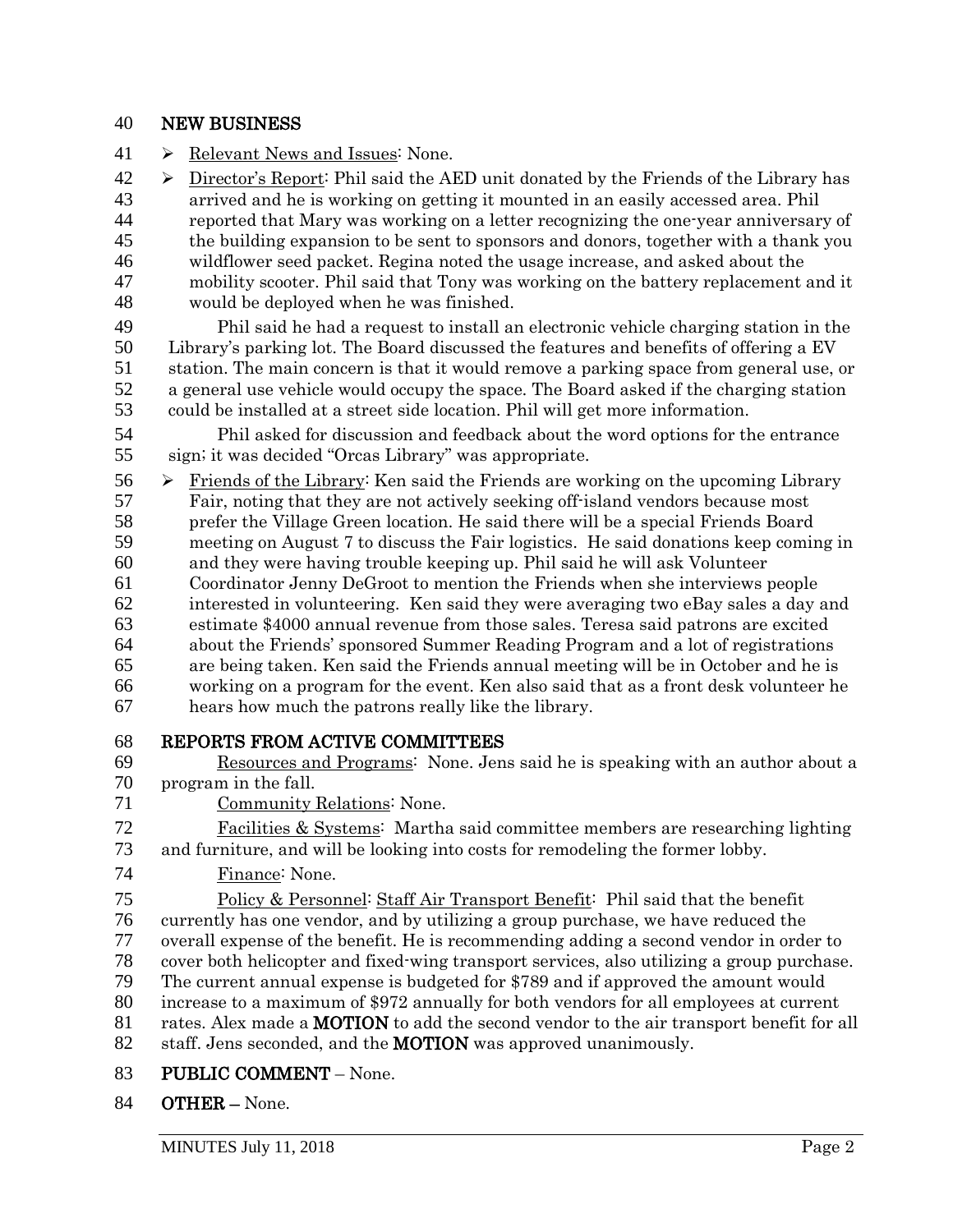- 85 **ADJOURNMENT** There being no further business, the meeting was adjourned by the President at 9:51 a.m.
- President at 9:51 a.m.
- 87 Submitted by Mary Pugh.

88 Approved \_\_\_\_\_\_\_\_\_\_\_\_\_\_\_\_\_\_\_\_\_\_\_\_\_\_\_\_\_\_\_\_\_\_\_\_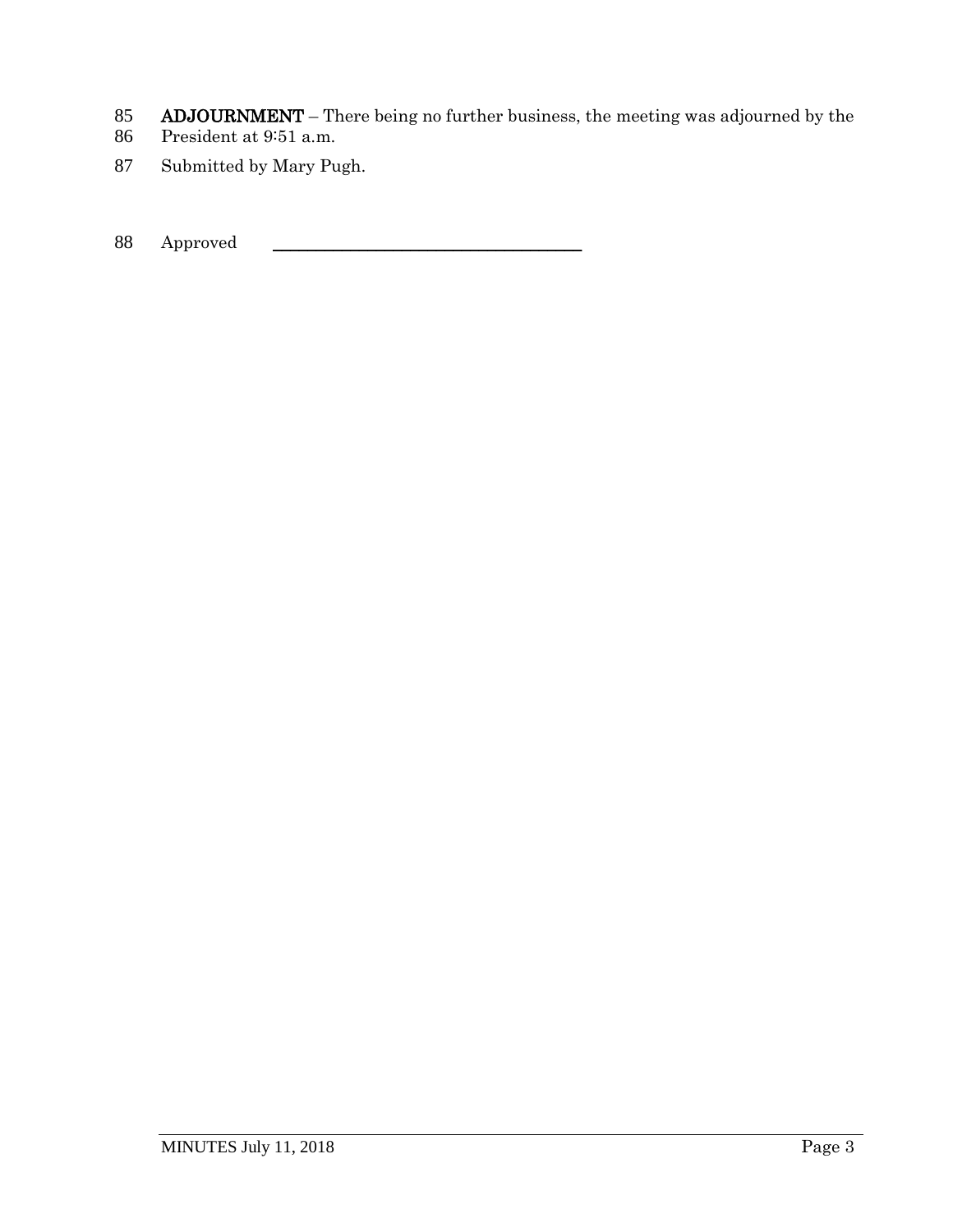| 1                          | ORCAS ISLAND LIBRARY DISTRICT                                                                                                                                                                                                                                                                                                                                                                                                                              |                          |
|----------------------------|------------------------------------------------------------------------------------------------------------------------------------------------------------------------------------------------------------------------------------------------------------------------------------------------------------------------------------------------------------------------------------------------------------------------------------------------------------|--------------------------|
| $\mathbf{2}$<br>3          | $\Box$                                                                                                                                                                                                                                                                                                                                                                                                                                                     |                          |
| 4                          | <b>Regular Board Meeting</b><br>August 8, 2018                                                                                                                                                                                                                                                                                                                                                                                                             |                          |
|                            |                                                                                                                                                                                                                                                                                                                                                                                                                                                            |                          |
| 5<br>6<br>7<br>8           | Library Board President Regina Zwilling convened the meeting at 9:03 a.m. in the<br>Community Meeting Room of the Library. Also attending were Trustees Alexander<br>Conrad, Jens Kruse, and Teresa Patrick; Library Director Phil Heikkinen; Staff Mary<br>Pugh; and volunteerMargaret Payne.                                                                                                                                                             |                          |
| 9                          | <b>WELCOME &amp; INTRODUCTIONS - President Regina thanked everyone for attending.</b>                                                                                                                                                                                                                                                                                                                                                                      |                          |
| 10                         | <b>ADDITIONS OR MODIFICATIONS TO THE AGENDA - None.</b>                                                                                                                                                                                                                                                                                                                                                                                                    |                          |
| 11                         | <b>ROUTINE MATTERS</b>                                                                                                                                                                                                                                                                                                                                                                                                                                     |                          |
| 12<br>13<br>14             | Minutes: The Board reviewed the Minutes from the July 11 Regular Board<br>Meeting. Teresa made a <b>MOTION</b> to approve the Minutes; Alex seconded and the<br><b>MOTION</b> passed unanimously.                                                                                                                                                                                                                                                          |                          |
| 15                         | Vouchers and Payroll: Alex said he had reviewed the vouchers and payroll.                                                                                                                                                                                                                                                                                                                                                                                  |                          |
| 16                         | July 2018 Payroll                                                                                                                                                                                                                                                                                                                                                                                                                                          | \$32,422.26              |
| 17<br>18                   | Invoice Accounting Report 7/3/2018 (GF)<br>Invoice Accounting Report 7/17/2018 (GF)                                                                                                                                                                                                                                                                                                                                                                        | \$5,404.36<br>\$6,667.18 |
| 19                         | Invoice Accounting Report 7/3/2018 (BF)                                                                                                                                                                                                                                                                                                                                                                                                                    | \$642.92                 |
| 20<br>21                   | Alex made a <b>MOTION</b> to approve the July payroll in the amount of $$32,422.26$ .<br>Teresa seconded, and the <b>MOTION</b> passed unanimously.                                                                                                                                                                                                                                                                                                        |                          |
| 22<br>23                   | Alex made a <b>MOTION</b> to approve the submitted 2018 General Fund vouchers<br>totaling \$12,071.54; Regina seconded, and the <b>MOTION</b> passed unanimously.                                                                                                                                                                                                                                                                                          |                          |
| 24<br>25                   | Alex made a <b>MOTION</b> to approve the submitted 2018 Building fund vouchers<br>totaling \$642.92; Regina seconded, and the <b>MOTION</b> passed unanimously.                                                                                                                                                                                                                                                                                            |                          |
| 26<br>27                   | <b>PUBLIC COMMENT</b> – Margaret Payne said how glad she is with the building<br>expansion.                                                                                                                                                                                                                                                                                                                                                                |                          |
| 28                         | PLANNING & PRIORITIES                                                                                                                                                                                                                                                                                                                                                                                                                                      |                          |
| 29<br>30<br>31<br>32<br>33 | $\triangleright$ Library Building Expansion Update – Phil said that Nana Wall expects<br>shipment by the end of August. We will have to store the door panels and materials<br>until the inside work is completed sometime in October. A big thank you goes to<br>Madeline Sheplor and Orcas Freight for storing the units for us. Phil said he is working<br>on scheduling for the prep work.                                                             |                          |
| 34                         | <b>NEW BUSINESS</b>                                                                                                                                                                                                                                                                                                                                                                                                                                        |                          |
| 35                         | Relevant News and Issues: None.                                                                                                                                                                                                                                                                                                                                                                                                                            |                          |
| 36<br>37<br>38<br>39<br>40 | $\triangleright$ Potential Art Gift: Phil said Rivkah Sweedler has offered the Library her art<br>sculptures and prints currently on display. Margaret Payne of the Library's Art<br>Advisory Committee reviewed the display based on the Rivkah's book Wishy Washy's<br>Wish. The Board discussed a number of issues including display, security, maintenance,<br>and future storage. After discussion the Board requested Margaret to decline the offer. |                          |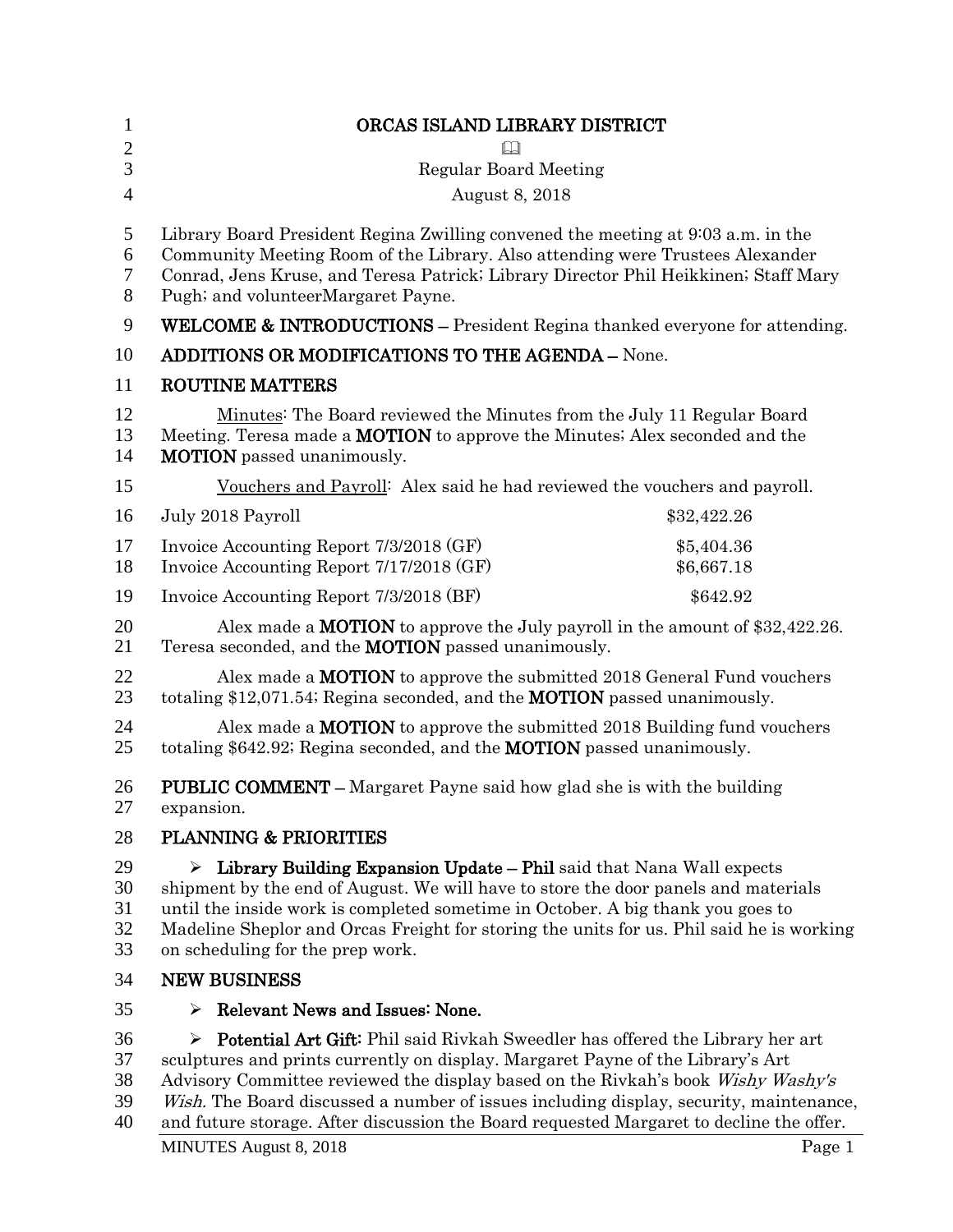$\triangleright$  **Director's Report:** Phil said we have joined with Lopez and San Juan libraries for the Coast Salish Speakers Series for a program in the spring. A funding proposal has been submitted to the San Juan County Lodging Tax Advisory Committee grant program.

 Phil updated the Board on a proposal for an electronic vehicle charging station in the Library's parking lot or on Rose Street. He said installation cost would run between \$1000 and \$1600 depending on the location and the electricity would be charged to the Library. The Board also discussed the benefits of a solar array. Phil will continue to explore options.

 Phil updated the Board on the facilities committee work for additional seating and lighting remodeling the former lobby.

52 Alex asked that Phil add volunteer hours to the monthly reports. Teresa asked if<br>53 we planned on a volunteer reception. Phil said we had a reception in 2017 and plan we planned on a volunteer reception. Phil said we had a reception in 2017 and plan 54 them for the future; there are currently about 45 to 50 volunteers.

  $\triangleright$  **Friends of the Library:** Phil reminded the Board of Saturday's Library Fair and invited them to arrive about 9:00 a.m to help with the booksale.

## REPORTS FROM ACTIVE COMMITTEES

58  $\triangleright$  **Resources and Programs:** Jens said he invited Ben Montgomery for an author 59 visit in the fall. His book The Man Who Walked Backward: An American Dreamer's 60 Search for Meaning in the Great Depression will be published in September.

### 61  $\triangleright$  Community Relations: None.

**Facilities & Systems:** Martha said committee members are researching lighting and furniture, and will be looking into costs for remodeling the former lobby. Phil said he is speaking with the Master Gardeners about helping to maintain the grounds. Alex asked about the hydro-seeding; Phil said it will happen in the fall.

 $\triangleright$  **Finance:** Phil said he is looking into designs for a donor plaque. Phil reported that Harvey Himelfarb has said he needs to withdraw from the fund raising committee because of other commitments. Alex noted that there were no new naming opportunities currently planned. Phil said he and Mary will be developing the 2019 budgets and meeting with Alex.

71  $\triangleright$  Policy & Personnel: Teresa said the purchase policy may need to be reviewed to address additional furniture purchases.

73 PUBLIC COMMENT – Margaret Payne commented that she is opposed to an EV charging space because of the limited parking currently available. In addition she commented on the remodeling of the old lobby, recommended new furniture versus reupholstering old furniture; and is very happy with the landscaping. Alex thanked Margaret for her continued involvement and support.

- OTHER None.
- ADJOURNMENT There being no further business, the meeting was adjourned by the
- President at 10:22 a.m.
- Submitted by Mary Pugh.
- 82 Approved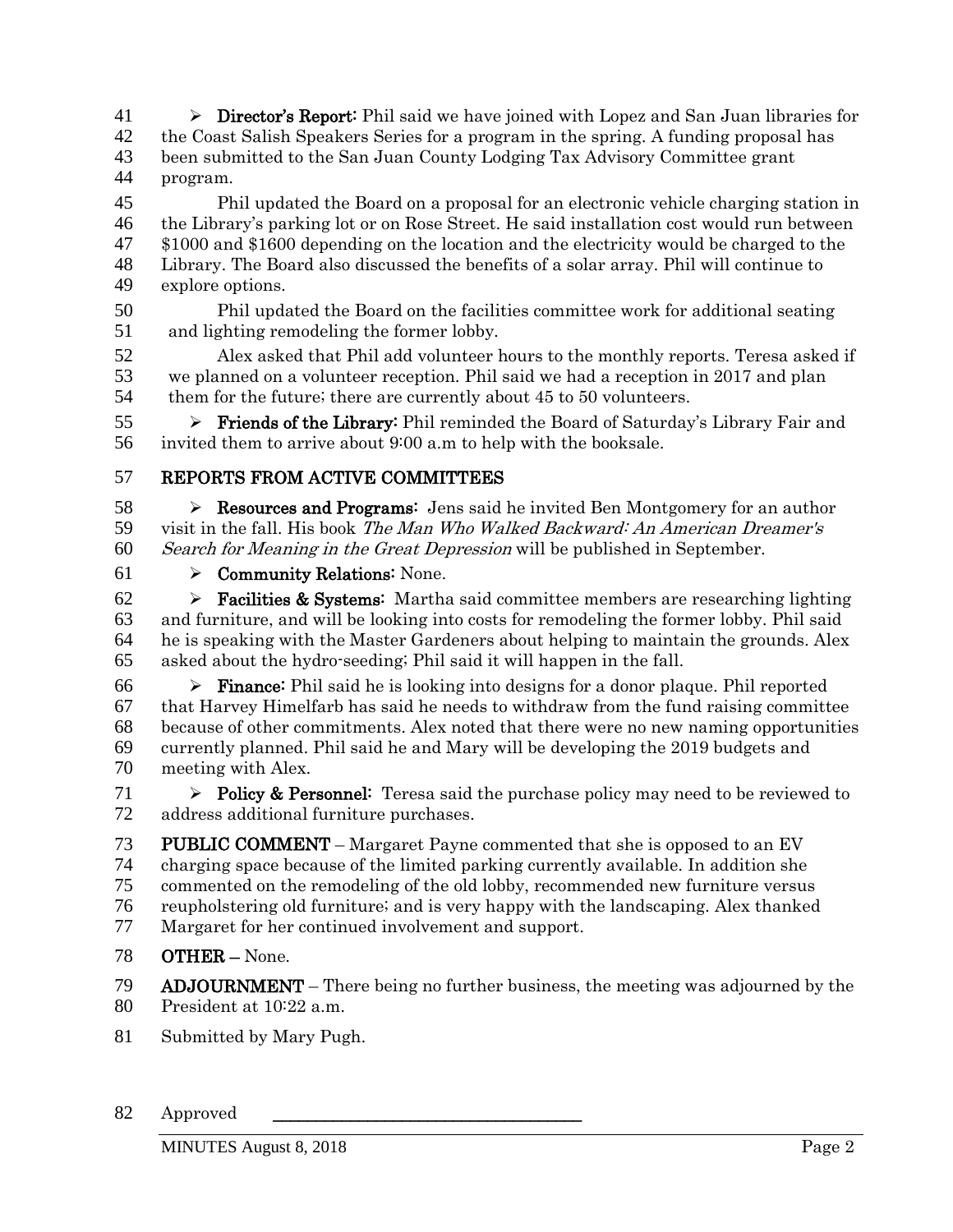| $\mathbf{1}$                                 | ORCAS ISLAND LIBRARY DISTRICT                                                                                                                                                                                                                                                                                                                                                                                                                                                                                                                                                                                                                                                                                                                                                        |                                         |
|----------------------------------------------|--------------------------------------------------------------------------------------------------------------------------------------------------------------------------------------------------------------------------------------------------------------------------------------------------------------------------------------------------------------------------------------------------------------------------------------------------------------------------------------------------------------------------------------------------------------------------------------------------------------------------------------------------------------------------------------------------------------------------------------------------------------------------------------|-----------------------------------------|
| $\mathbf{2}$<br>3                            | M                                                                                                                                                                                                                                                                                                                                                                                                                                                                                                                                                                                                                                                                                                                                                                                    |                                         |
| $\overline{4}$                               | <b>Regular Board Meeting</b>                                                                                                                                                                                                                                                                                                                                                                                                                                                                                                                                                                                                                                                                                                                                                         |                                         |
|                                              | September 12, 2018                                                                                                                                                                                                                                                                                                                                                                                                                                                                                                                                                                                                                                                                                                                                                                   |                                         |
| 5<br>6<br>7<br>8                             | Library Board President Regina Zwilling convened the meeting at 9:08 a.m. in the Community<br>Meeting Room of the Library. Also attending were Trustees Alexander Conrad, Martha Fuller,<br>Jens Kruse, and Teresa Patrick; Library Director Phil Heikkinen; and Friends Board Secretary<br>Michael Armenia.                                                                                                                                                                                                                                                                                                                                                                                                                                                                         |                                         |
| 9                                            | <b>WELCOME &amp; INTRODUCTIONS</b> – President Regina Zwilling welcomed everyone.                                                                                                                                                                                                                                                                                                                                                                                                                                                                                                                                                                                                                                                                                                    |                                         |
| 10                                           | ADDITIONS OR MODIFICATIONS TO THE AGENDA - None.                                                                                                                                                                                                                                                                                                                                                                                                                                                                                                                                                                                                                                                                                                                                     |                                         |
| 11                                           | <b>ROUTINE MATTERS</b>                                                                                                                                                                                                                                                                                                                                                                                                                                                                                                                                                                                                                                                                                                                                                               |                                         |
| 12<br>13<br>14                               | Minutes: The Board reviewed the Minutes from the July 11 Regular Board Meeting.<br>Teresa made a <b>MOTION</b> to approve the Minutes; Alex seconded and the <b>MOTION</b> passed<br>unanimously.                                                                                                                                                                                                                                                                                                                                                                                                                                                                                                                                                                                    |                                         |
| 15                                           | Vouchers and Payroll: Alex said he had reviewed the vouchers and payroll.                                                                                                                                                                                                                                                                                                                                                                                                                                                                                                                                                                                                                                                                                                            |                                         |
| 16                                           | August 2018 Payroll                                                                                                                                                                                                                                                                                                                                                                                                                                                                                                                                                                                                                                                                                                                                                                  | \$32,008.86                             |
| 17<br>18<br>19                               | Invoice Accounting Report 8/1/2018 (GF)<br>Invoice Accounting Report 8/14/2018 (GF)<br>Invoice Accounting Report 8/29/2018 (GF)                                                                                                                                                                                                                                                                                                                                                                                                                                                                                                                                                                                                                                                      | \$6,365.12<br>\$5,293.44<br>\$36,396.93 |
| 20<br>21<br>22                               | Invoice Accounting Report 8/1/2018 (BF)<br>Invoice Accounting Report 8/14/2018 (BF)<br>Invoice Accounting Report 8/28/2018 (BF)                                                                                                                                                                                                                                                                                                                                                                                                                                                                                                                                                                                                                                                      | \$1,732.34<br>\$2,738.23<br>\$23,085.00 |
| 23<br>24                                     | Alex made a <b>MOTION</b> to approve the August payroll in the amount of \$32,008.86. Jens<br>seconded, and the <b>MOTION</b> passed unanimously.                                                                                                                                                                                                                                                                                                                                                                                                                                                                                                                                                                                                                                    |                                         |
| 25<br>26                                     | Alex made a <b>MOTION</b> to approve the submitted 2018 General Fund vouchers totaling<br>\$48,055.49; Martha seconded, and the <b>MOTION</b> passed unanimously.                                                                                                                                                                                                                                                                                                                                                                                                                                                                                                                                                                                                                    |                                         |
| 27<br>28                                     | Alex made a <b>MOTION</b> to approve the submitted 2018 Building fund vouchers totaling<br>\$27,555.57; Jens seconded, and the MOTION passed unanimously.                                                                                                                                                                                                                                                                                                                                                                                                                                                                                                                                                                                                                            |                                         |
| 29                                           | <b>PUBLIC COMMENT - None</b>                                                                                                                                                                                                                                                                                                                                                                                                                                                                                                                                                                                                                                                                                                                                                         |                                         |
| 30                                           | PLANNING & PRIORITIES                                                                                                                                                                                                                                                                                                                                                                                                                                                                                                                                                                                                                                                                                                                                                                |                                         |
| 31<br>32<br>33<br>34<br>35<br>36<br>37<br>38 | $\geq 2019$ Budget – Initial Draft: Alex reviewed the budget process and timeline, with the<br>goal of a hearing as part of the October monthly meeting and approval at the November<br>monthly meeting. Personnel changes this year and next may affect final estimates. The Board<br>discussed salary increases; changes in salaries when filling vacant positions; whether salary<br>increases in one position were partly due to increased hours, in addition to COLA and the<br>standard raise; estimates for various collection expenditures; and use and budgeting for the new<br>Kanopy streaming video service. For the next presentation, Phil and staff will update the<br>spreadsheet to include a column for 2018 expenditures to date; and will review figures for all |                                         |

38 spreadsheet to include a column for 2018 expenditures to date; and will review figures for all<br>39 line items, as well as for salary changes for all staff positions.

line items, as well as for salary changes for all staff positions.

 $40 \rightarrow \text{NEW BUSINESS}$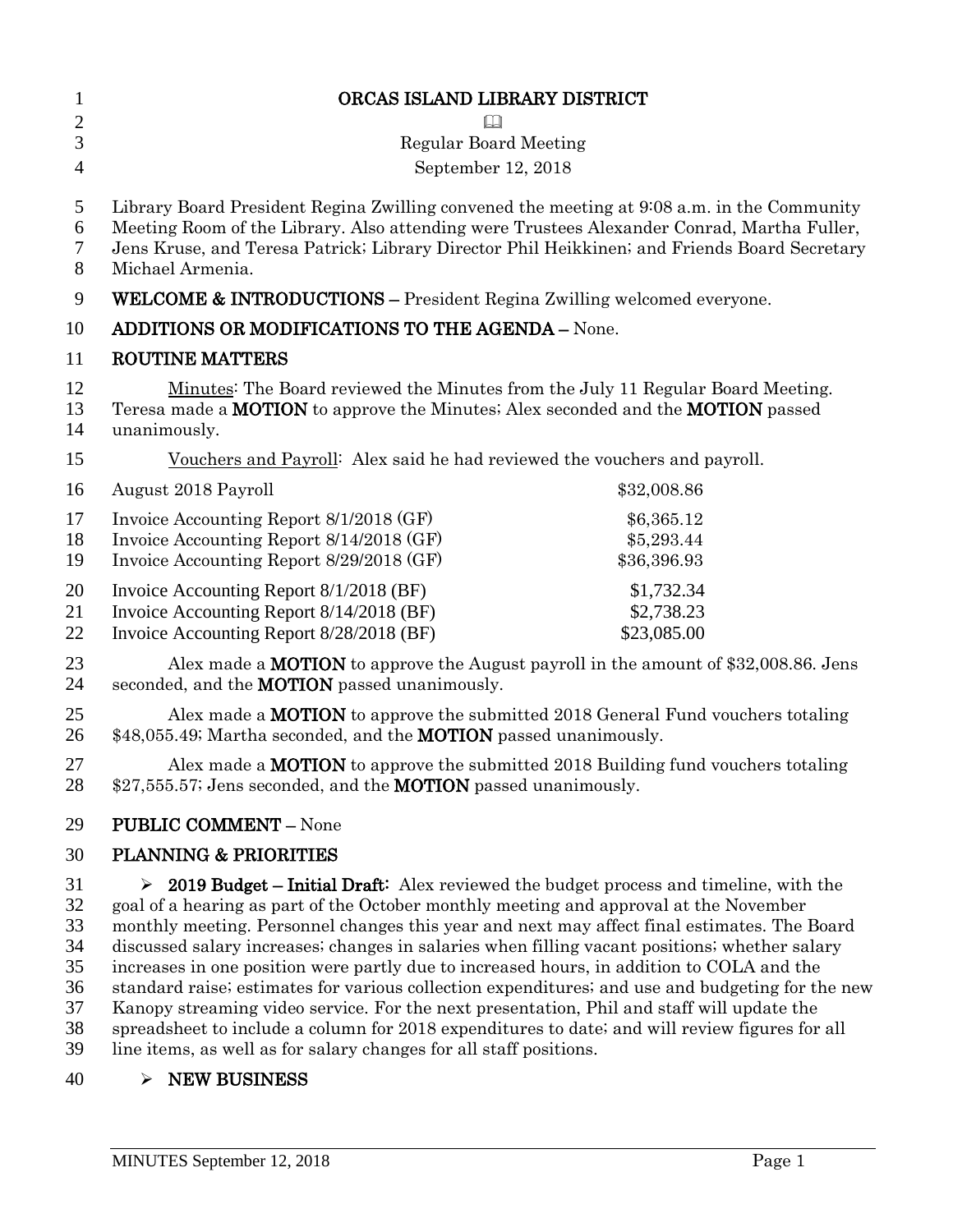41  $\triangleright$  Naming Proposal – Graves Magazine Reading Area: Phil shared the proposed naming 42 agreement and donor biographical information. Alex made a **MOTION** to approve the proposed 43 naming agreement; Jens seconded, and the **MOTION** passed unanimously.

**Trustee Recruitment for 2019:** The Board discussed the timeline as being similar to last year's recruitment process; goal of diversity of expertise and demographics; awareness of children's library needs, and offering balanced services and resources for all residents; the need to invite recommendations from Board, staff, and others; in our publicity inviting people to nominate either themselves or others. Regina and Alex will conduct interviews. Phil will send a draft ad to the Trustees, who will individually give him feedback.

50 > Relevant News and Issues: None

 $51 \rightarrow$  Director's Report: Phil highlighted opportunities at upcoming WLA and ALA conferences for board training; gave an update on installation of the "Orcas Library" street sign; shared a proposal by welder Pete Welty to include steel facsimiles of books at each end of the sign, with discussion resulting in agreement to put that idea on hold until the sign is installed as is; invited feedback on the lists of advisory committee members that he had emailed previously; and responded to questions about how we cooperate with other libraries to offer lectures and other programs.

 $\triangleright$  **Friends of the Library:** Michael Armenia discussed the August 11 Library Fair, with estimated revenues between \$9,000 and \$10,000; lobby and eBay sales totaling about \$600 each last month; and the upcoming Annual Meeting, scheduled from 1 to 3 pm on October 21 at Outlook Inn.

## REPORTS FROM ACTIVE COMMITTEES

63 Resources and Programs: Jens said that as discussed before we may host a visit by author Ben Montgomery this fall.

65  $\triangleright$  **Community Relations:** Phil discussed a recent incident in which someone camped overnight on our lawn.

**Facilities & Systems:** Martha discussed efforts to estimate costs for remodeling the former lobby; research into furniture and lighting; the idea of a long counter or bar looking out through the windows to the north; and removing the north doors for the former lobby.

70  $\triangleright$  **Finance:** Alex discussed wanting to establish options for legacy giving; and a coffee cart as a fundraiser.

 $\triangleright$  Policy & Personnel: Teresa discussed the draft updated meeting room policy. After questions and discussion about responsibility for cleanup, parameters for serving alcoholic beverages, inclusion of language about vaping being prohibited as well as smoking, and putting furniture back in order, Phil said that he would share the meeting room agreement form with the Board and edit the proposed policy to incorporate items raised during discussion, for addition to the October monthly meeting agenda.

- PUBLIC COMMENT None.
- OTHER None.
- ADJOURNMENT There being no further business, the meeting was adjourned by the
- President at 10:58 a.m.
- Submitted by Phil Heikkinen.
- 83 Approved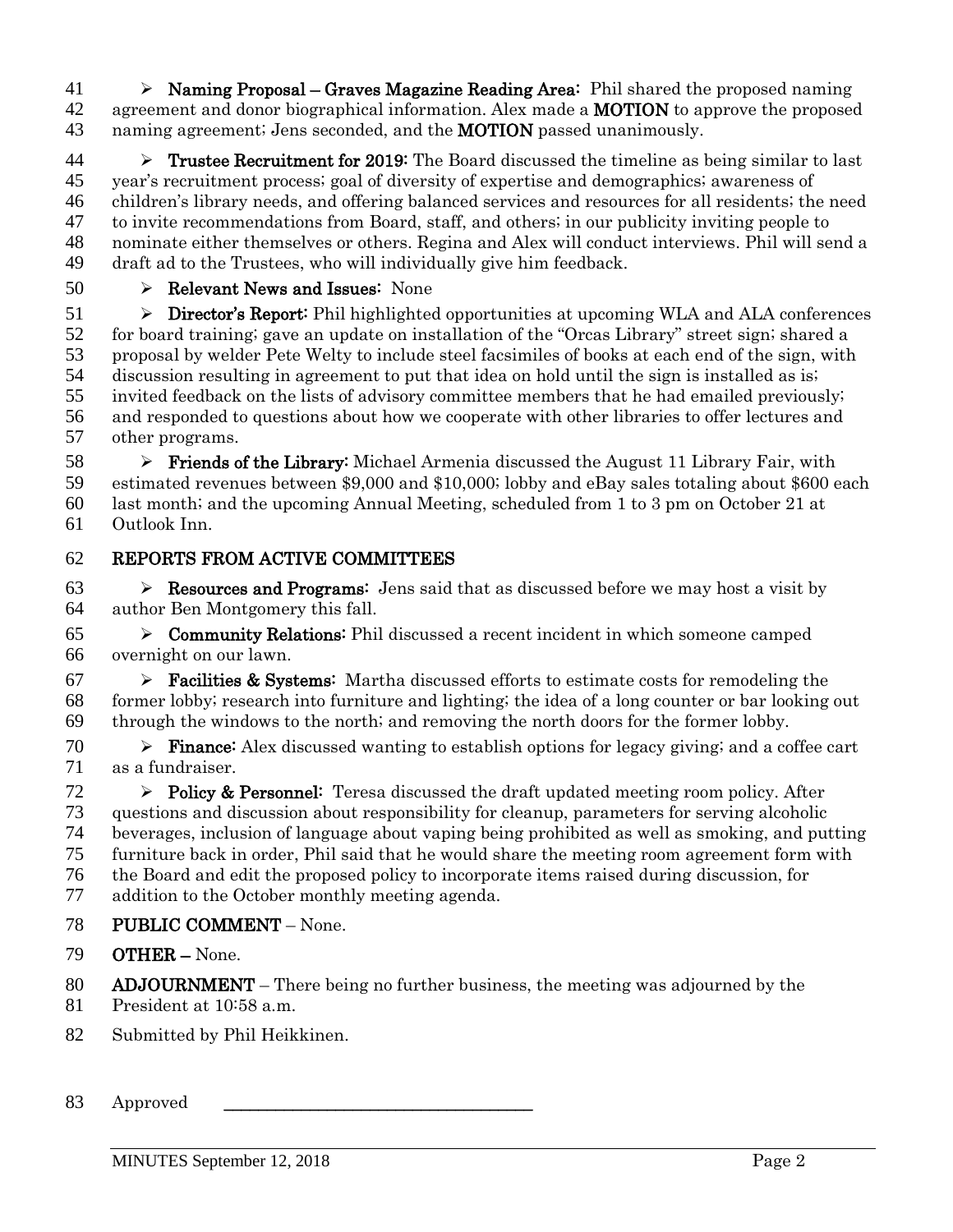| $\mathbf{1}$<br>$\mathbf{2}$     | ORCAS ISLAND LIBRARY DISTRICT                                                                                                                                                                                                                                                                                                                                                                                                                                                                                                                                                                           |                           |
|----------------------------------|---------------------------------------------------------------------------------------------------------------------------------------------------------------------------------------------------------------------------------------------------------------------------------------------------------------------------------------------------------------------------------------------------------------------------------------------------------------------------------------------------------------------------------------------------------------------------------------------------------|---------------------------|
| 3                                | <b>Regular Board Meeting</b>                                                                                                                                                                                                                                                                                                                                                                                                                                                                                                                                                                            |                           |
| $\overline{4}$                   | October 10, 2018                                                                                                                                                                                                                                                                                                                                                                                                                                                                                                                                                                                        |                           |
| 5<br>6<br>7<br>8                 | Library Board Trustee Teresa Patrick convened the meeting at 9:04 a.m. in the Community<br>Meeting Room of the Library. Also attending were Trustees, Martha Fuller (via telephone) and<br>Jens Kruse; Library Director Phil Heikkinen and staff member Mary Pugh; and Friends Board<br>Secretary Madeline Sheplor.                                                                                                                                                                                                                                                                                     |                           |
| 9                                | <b>WELCOME &amp; INTRODUCTIONS - Teresa welcomed everyone.</b>                                                                                                                                                                                                                                                                                                                                                                                                                                                                                                                                          |                           |
| 10<br>11                         | <b>ADDITIONS OR MODIFICATIONS TO THE AGENDA - Teresa said items not discussed</b><br>would be tabled until the November meeting.                                                                                                                                                                                                                                                                                                                                                                                                                                                                        |                           |
| 12                               | ROUTINE MATTERS                                                                                                                                                                                                                                                                                                                                                                                                                                                                                                                                                                                         |                           |
| 13<br>14<br>15                   | Minutes: The Trustees reviewed the Minutes from the September 12 Regular Board<br>Meeting. Jens made a MOTION to approve the Minutes; Martha seconded and the MOTION<br>passed unanimously.                                                                                                                                                                                                                                                                                                                                                                                                             |                           |
| 16<br>17                         | Vouchers and Payroll: Teresa said Alex had reviewed the vouchers and payroll and<br>recommended approval.                                                                                                                                                                                                                                                                                                                                                                                                                                                                                               |                           |
| 18                               | September 2018 Payroll                                                                                                                                                                                                                                                                                                                                                                                                                                                                                                                                                                                  | \$32,934.91               |
| 19<br>20                         | Invoice Accounting Report 9/11/2018 (GF)<br>Invoice Accounting Report 9/18/2018 (GF)                                                                                                                                                                                                                                                                                                                                                                                                                                                                                                                    | \$11,086.09<br>\$4,488.13 |
| 21                               | Invoice Accounting Report 9/11/2018 (BF)                                                                                                                                                                                                                                                                                                                                                                                                                                                                                                                                                                | \$1,623.58                |
| 22<br>23                         | Teresa made a <b>MOTION</b> to approve the September payroll in the amount of \$32,934.91.<br>Jens seconded, and the <b>MOTION</b> passed unanimously.                                                                                                                                                                                                                                                                                                                                                                                                                                                  |                           |
| 24<br>25                         | Teresa made a <b>MOTION</b> to approve the submitted 2018 General Fund vouchers totaling<br>\$15,574.22; Jens seconded, and the <b>MOTION</b> passed unanimously.                                                                                                                                                                                                                                                                                                                                                                                                                                       |                           |
| 26<br>27                         | Teresa made a <b>MOTION</b> to approve the submitted 2018 Building fund vouchers totaling<br>\$1,623.58; Jens seconded, and the <b>MOTION</b> passed unanimously.                                                                                                                                                                                                                                                                                                                                                                                                                                       |                           |
| 28                               | <b>PUBLIC COMMENT - None</b>                                                                                                                                                                                                                                                                                                                                                                                                                                                                                                                                                                            |                           |
| 29                               | <b>PLANNING &amp; PRIORITIES</b>                                                                                                                                                                                                                                                                                                                                                                                                                                                                                                                                                                        |                           |
| 30<br>31<br>32<br>33<br>34<br>35 | 2019 General Fund Budget: Phil reviewed the narrative and spreadsheet, and discussed<br>➤<br>likely revisions to the end of year carryover. He said he was notified by the State Auditor's<br>Office that the District will not have an audit for the 2017 budget year, saving \$3800. Phil<br>asked about the rate for COLA explaining that it is the Board's policy to review a rolling twelve-<br>month cost-of-living rate for the Seattle metro area. The current figure is at 3.2% down from the<br>previous month's figure of 3.6%. The change is an approximate reduction of \$800 in personnel |                           |
| 36                               | costs. It was the consensus of the attending Trustees to keep the 3.6% rate in the 2019 budget.                                                                                                                                                                                                                                                                                                                                                                                                                                                                                                         |                           |

37 Phil said the budget would be adjusted based on the estimated timeline for remodeling the original reading room and could increase the 2018 end of year carryover amount. original reading room and could increase the 2018end of year carryover amount.

- 39  $\rightarrow$  2019 Building Fund Budget: Phil said the single entry for the Building Fund Budget 40 would be the transfer of unspent funds into the General Fund.
- 41 > 2019 Debt Service Fund Budget: Phil reviewed the payment schedule for the Deb Service 42 Fund and said the entries match the scheduled payments for 2019.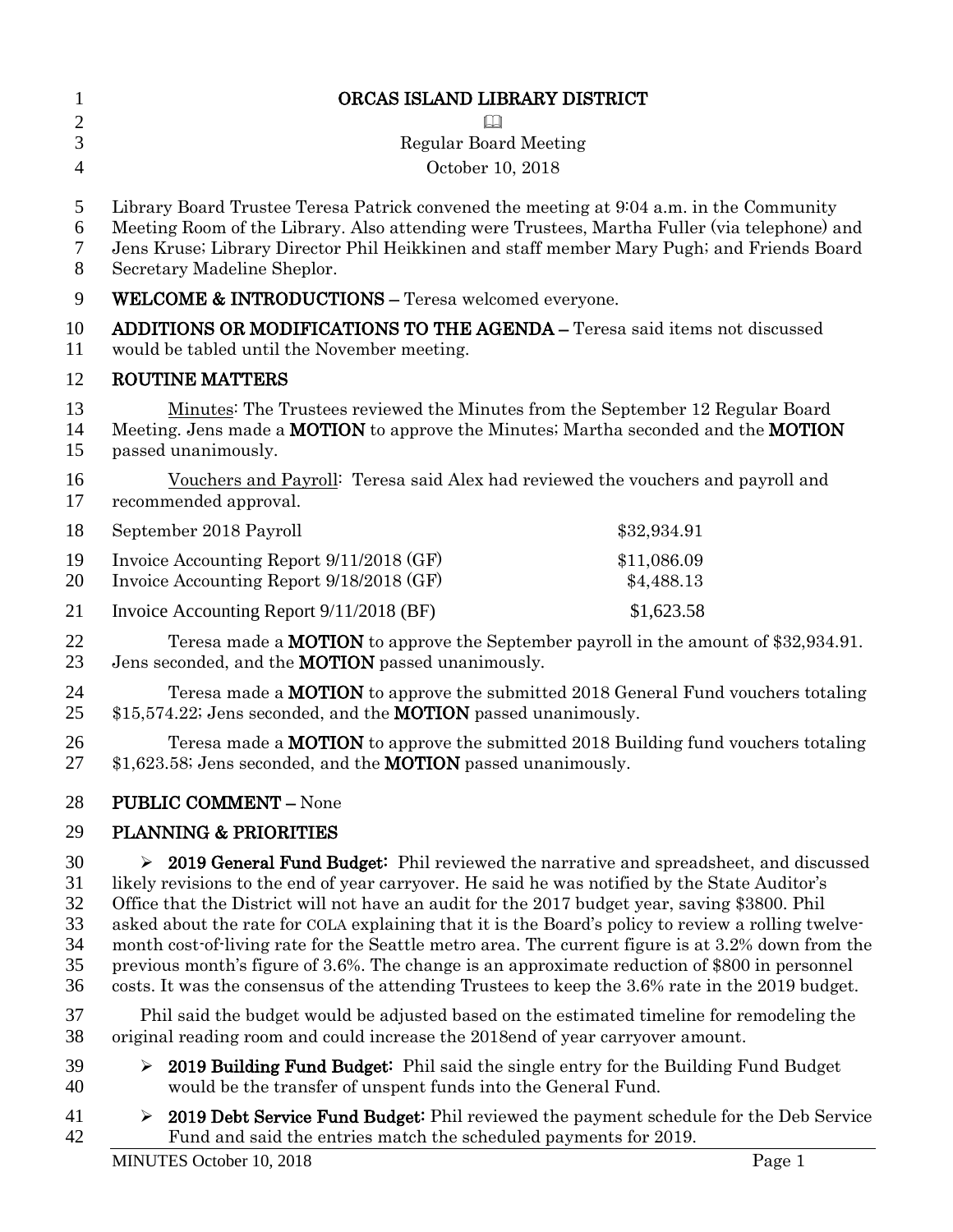- The Board asked Phil to update the budgets based on discussions and prepare a final draft for
- the November meeting.
- The Board took a break at 9:20 a.m. and resumed the meeting at 9:25 a.m.
- $46 \rightarrow \text{NEW BUSINESS}$

**Trustee Recruitment for 2019:** Phil said he has publicized the opening for a Trustee and is awaiting applicants.

- 49 > Relevant News and Issues: None
- $50 \rightarrow$  **Director's Report:** Phil referred to his written report.

 $51 \rightarrow$  **Friends of the Library:** Madeline invited the Trustees to the Friends' Annual Meeting October 21 from 1 p.m. to 3 p.m. at the Outlook Inn. Photographer Bob Dash will be the guest

speaker.

#### REPORTS FROM ACTIVE COMMITTEES

- 55  $\triangleright$  Resources and Programs: Tabled.
- 56 > Community Relations: Tabled.
- 57  $\triangleright$  Facilities & Systems: Tabled.
- 58  $\triangleright$  Finance: Tabled

59  $\triangleright$  Policy & Personnel: Hiring Process Update: Phil reported on the advertising for the

positions of children's librarian and administrative services coordinator. He discussed the

composition of the hiring committees, and the Board discussed having different people based on

 the skill set of the positions. The Board discussed having a Trustee review the final applicants; Martha said the final decision should reside with the Director.

Martha left the meeting at 9:40 a.m.

### PUBLIC COMMENT – None.

OTHER – Teresa asked about the checkout and overdue policy. She expressed concern on the

number of items a patron could checkout and the number of items overdue. Phil discussed the

procedures with the Board; Teresa suggested changing the policy to tighten-up on habitual

 problem patrons. Madeline said that the Bellingham Library allows fifty items to be checked out.

- **ADJOURNMENT** There being no further business, the meeting was adjourned at 9:47 a.m.
- Submitted by Mary Pugh.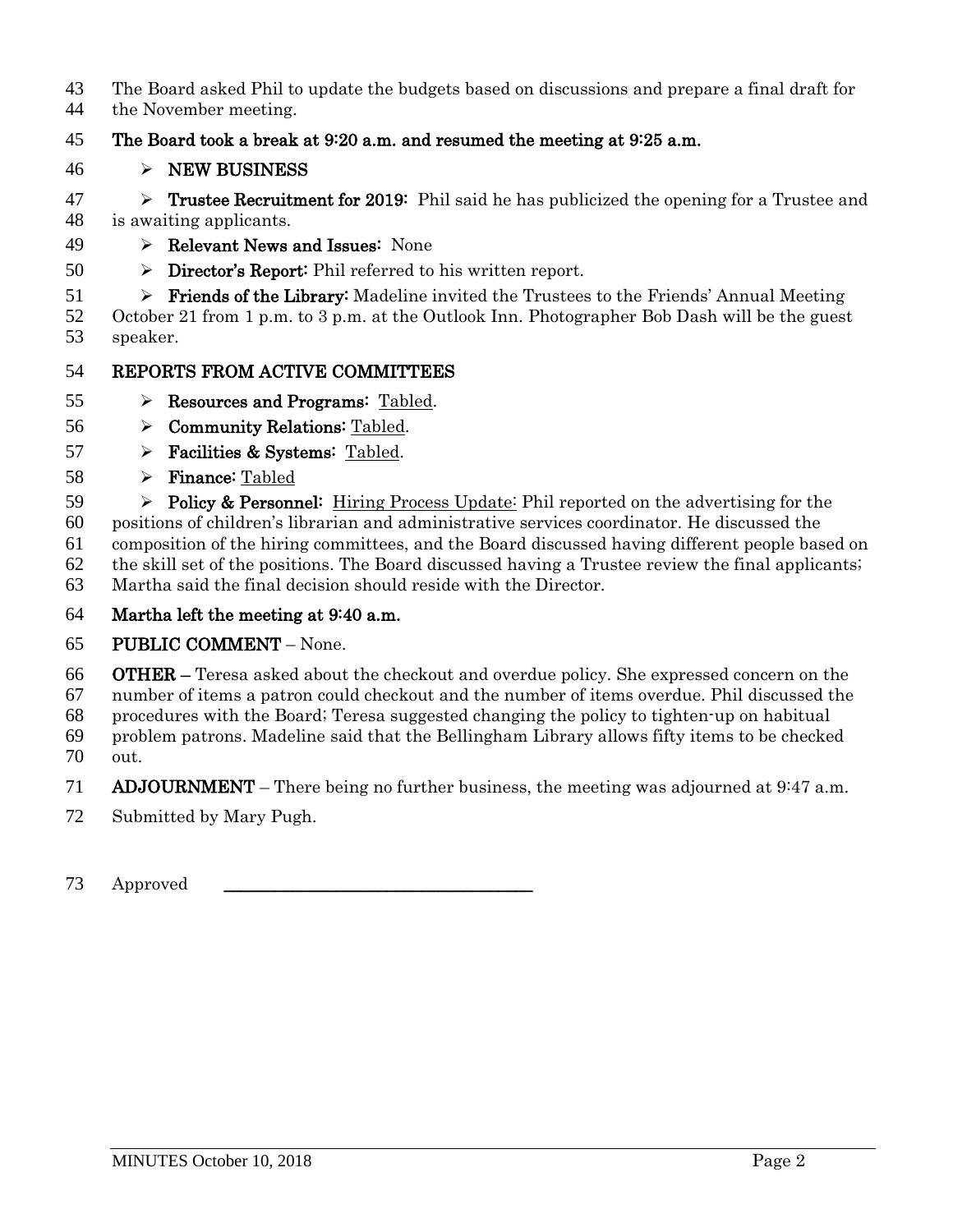| $\mathbf{1}$                                       | ORCAS ISLAND LIBRARY DISTRICT                                                                                                                                                                                                                                                                                                                                                                                                                                                                                                                                                                                                                                                                                                                                                                                                                            |                            |  |
|----------------------------------------------------|----------------------------------------------------------------------------------------------------------------------------------------------------------------------------------------------------------------------------------------------------------------------------------------------------------------------------------------------------------------------------------------------------------------------------------------------------------------------------------------------------------------------------------------------------------------------------------------------------------------------------------------------------------------------------------------------------------------------------------------------------------------------------------------------------------------------------------------------------------|----------------------------|--|
| $\overline{2}$                                     | $\Box$                                                                                                                                                                                                                                                                                                                                                                                                                                                                                                                                                                                                                                                                                                                                                                                                                                                   |                            |  |
| 3                                                  | <b>Regular Board Meeting</b>                                                                                                                                                                                                                                                                                                                                                                                                                                                                                                                                                                                                                                                                                                                                                                                                                             |                            |  |
| $\overline{4}$                                     | November 14, 2018                                                                                                                                                                                                                                                                                                                                                                                                                                                                                                                                                                                                                                                                                                                                                                                                                                        |                            |  |
| 5<br>6<br>7<br>8                                   | Library Board President Regina Zwilling convened the meeting at 9:02 a.m. in the<br>Community Meeting Room of the Library. Also attending were Trustees, Alexander Conrad,<br>Martha Fuller, Jens Kruse, and Teresa Patrick; Library Director Phil Heikkinen and staff<br>members Janet Marlow and Mary Pugh; and Friends Board Secretary Madeline Sheplor.                                                                                                                                                                                                                                                                                                                                                                                                                                                                                              |                            |  |
| 9                                                  | <b>WELCOME &amp; INTRODUCTIONS - Regina welcomed everyone.</b>                                                                                                                                                                                                                                                                                                                                                                                                                                                                                                                                                                                                                                                                                                                                                                                           |                            |  |
| 10                                                 | ADDITIONS OR MODIFICATIONS TO THE AGENDA - None.                                                                                                                                                                                                                                                                                                                                                                                                                                                                                                                                                                                                                                                                                                                                                                                                         |                            |  |
| 11                                                 | <b>ROUTINE MATTERS</b>                                                                                                                                                                                                                                                                                                                                                                                                                                                                                                                                                                                                                                                                                                                                                                                                                                   |                            |  |
| 12<br>13<br>14                                     | Minutes: The Trustees reviewed the Minutes from the October 10 Regular Board<br>Meeting. Teresa made a <b>MOTION</b> to approve the Minutes; Martha seconded and the<br>MOTION passed unanimously by the attending Trustees. Abstaining were Regina and Alex.                                                                                                                                                                                                                                                                                                                                                                                                                                                                                                                                                                                            |                            |  |
| 15<br>16                                           | Vouchers and Payroll: Alex said he had reviewed the vouchers and payroll and<br>recommended approval.                                                                                                                                                                                                                                                                                                                                                                                                                                                                                                                                                                                                                                                                                                                                                    |                            |  |
| 17                                                 | October 2018 Payroll                                                                                                                                                                                                                                                                                                                                                                                                                                                                                                                                                                                                                                                                                                                                                                                                                                     | \$32,147.15                |  |
| 18<br>19                                           | Invoice Accounting Report 10/2/2018 (GF)<br>Invoice Accounting Report 10/10/2018 (GF)                                                                                                                                                                                                                                                                                                                                                                                                                                                                                                                                                                                                                                                                                                                                                                    | \$12,037.87<br>\$2,310.00  |  |
| 20<br>21<br>22                                     | Invoice Accounting Report 10/16/2018 (GF)<br>Invoice Accounting Report 10/30/2018 (GF)                                                                                                                                                                                                                                                                                                                                                                                                                                                                                                                                                                                                                                                                                                                                                                   | \$19,839.11<br>\$13,080.17 |  |
| 23                                                 | Invoice Accounting Report 10/2/2018 (BF)                                                                                                                                                                                                                                                                                                                                                                                                                                                                                                                                                                                                                                                                                                                                                                                                                 | \$283.39                   |  |
| 24<br>25                                           | Alex made a <b>MOTION</b> to approve the October payroll in the amount of \$32,147.15.<br>Teresa seconded, and the <b>MOTION</b> passed unanimously.                                                                                                                                                                                                                                                                                                                                                                                                                                                                                                                                                                                                                                                                                                     |                            |  |
| 26<br>27<br>28                                     | Alex made a <b>MOTION</b> to approve the submitted 2018 General Fund vouchers<br>totaling \$47,267.15. Alex asked about the recent work on the stain and painting of the<br>original building siding. Jens seconded, and the <b>MOTION</b> passed unanimously.                                                                                                                                                                                                                                                                                                                                                                                                                                                                                                                                                                                           |                            |  |
| 29<br>30                                           | Alex made a MOTION to approve the submitted 2018 Building fund vouchers<br>totaling \$283.39; Jens seconded, and the <b>MOTION</b> passed unanimously.                                                                                                                                                                                                                                                                                                                                                                                                                                                                                                                                                                                                                                                                                                   |                            |  |
| 31                                                 | <b>PUBLIC COMMENT - None</b>                                                                                                                                                                                                                                                                                                                                                                                                                                                                                                                                                                                                                                                                                                                                                                                                                             |                            |  |
| 32                                                 | <b>PLANNING &amp; PRIORITIES</b>                                                                                                                                                                                                                                                                                                                                                                                                                                                                                                                                                                                                                                                                                                                                                                                                                         |                            |  |
| 33<br>34<br>35<br>36<br>37<br>38<br>39<br>40<br>41 | 2019 General Fund Budget: Phil said there were a few changes from the October<br>➤<br>budget presentation. He has increased the amount of the carryover. Mary said the tax<br>revenue was increased based on the Assessor's highest allowable property tax collection.<br>Phil reviewed the Bureau of Labor Statistics for COLA in the Seattle metro area. The rate<br>decreased slightly from 3.6% in August to 3.2% in September. He said based on the Board's<br>discussion at their October meeting the 2019 budget proposal reflects the 3.6% COLA. Phil<br>referenced his email about the State Legislature passage of a mandatory sick and long-term<br>disability insurance program for all employees beginning in 2019. It is his recommendation<br>that the Library pay 100% of the 0.4% (of gross wages paid) cost of coverage for the staff. |                            |  |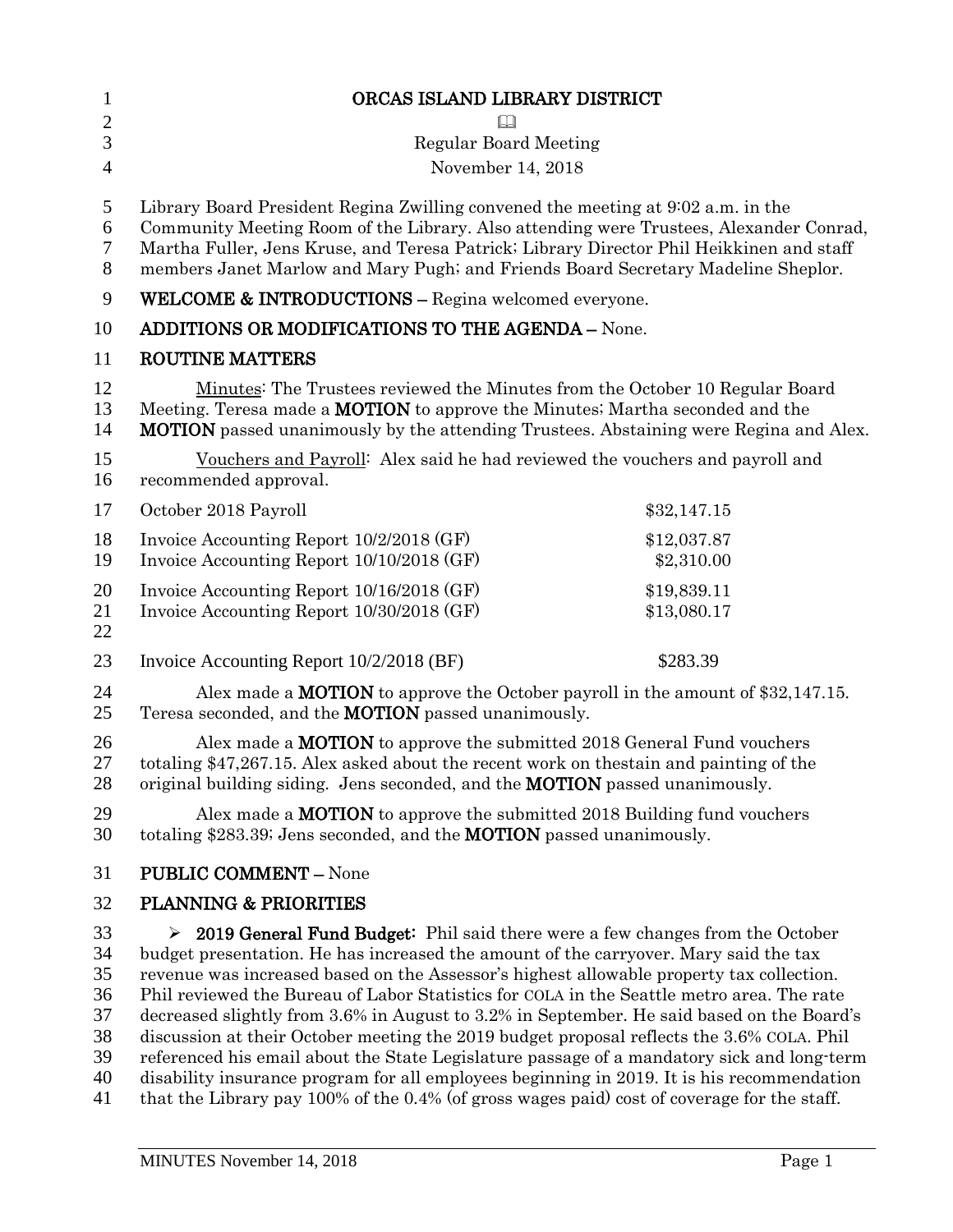- Alex asked if there were any additional questions. Alex read Resolution 3-2018 Adopting 43 the Tax Levy for the Year 2019. Alex made a **MOTION** to adopt Resolution 3-2018; Jens 44 seconded and the **MOTION** passed unanimously. Alex gave the Levy Certification to Regina to sign on behalf of the Board.
- Alex read Resolution 4-2018 Adopting the General Fund Budget for the Year 2019 in the 47 amount of \$1,215,323.00. Alex made a **MOTION** to adopt Resolution 4-2018; Jens 48 seconded and the **MOTION** passed unanimously.
- 49 2019 Building Fund Budget: Phil reviewed the Building Fund Budget transferring any unspent funds into the General Fund. Alex read Resolution 5-2018 Adopting the Building Fund Budget for the Year 2019 in the amount of \$30,000.00. Alex made a 52 MOTION to adopt Resolution 4-2018; Teresa seconded and the MOTION passed unanimously.
- 2019 Debt Service Fund Budget: Phil reviewed the Debt Service Fund transferring the funds necessary for the scheduled payments for 2019. Alex read Resolution 6-2018 Adopting the Debt Service Fund Budget for the Year 2019 in the amount of \$110,500.00. 57 Alex made a **MOTION** to adopt Resolution 6-2018; Martha seconded and the **MOTION** passed unanimously.
- $59 \rightarrow NEW BUSINES$

**Trustee Recruitment for 2019:** Regina said that the Trustee Recruitment Committee recommended Madeline Sheplor as a Library Trustee. Alex said all the applicants were qualified and the two finalists were well qualified and interesting. Regina made a MOTION to recommend Madeline Sheplor to the San Juan County Council for a position on the 64 Library Board. Alex seconded, and the **MOTION** passed unanimously. Regina will forward the recommendation to the County Council. She expects the Council to include the recommendation to the upcoming December meeting agenda.

- 
- $67 \rightarrow$  Relevant News and Issues: None

 $68 \rightarrow$  Director's Report: Phil referred to his written report. He discussed with the Board the possibility of installing a back-up generator for power outages. They discussed size, output capacity, ability to keep the building's septic system operating during an outage; the Library as a secondary shelter facility. Phil discussed the possibility of adding solar panels on the Library's south roof, suggesting it could be an alternative to a generator if it is off- grid and has battery storage. He indicated there was grant money available for part of the project. Alex prefers a generator and thought there might be FEMA grant funds available; he recommended a discussion with Dave Halloran, San Juan County's EMS manager. Teresa is not sure it is appropriate for the Library to be a secondary shelter facility.

77 Phil discussed with the Board the problem of overdue materials and how best to either<br>78 get the items returned or paid for. Discussion included notices, fines, letters, collection 78 get the items returned or paid for. Discussion included notices, fines, letters, collection<br>79 agencies, blocking patron accounts, signage to raise awareness, check-in error rate, and agencies, blocking patron accounts, signage to raise awareness, check-in error rate, and including information in the newsletter. Phil will bring more information to the December meeting.

 $\triangleright$  Friends of the Library: Madeline said the Friends had \$1000 in book sales for October. She said Sue Kosiur is the new Friends' Treasurer, and the winter booksale will be in March. She invited the Trustees to pour tea at the Holiday Tea on December 2 between 12:00 pm and 3 pm.

## REPORTS FROM ACTIVE COMMITTEES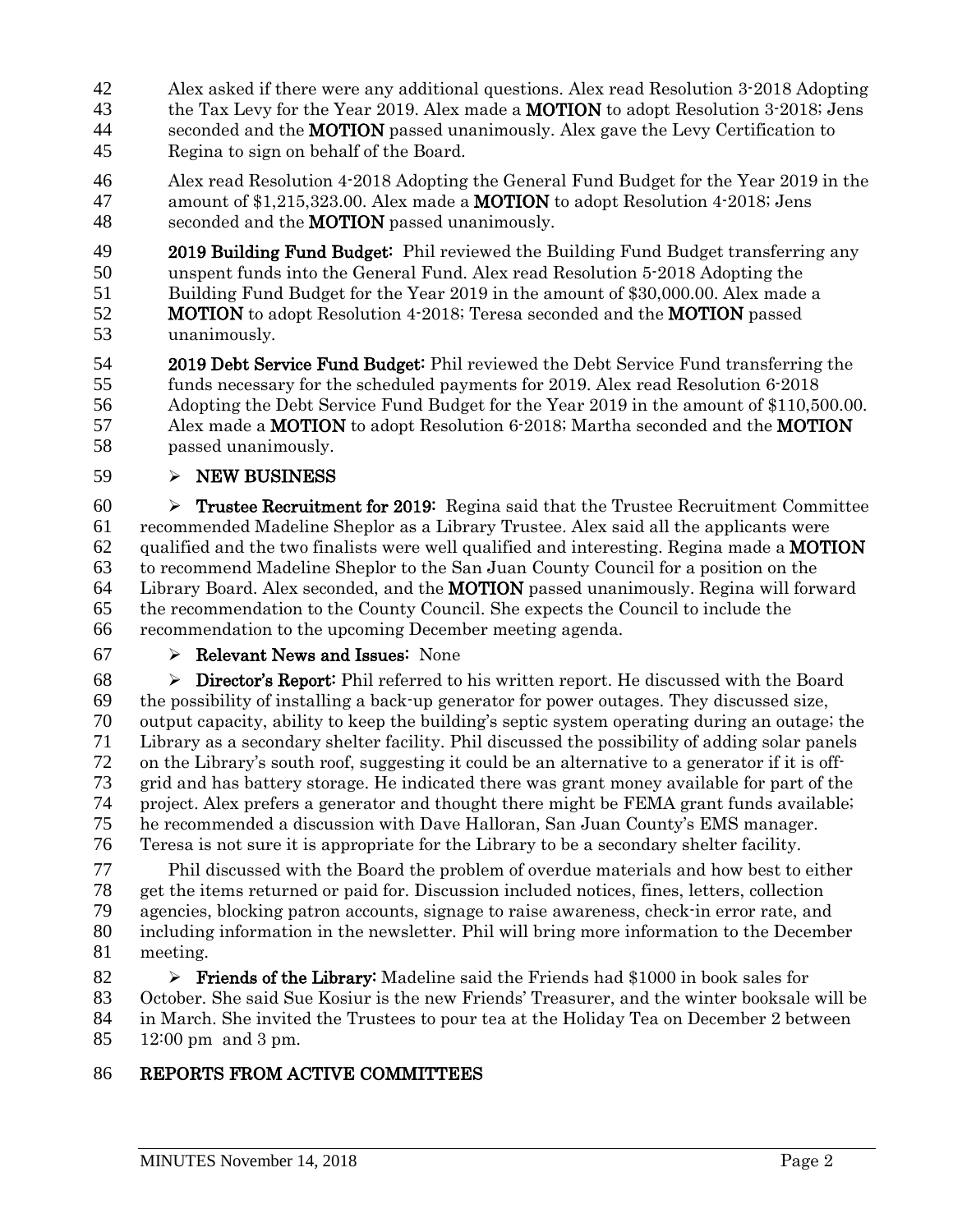87  $\triangleright$  **Resources and Programs:** Phil said it will be good to have a dedicated staff person (Mary Pugh) in charge of programming. Theresa said she was impressed by the programs that the San Juan Library has and asked for programs in natural history.

#### 90 > Community Relations: None.

 $\triangleright$  **Facilities & Systems:** Phil discussed the Nanawall project reviewing the solicitation of bids from local contractors with only one giving a written bid. The bid came in higher than the estimate from Henry Klein Partnership (the building expansion architects) for the installation work. The Board discussed the scope of the project and whether it was still needed. Phil said it was included in the original drawing for the expansion but was removed to save money. The noise abatement is still necessary, especially when large numbers of children and young adults are in the rooms. Teresa expressed concern that the quote did not guarantee the work and Martha felt the quote was not detailed enough to fulfill the prevailing wage and bidding requirements. Phil said it is possible to start over and develop an RFQ, however he estimated that it would add six months to the project. He added that we would have safeguards about the quality of work. It was acknowledged that the doors are a small project and contractors are very busy and not interested in small projects. The Board questioned the feasibility of putting a hold on the project until more favorable conditions. Phil said that the door panels have already been built to specifications and are being stored through the generosity of Orcas Island Freight. He felt that waiting would only add to the cost.

 Alex said that he has had more comments about finishing the old lobby than the doors and he wondered about bundling the remaining projects into one bid process. Phil said he could ask Liz Leroy about managing a combined project. He will have more information for the Board at the December meeting.

111  $\triangleright$  **Finance:** Nothing in addition to the budget discussion.

112  $\rightarrow$  Policy & Personnel: Meeting Room Policy: Phil said the update to the policy adds 113 language about the new smaller meeting rooms. After review Martha made a **MOTION** to 114 adopt the revised Meeting Room Policy. Jens seconded and the **MOTION** passed unanimously

 Materials Loan Policy: The Board reviewed the updates to the Materials Loan Policy. Teresa suggested that the policy should be handed out to new patrons so they are aware of the loan period, lost, and damaged portions of the policy. Phil agreed that the staff could be 119 more proactive. Teresa made a **MOTION** to adopt the revised Materials Loan Policy. Alex 120 seconded and the **MOTION** passed unanimously.

121 Purchasing Policy: Phil reported on the use of a small works roster and contracting with Municipal Resources and Services Center (MRSC) to provide the registration and database hosting of contractors interested in participating in the small works roster. He said he has not yet heard back from the District's attorney on clarifying some language of bidding thresholds and options if we have only one bidder in the resolution provided by MRSC. Martha asked about the advantage of using MRSC; Phil said staff would not have to maintain the records of the contractors and other contractors on the list could be used. He noted the December 1 deadline to contract with MRSC. The Board preferred to have a special meeting before the deadline just to finalize the resolution and contract.

**III** Hiring Process Update<sup>:</sup> Phil said that the Administrative Services Coordinator position had a successful application period, with the committee interviewing three finalists. He said that after interviews the committee unanimously chose Janet as the successful candidate. Alex said Janet was the right fit for the Library.

 Phil said there were twenty-one applicants for the Children's Librarian position. The committee interviewed six and requested a video storytime presentation. Teresa said there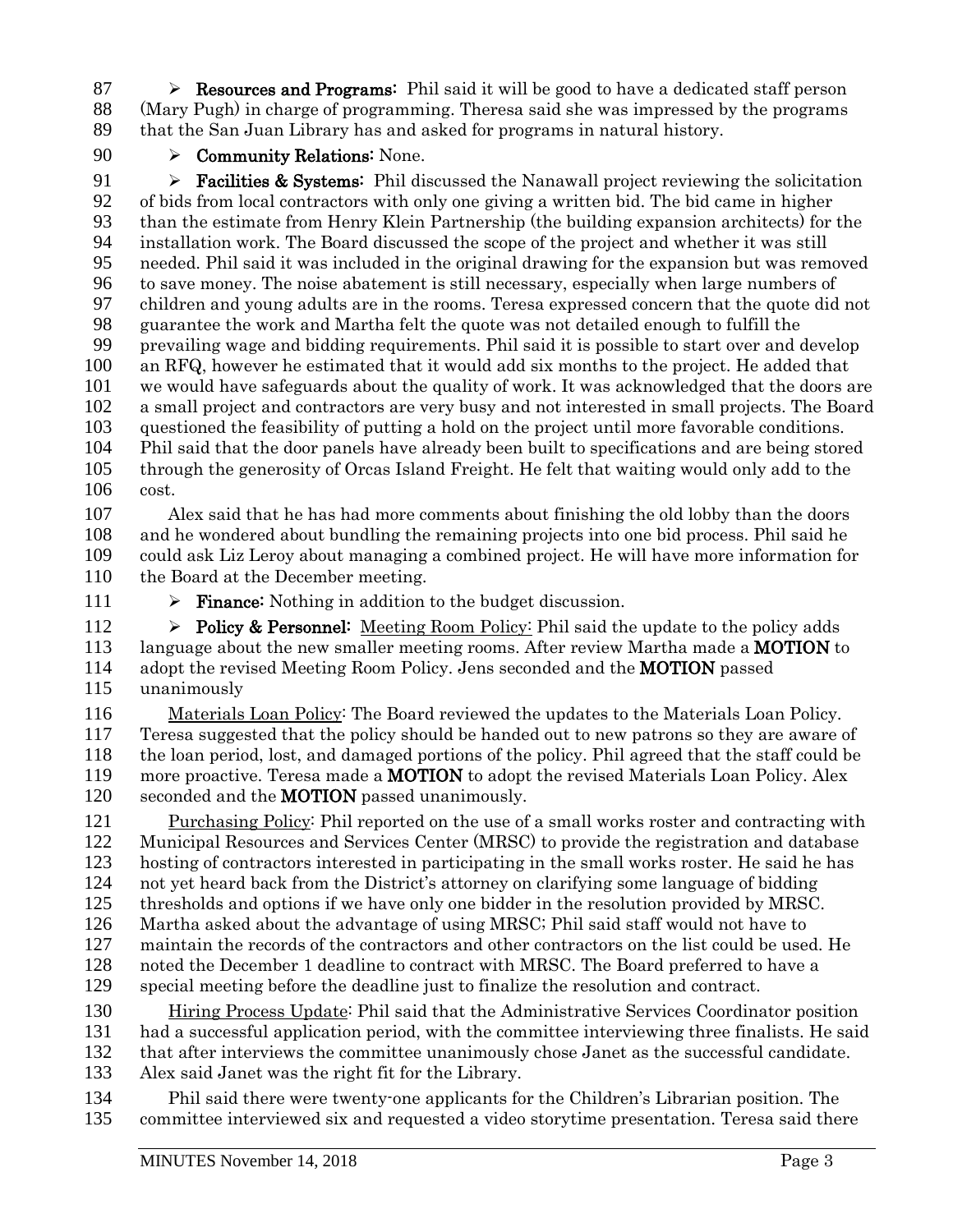- 136 were many good candidates. Phil said one candidate withdrew because of the housing
- 137 situation. The remaining interviews will be concluded by November 21.

#### 138 PUBLIC COMMENT – None.

- 139 **OTHER** –Phil said that there will be a retirement celebration for Nita on Thursday<br>140 December 20. He will keep the Board informed as more details are worked out.
- December 20. He will keep the Board informed as more details are worked out.
- 141 **ADJOURNMENT** There being no further business, the meeting was adjourned at  $10:59$ <br>142 a.m. a.m.
- 143 Submitted by Mary Pugh.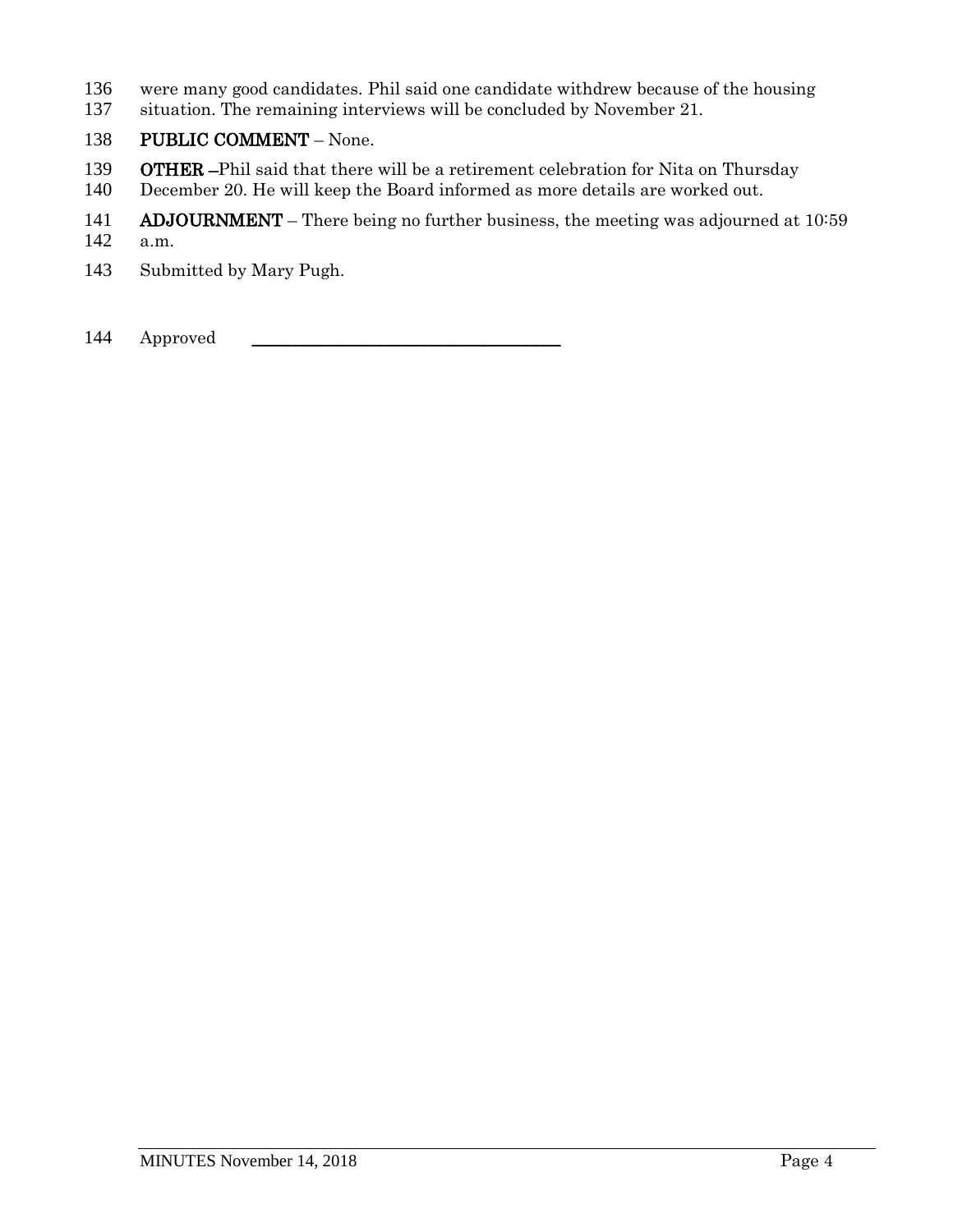| 1              | ORCAS ISLAND LIBRARY DISTRICT                                                      |  |  |
|----------------|------------------------------------------------------------------------------------|--|--|
| $\overline{2}$ |                                                                                    |  |  |
| 3              | <b>Special Board Meeting Minutes</b>                                               |  |  |
| $\overline{4}$ | November 23, 2018                                                                  |  |  |
| 5              | Library Board President Regina Zwilling called the Special Meeting to order at     |  |  |
| 6              | 11:15 a.m. in the Library's Community Room meeting room. Also attending were       |  |  |
| $\tau$         | Trustees Teresa Patrick and Martha Fuller (via telephone); Library Director Phil   |  |  |
| 8              | Heikkinen and staff members Janet Marlow and Mary Pugh.                            |  |  |
| 9              | 1. Welcome: Regina welcomed everyone to the meeting.                               |  |  |
| 10             | 2. Purchasing Policy Update: After review Teresa made a <b>MOTION</b> to adopt the |  |  |
| 11             | revised Purchasing Policy. Regina seconded, and the <b>MOTION</b> passed           |  |  |
| 12             | unanimously.                                                                       |  |  |
| 13             | 3. Resolution to Contract with Municipal Resource & Services Center: Regina        |  |  |
| 14             | reviewed the resolution and contract. Regina made a <b>MOTION</b> to adopt         |  |  |
| 15             | Resolution 7-2018 TO CONTRACT FOR USE OF MUNICIPAL RESEARCH AND                    |  |  |
| 16             | SERVICES CENTER OF WASHINGTON SMALL PUBLIC WORKS, CONSULTING                       |  |  |
| 17             | SERVICES AND VENDOR SERVICES ROSTERS. Teresa seconded and the MOTION               |  |  |
| 18             | passed unanimously.                                                                |  |  |
| 19             | 4. Other: None                                                                     |  |  |
| 20             | 5. Adjournment: There being no further business, the meeting was adjourned by      |  |  |
| 21             | the President at 11:18 a.m.                                                        |  |  |
| 22             | Submitted by Mary Pugh.                                                            |  |  |
|                |                                                                                    |  |  |

23 Approved: \_\_\_\_\_\_\_\_\_\_\_\_\_\_\_\_\_\_\_\_\_\_\_\_\_\_\_\_\_\_\_\_\_\_\_\_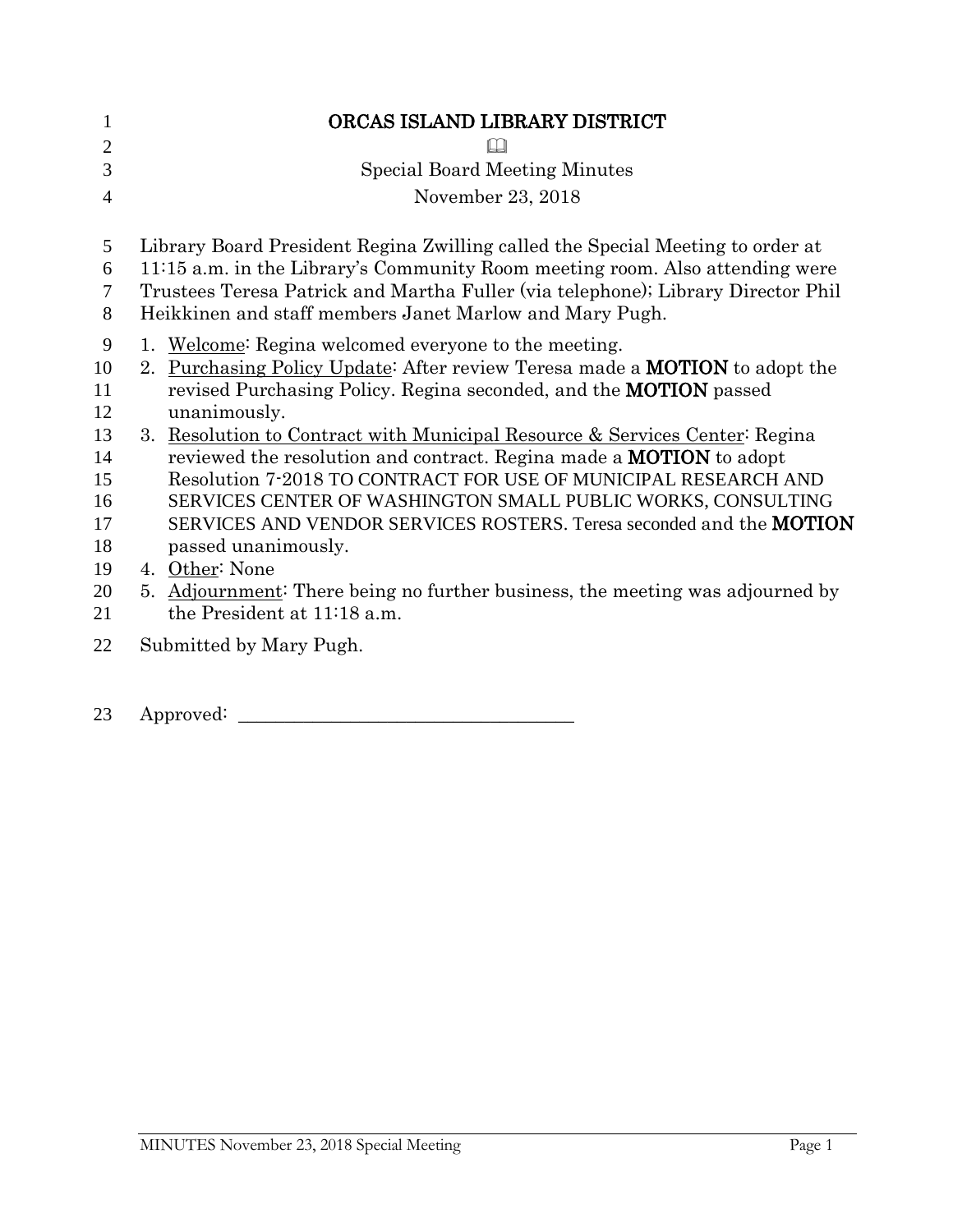| $\mathbf{1}$               | ORCAS ISLAND LIBRARY DISTRICT                                                                                                                                                                                                                                                                                                                                                                                                                                |                                          |  |
|----------------------------|--------------------------------------------------------------------------------------------------------------------------------------------------------------------------------------------------------------------------------------------------------------------------------------------------------------------------------------------------------------------------------------------------------------------------------------------------------------|------------------------------------------|--|
| $\overline{2}$             | $\Box$                                                                                                                                                                                                                                                                                                                                                                                                                                                       |                                          |  |
| 3                          | <b>Regular Board Meeting</b>                                                                                                                                                                                                                                                                                                                                                                                                                                 |                                          |  |
| $\overline{4}$             | December 12, 2018                                                                                                                                                                                                                                                                                                                                                                                                                                            |                                          |  |
| 5<br>6<br>7<br>8           | Library Board President Regina Zwilling convened the meeting at 9:02 a.m. in the<br>Community Meeting Room of the Library. Also attending were Trustees Alexander Conrad,<br>Jens Kruse, and Teresa Patrick; Library Director Phil Heikkinen and staff members Janet<br>Marlow and Mary Pugh; and Friends Board Vice President Madeline Sheplor.                                                                                                             |                                          |  |
| 9                          | <b>WELCOME &amp; INTRODUCTIONS - Regina welcomed everyone.</b>                                                                                                                                                                                                                                                                                                                                                                                               |                                          |  |
| 10                         | ADDITIONS OR MODIFICATIONS TO THE AGENDA - None.                                                                                                                                                                                                                                                                                                                                                                                                             |                                          |  |
| 11                         | <b>ROUTINE MATTERS</b>                                                                                                                                                                                                                                                                                                                                                                                                                                       |                                          |  |
| 12<br>13<br>14<br>15       | Minutes: The Trustees reviewed the Minutes from the November 11 Regular Board<br>Meeting and the November 23 Special Board Meeting. Regina made a <b>MOTION</b> to approve<br>the Minutes; Alex seconded and the <b>MOTION</b> passed unanimously by the attending<br>Trustees.                                                                                                                                                                              |                                          |  |
| 16<br>17                   | Vouchers and Payroll: Alex said he had reviewed the vouchers and payroll and<br>recommended approval.                                                                                                                                                                                                                                                                                                                                                        |                                          |  |
| 18                         | November 2018 Payroll                                                                                                                                                                                                                                                                                                                                                                                                                                        | \$33,140.11                              |  |
| 19<br>20<br>21<br>22       | Invoice Accounting Report 11/1/2018 (GF)<br>Invoice Accounting Report 11/13/2018 (GF)<br>Invoice Accounting Report 11/27/2018 (GF)                                                                                                                                                                                                                                                                                                                           | \$13,080.17<br>\$8,162.51<br>\$12,751.30 |  |
| 23<br>24                   | Alex made a <b>MOTION</b> to approve the November payroll in the amount of \$33,140.11.<br>Teresa seconded, and the <b>MOTION</b> passed unanimously.                                                                                                                                                                                                                                                                                                        |                                          |  |
| 25<br>26                   | Alex made a <b>MOTION</b> to approve the submitted 2018 General Fund vouchers<br>totaling \$33,993.98. Jens seconded, and the <b>MOTION</b> passed unanimously.                                                                                                                                                                                                                                                                                              |                                          |  |
| 27                         | <b>PUBLIC COMMENT - None</b>                                                                                                                                                                                                                                                                                                                                                                                                                                 |                                          |  |
| 28                         | PLANNING & PRIORITIES                                                                                                                                                                                                                                                                                                                                                                                                                                        |                                          |  |
| 29<br>30<br>31             | <b>Trustee appointment:</b> Phil said that he had not yet received official notice from the<br>County confirming the appointment of Madeline Sheplor, however the meeting was<br>scheduled for December 10, so confirmation was expected soon.                                                                                                                                                                                                               |                                          |  |
| 32                         | <b>NEW BUSINESS</b><br>➤                                                                                                                                                                                                                                                                                                                                                                                                                                     |                                          |  |
| 33<br>34<br>35<br>36<br>37 | Example 1 Relevant News and Issues: Regina said that the kids' holiday fair held December 8<br>was successful. Phil mentioned that it was a library program sponsored by the Friends due<br>to its educational nature. He agreed that it was a success and said that he thought it was a<br>great venture to continue as the organizers and participants were pleased with the event.<br>Teresa added that the event also gets more people into the library. |                                          |  |
| 38<br>39                   | $\triangleright$ Library Board Retreat Agenda: Alex suggested that the Board table the topic and<br>revisit at the January Meeting. The Board agreed to come with ideas in January.                                                                                                                                                                                                                                                                          |                                          |  |
| 40<br>41<br>42<br>43       | <b>Director's Report:</b> Phil referred to his written report and added that the Holiday Tea<br>➤<br>was well-attended with an estimated attendance of more than 600. Alex asked about the<br>Door Count figures being down for the month and asked if the cause was known. Phil<br>replied that it is often affected simply by the weather. Also there could be other factors such                                                                          |                                          |  |
|                            | MINUTES December 12, 2018                                                                                                                                                                                                                                                                                                                                                                                                                                    | Page 1                                   |  |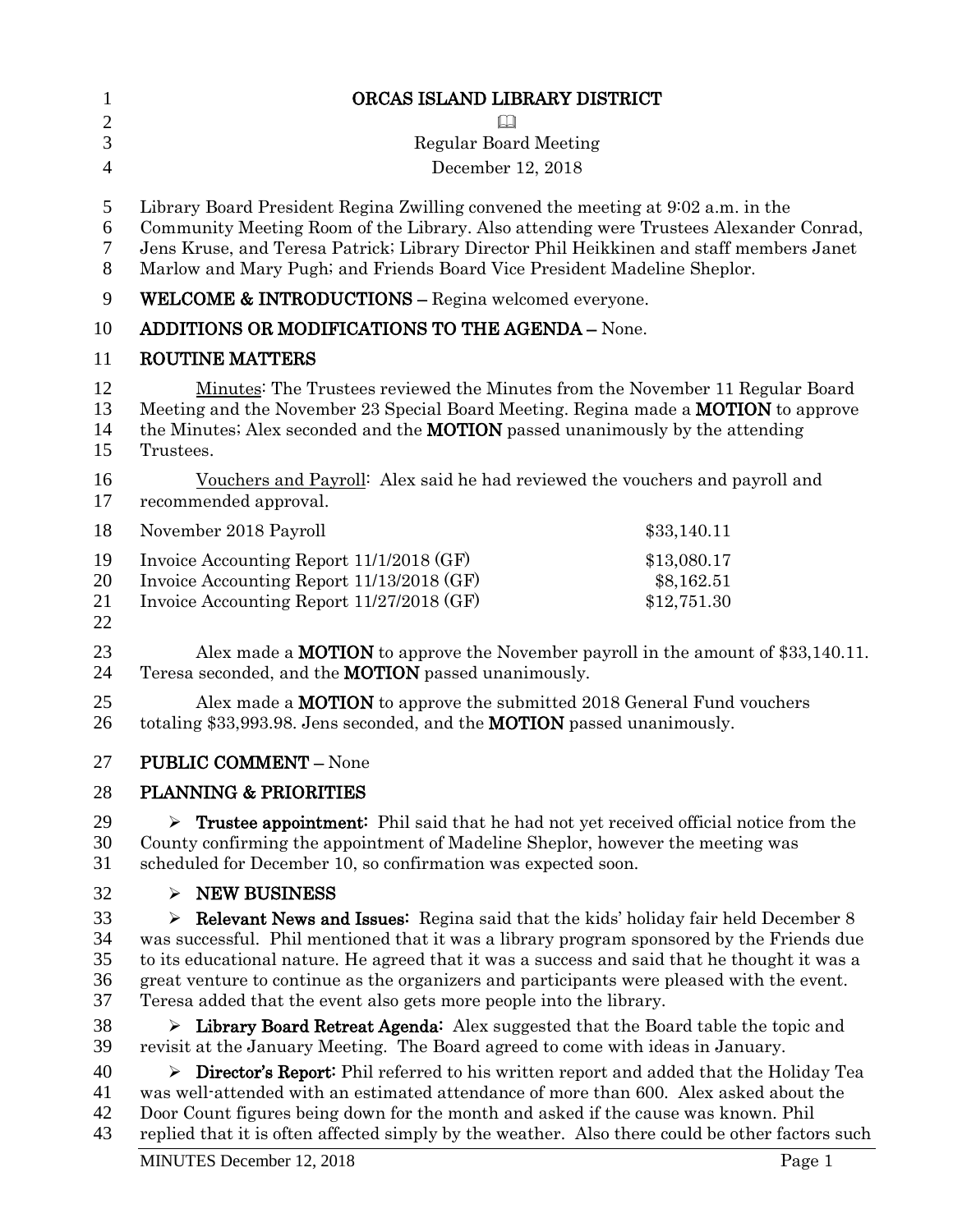as demographic changes. Alex asked if we could install a counter between the sections of

the library. He added that there is a perception that the old section is under used. The

Board discussed that the two areas serve different functions.

47 Overdue Materials Update: Phil had previously provided the Board information regarding other libraries' use of collection agencies, and Regina said it looks like there are mixed reviews regarding the use of collection agencies. Phil said that there are persuasive 50 arguments against using collection agencies. Regina expressed concern about the high cost<br>51 of collections relative to the value. There was general concern from the Board about the of collections relative to the value. There was general concern from the Board about the optics of using a collection agency. Alex asked for a specific overdue report with estimated replacement costs and a comparison with other libraries to see how our loss rate compares to average. Regina asked if we could block people from checking out earlier. Teresa pointed out that even while they're blocked, they're allowed to check out under other family members. Alex asked if the library staff makes judgment calls on the true value of the book if someone is paying. Phil said that, yes, it can depend on the newness of the book or whether it's already had a long life. Regina asked that this discussion be continued in January.

60  $\triangleright$  Friends of the Library – Trustee Representative for Upcoming Meetings: Alex volunteered to represent the Board at the January 8 meeting. Teresa volunteered to represent the Board at the February 12 meeting.

#### REPORTS FROM ACTIVE COMMITTEES

64 Resources and Programs: Mary said that programs had slowed down with the end of the year but reminded everyone that Nita's Retirement Party would be on December 20, and that a February Black History Month program is being planned.

 $67 \rightarrow$  Community Relations: None.

68 > Facilities & Systems: NanaWall and Reading Room Remodel: Phil had sent the Board a proposal for developing designs and bids, and for construction administration. There was discussion of the existing bid. Phil asked if he could get the Board's approval to move forward with the design and bid phase through HK Management. Alex asked if we could see one summary proposal for all three steps: (1) Design and Bid; (2) Project Management; and (3) Construction. Phil said that we cannot have this complete picture until we have bids as a result of the first step. Alex proposed the Board give Phil authority to move forward with the Design and Bid portion, but asked that an addendum be attached to the bid with a memo from the Facilities Committee detailing expectations for the lobby. 77 Alex made a **MOTION** to enter into an agreement with HKP Architects for the Design and 78 Bid portion of the project at a cost of \$11,144. Jens seconded, and the **MOTION** passed unanimously.

80 > Policy & Personnel:  $\underline{Hiring Process Update}$ : Phil announced that Jenny De Groot was hired to take over the Children's Librarian position, effective with the December pay period. Teresa added that there was a lot of competition of very well qualified applicants, but the entire hiring committee thought Jenny was the best choice. Phil said that Jenny's vacated position had been posted and will close on December 13, but they had already received more than ten applications and were scheduled to start interviews on December 14, with the hopes of hiring someone to start before the end of December.

87 Policy on Outside Employment/Activities: Phil explained that this topic arose during the hiring process, and while the library doesn't have any problems at this time, having a 89 policy in place might reduce future problems. Teresa made a **MOTION** to adopt the 90 Policy on Outside Employment/Activities. Alex seconded, and the **MOTION** passed

unanimously.